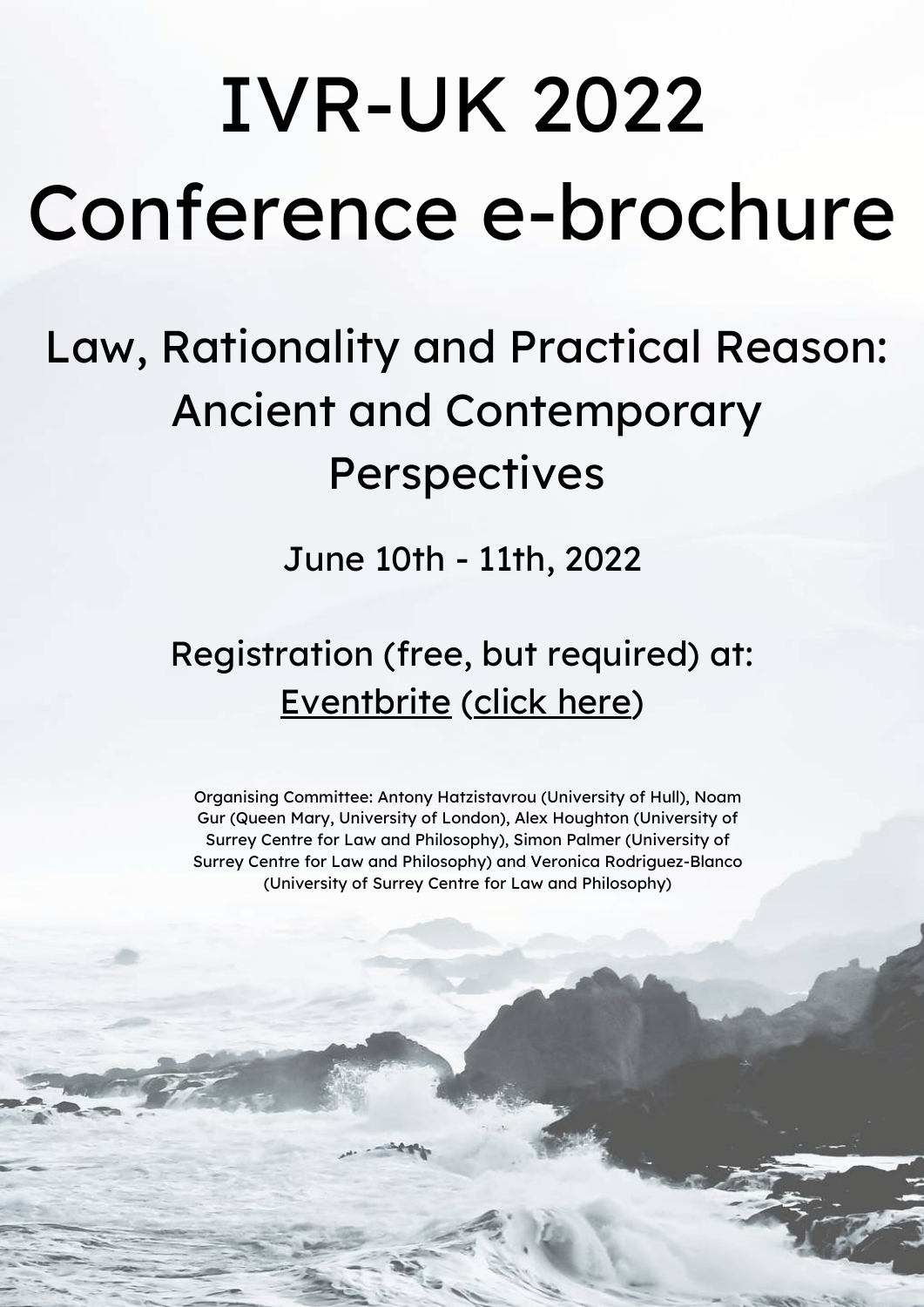# Day 1 Schedule, June 10th (clickable for Zoom links)

|             | <b>Session 1</b>                                                                                                                                                                    | <b>Session 2</b>                                                                                                                | <b>Session 3</b>                                                                                                                                                                                                                                | Workshops                                                                                                                                                                                                                                                                       |
|-------------|-------------------------------------------------------------------------------------------------------------------------------------------------------------------------------------|---------------------------------------------------------------------------------------------------------------------------------|-------------------------------------------------------------------------------------------------------------------------------------------------------------------------------------------------------------------------------------------------|---------------------------------------------------------------------------------------------------------------------------------------------------------------------------------------------------------------------------------------------------------------------------------|
| 9.15-10.45  | Plenary 1                                                                                                                                                                           | Terence Irwin (University of<br>Oxford and Cornell University)                                                                  | 'Morality as Law'                                                                                                                                                                                                                               |                                                                                                                                                                                                                                                                                 |
| 11.00-11.45 | Akos Tussay (University of Public<br>Service, Budapest): 'Nomos and<br>Logismos in the Tarantine<br>Archytas' Thought'                                                              | Shivprasad Swaminathan (Jindal<br>Global Law School):<br>'Polycentricity and Analogical<br>Reasoning in Law'                    | Martin Brenncke (Aston<br>University, Birmingham):<br>'Rationality and Reason in<br><b>Behaviourally Informed</b><br>Consumer Law'                                                                                                              | <b>Workshop: 'Economic Rationality and</b><br><b>Practical Reasonableness'</b><br>11.00-11.35: Giovanni Tuzet (Universita<br>Bocconi): The fundamental scheme of Law<br>& Economics and the rationality assumption                                                              |
| 11.45-12.30 | Rene de Nicolay (University of<br>Zurich): 'Extraordinary<br>Circumstances in Cicero's Theory<br>of Law: Rule-Exemption or Rule-<br>Specification?'                                 | Cecile Degiovanni (University of<br>Oxford): 'The Puzzles of<br>Negative Incompetence'                                          | Markus Kneer (University of<br>Zurich): 'Reasonableness,<br>Rationality, and the Law'                                                                                                                                                           | 11.35-12.10: Peter Cserne (University of<br>Aberdeen): The problem of motivational<br>assumptions in economics and law                                                                                                                                                          |
| 12.30-13.15 | Ashley Lance (University of<br>Cambridge): 'Pericles as<br>"Phronimos" in Book VI of the<br>Nicomachean Ethics'                                                                     | Josh Pike (University of Oxford):<br>'The Law Does Not Exist To<br>Guide Us'                                                    | Niek Strohmaier (Leiden<br>University), Marc-Andre Zehnder<br>(University of Zurich), and Markus<br>Kneer (University of Zurich): 'The<br>Biasing Effect of Bad Character<br><b>Evidence on Mental State</b><br>Ascription and Legal Judgments' | 12.10-12.45: Diego M. Papayannis<br>(Universitat de Girona): Reasonable care<br>and exclusionary reasons in tort law<br>12.45-13.20: Felipe Figueroa Zimmermann<br>(University of Warwick): Why can't we be<br>friends? Balancing epistemic values<br>between Law and Economics |
| 13.15-14.00 | Lunch                                                                                                                                                                               | Lunch                                                                                                                           | Lunch                                                                                                                                                                                                                                           | Lunch                                                                                                                                                                                                                                                                           |
| 14.00-14.45 | Laura Bevilacqua (University of<br>Chicago): 'How did the Romans<br>Establish Whether Something was<br>Appropriate?'                                                                | Alma Diamond (New York<br>University): 'Membership as<br>Authority'                                                             | Levin Guver (University of<br>Zurich): 'Misascription of Action-<br>Descriptions'                                                                                                                                                               | Workshop: John Gardner's Torts and Other<br>Wrongs<br>14.00-14.45: Sari Kisilevsky (Queens<br>College CUNY)<br>14.45-15.00: Break.                                                                                                                                              |
| 14.45-15.30 | Jyl Gentzler (Amherst College):<br>'The Rationality of Justice:<br>Thrasymachus' Challenge<br>Revisited'                                                                            | Nina Varsava (University of<br>Wisconsin): 'Derivative<br>Recognition and Intersystemic<br>Interpretation'                      |                                                                                                                                                                                                                                                 | 15.00-15.45: Avihay Dorfman (Tel Aviv<br>University)<br>15.45-16.30: Claudio Michelon (University of<br>Edinburgh)                                                                                                                                                              |
| 15.30-15.45 | <b>Coffee Break</b>                                                                                                                                                                 | <b>Coffee Break</b>                                                                                                             | <b>Coffee Break</b>                                                                                                                                                                                                                             | <b>Coffee Break</b>                                                                                                                                                                                                                                                             |
| 15.45-16.30 | Lavinia Peluso (Fondazione<br>Collegio San Carlo di Modena &<br>Universite Jean Moulin): 'The<br>Rule of Law as the Rule of<br>Reason: the Second-Best<br>Solution of Plato's Laws' | Barbara Baum Levenbook (North<br>Carolina State University):<br>'Supplanting Defeasible Rules'                                  | Danae Azaria (UCL): 'Not All<br>State Silences 'Speak': A Theory<br>of (Non-)Communicative State<br>Silences'                                                                                                                                   |                                                                                                                                                                                                                                                                                 |
| 16.30-17.15 | Iman Roohnavaz (CSU<br>Stanislaus, California): 'Virtuous<br>Law: Plato on Law and the<br>Development of Virtue'                                                                    | Ezequiel Monti (Universidad<br>Torcuato Di Tella, Argentina): 'An<br>Accountability First Account of the<br>Normativity of Law' | Gustavo A. Beade (Universidad<br>Austral de Chile): 'Public Blame<br>as Vigilantism? Recasting the<br>Idea of Blame as Persuasion'                                                                                                              |                                                                                                                                                                                                                                                                                 |
| 17.30-19.00 | <b>Plenary 2</b>                                                                                                                                                                    | Melissa Lane (Princeton<br>University)                                                                                          | 'Did the Greeks believe their<br>lawgivers invented law?'                                                                                                                                                                                       |                                                                                                                                                                                                                                                                                 |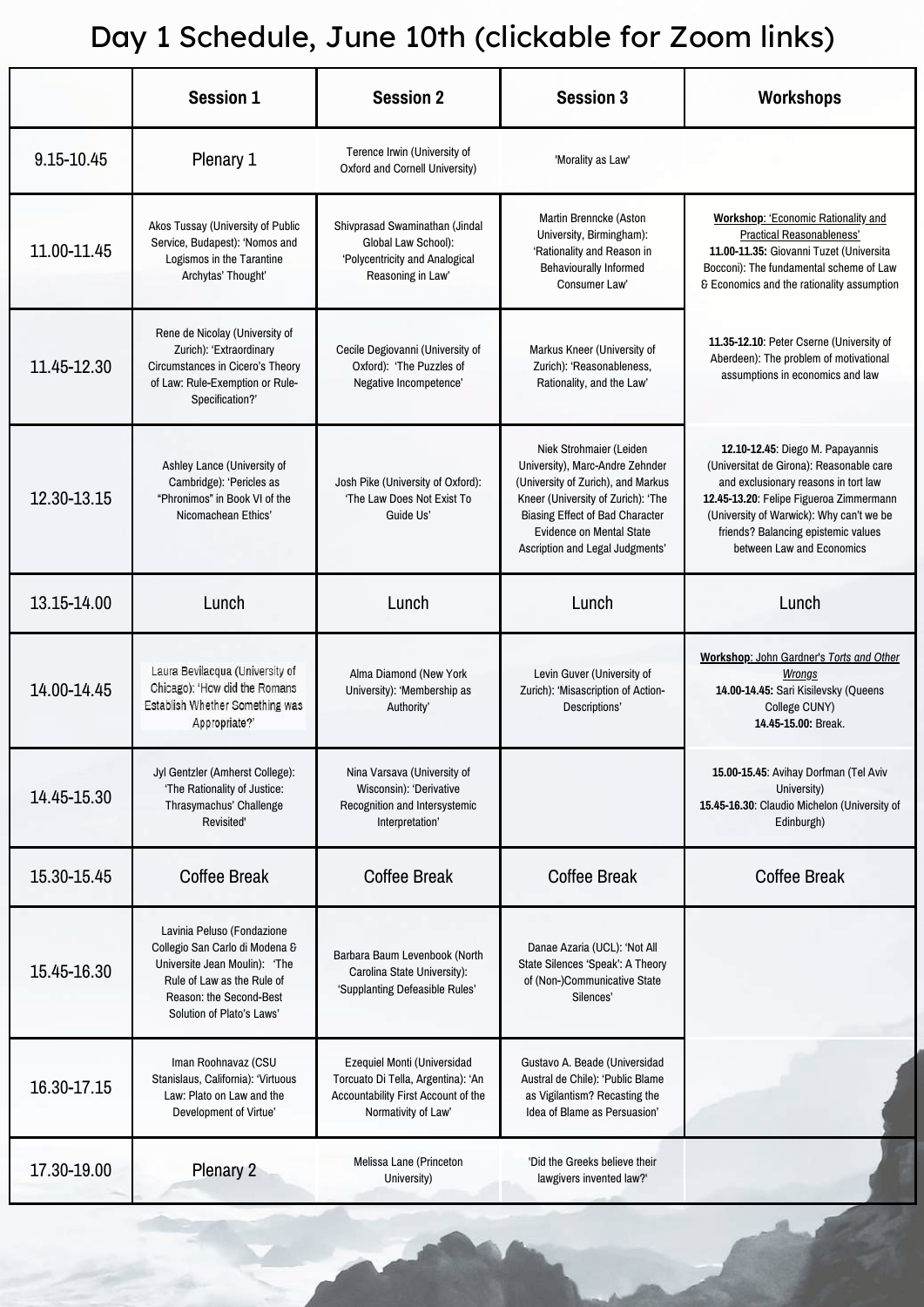## Day 2 Schedule, June 11th (clickable for Zoom links)

|             | <b>Session 1</b>                                                                                                                                                | <b>Session 2</b>                                                                                                                                                                                   | <b>Session 3</b>                                                                                                                                      | <b>Workshops</b>                                                                                                                                                                                                                                                                                                                                              |
|-------------|-----------------------------------------------------------------------------------------------------------------------------------------------------------------|----------------------------------------------------------------------------------------------------------------------------------------------------------------------------------------------------|-------------------------------------------------------------------------------------------------------------------------------------------------------|---------------------------------------------------------------------------------------------------------------------------------------------------------------------------------------------------------------------------------------------------------------------------------------------------------------------------------------------------------------|
| 9.15-10.45  | Plenary 3                                                                                                                                                       | Matt Matravers (University of York)                                                                                                                                                                | 'Legal Responsibilities'                                                                                                                              |                                                                                                                                                                                                                                                                                                                                                               |
| 11.00-11.45 | Sebastian Figueroa Rubio<br>(Universidad Autónoma de Madrid):<br>'Interpreting Actions with Norms: The<br>Twofold Nature of the Ought Implies<br>Can Principle' | Eric Boot (Tilburg Law School): 'The<br>Public Interest and the Law'                                                                                                                               | Benjamin Newman (Tel-Aviv<br>University): 'Plea-Bargaining with<br>Wrong Reasons: Coercive Plea-Offers<br>and Responding to Wrong Kind of<br>Reasons' |                                                                                                                                                                                                                                                                                                                                                               |
| 11.45-12.30 | Tom Bailey (LSE): 'Ambiguous<br>Sovereignty: Political Judgment and<br>the Limits of the Rule of Law in Kant's<br>Doctrine of Right'                            | Claudia Wirsing (Technische<br>Universität Braunschweig):<br>'Recognition and Legal Authority'                                                                                                     | Emmi Kiander (University of Helsinki):<br>'Security as a Rationale of Criminal<br>Law - the Backwards Logic of<br>Preventive Punishment'              |                                                                                                                                                                                                                                                                                                                                                               |
| 12.30-13.15 |                                                                                                                                                                 | Andreas Marcou (UCLan Cyprus):<br>"Illiberal Democracy' in Europe and<br>Populist Threats to the Rule of Law'                                                                                      | David Edward Campbell (University of<br>Oxford & UCL): 'The Curious Case of<br>Self-Defence'                                                          |                                                                                                                                                                                                                                                                                                                                                               |
| 13.15-14.00 | Lunch                                                                                                                                                           | Lunch                                                                                                                                                                                              | Lunch                                                                                                                                                 | Lunch                                                                                                                                                                                                                                                                                                                                                         |
| 14.00-14.45 | Xi Zhang (New York University): 'Are<br>Reasons of Partiality Deontic?'                                                                                         | Kacper Majewski (University of<br>Oxford): 'Jurisprudence for Cats'                                                                                                                                | Andreas Vassiliou (University of<br>Oxford): 'The Normativity of Law: Has<br>the Dispositional Model Solved our<br>Problem?'                          | Roundtable Discussion: George Duke's<br>Aristotle and the Law: The Politics of Nomos<br>$(14.00 - 17.15)$<br><b>Author</b><br>George Duke (Deakin University)<br><b>Commentators</b><br>Myrthe Bartels (University of Pisa)<br>Thornton Lockwood (Quinnipiac University)<br>Steven Skultety (University of Mississippi)<br>David Riesbeck (Purdue University) |
| 14.45-15.30 | Yohan Molina (Pontifica Universidad<br>Catolica De Chile): 'On Peter's<br>Conception of Normative Facts and<br>Reasons'                                         | Manish Oza (University of Western<br>Ontario): 'Fictions in Legal Reasoning'                                                                                                                       |                                                                                                                                                       | Workshop: John Gardner's Torts and Other<br>Wrongs (continued)<br>14.00-14.45: Adam Slavny (University of<br>Warwick)<br>14.45-15.00: Break.<br>15.00-15.45: Paul B. Miller (University of Notre<br>Dame)<br>15.45-16.30: Haris Psarras (University of<br>Southampton)                                                                                        |
| 15.30-15.45 | <b>Coffee Break</b>                                                                                                                                             | <b>Coffee Break</b>                                                                                                                                                                                | <b>Coffee Break</b>                                                                                                                                   | <b>Coffee Break</b>                                                                                                                                                                                                                                                                                                                                           |
| 15.45-16.30 | Sam Stevens (UC Berkeley): 'Plato on<br>Precision in Politics'                                                                                                  | Pedro Caballero Elbersci (Monterrey<br>Institute of Technology Higher<br>Education): 'On the Ontology of Legal<br>Norms: Abstract Entities Grounded in<br>the Practical Attitudes of Participants' | Hochan "Sonny" Kim (University of<br>Princeton): 'Distributive Injustice and<br>Structural Entrapment'                                                | Roundtable Discussion: George Duke's<br>Aristotle and the Law: The Politics of Nomos<br>(continued).                                                                                                                                                                                                                                                          |
| 16.30-17.15 |                                                                                                                                                                 | Steve Chan (University of Houston):<br>'Ignorance Explanation for Hard<br>Choices'                                                                                                                 | Hannah Widmaier (UCLA): 'Civic<br><b>Obligations Among Victims of Injustice:</b><br>On Shelby's Idea of Reciprocity'                                  |                                                                                                                                                                                                                                                                                                                                                               |
| 17.30-19.00 | Plenary 4                                                                                                                                                       | Kimberley Brownlee (The University of<br><b>British Columbia)</b>                                                                                                                                  | 'The Razian Elephant in the Room:<br>When Do Interests Give Rise to<br>Rights?'                                                                       |                                                                                                                                                                                                                                                                                                                                                               |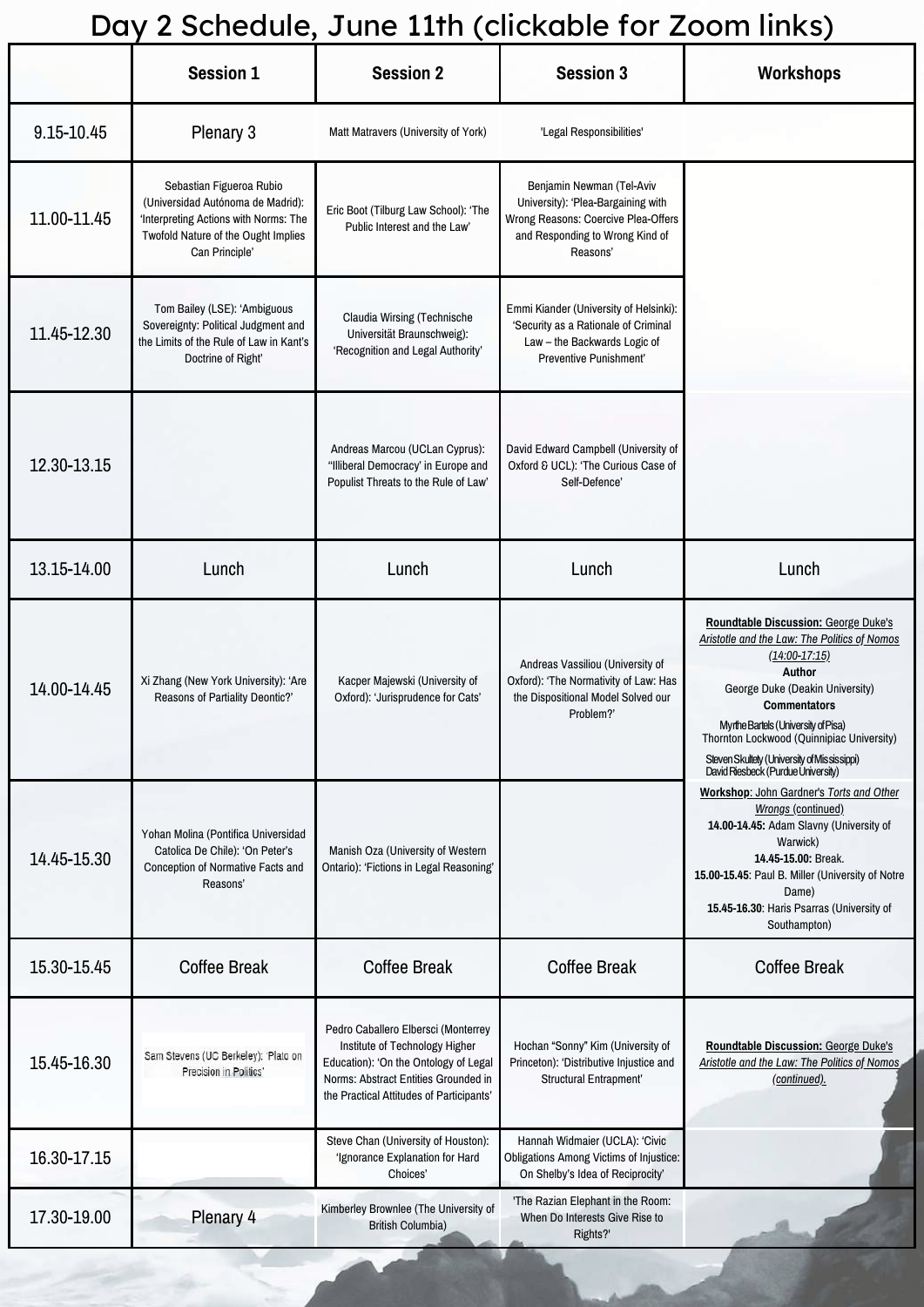### **Session Schedules and Abstracts**

| Condensed Schedule with Links<br>4 |                                                                                         |    |
|------------------------------------|-----------------------------------------------------------------------------------------|----|
|                                    | Plenary Lecture Schedule                                                                | 6  |
|                                    | Day 1 Schedule                                                                          |    |
|                                    | Session 1 Schedule                                                                      | 8  |
|                                    | Session 2 Schedule                                                                      | 13 |
|                                    | Session 3 Schedule                                                                      | 19 |
|                                    | Day 2 Schedule                                                                          |    |
|                                    | Session 1 Schedule                                                                      | 26 |
|                                    | Session 2 Schedule                                                                      | 32 |
|                                    | Session 3 Schedule                                                                      | 38 |
| Workshops                          |                                                                                         |    |
|                                    | Economic Rationality<br>and Practical Reasonableness                                    | 43 |
|                                    | John Gardner's<br>Tort's and Other Wrongs                                               | 44 |
|                                    | Roundtable Discussion:<br>George Duke's Aristotle and<br>the Law: The Politics of Nomos | 45 |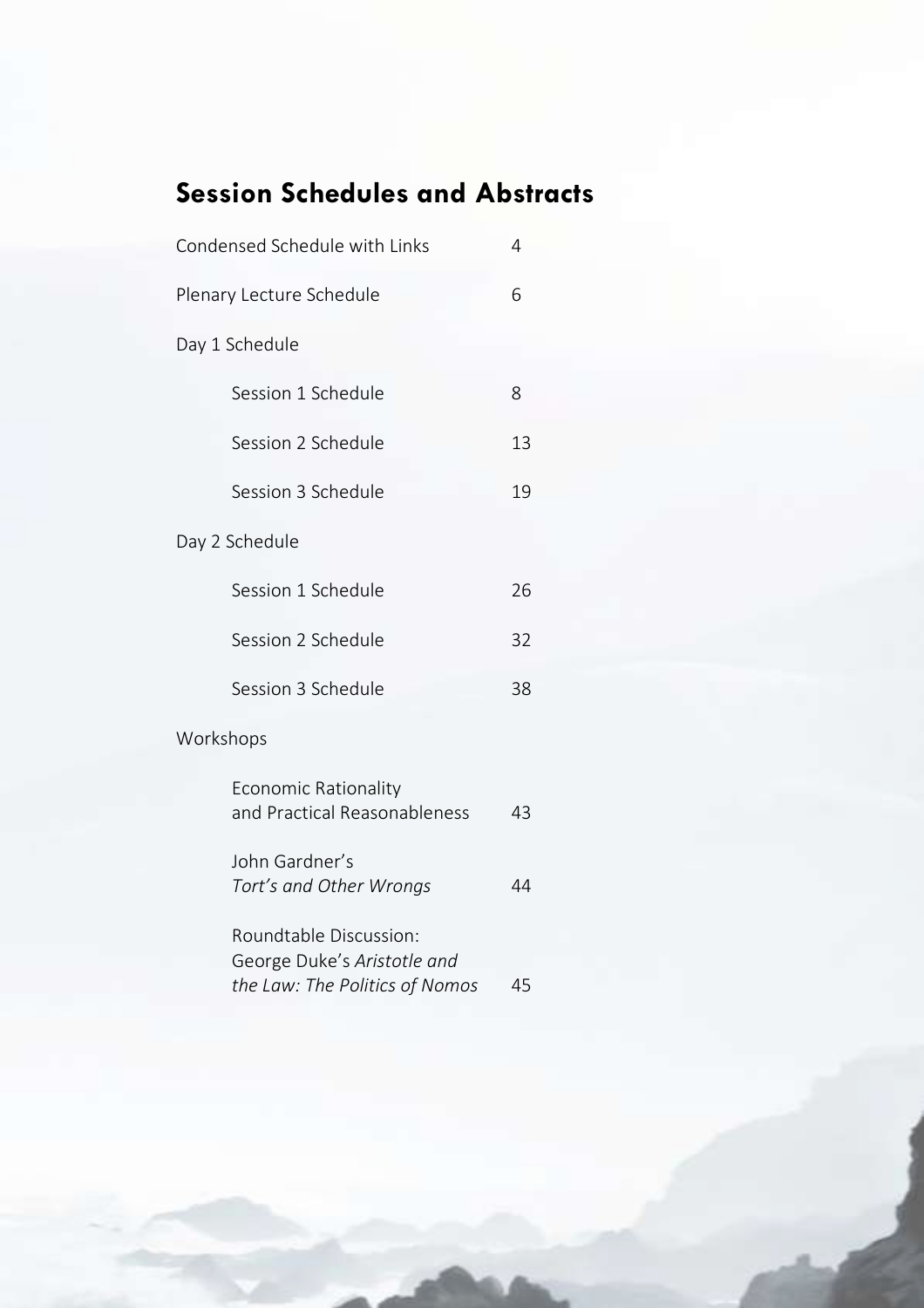|                     | <b>Condensed Schedule with Links to Abstracts</b>                                                                                                                                                                         |
|---------------------|---------------------------------------------------------------------------------------------------------------------------------------------------------------------------------------------------------------------------|
| Plenary Lectures    |                                                                                                                                                                                                                           |
| June $10th$ (Day 1) |                                                                                                                                                                                                                           |
| 09.15-10.45         | Terence Irwin (University of Oxford and Cornell University): 'Morality as Law'                                                                                                                                            |
| 17.30-19.00         | Melissa Lane (Princeton University): 'Did the Greeks believe their lawgivers invented law?'                                                                                                                               |
| June $11th$ (Day 2) |                                                                                                                                                                                                                           |
| 09.15-10.45         | Matt Matravers (University of York): 'Legal Responsibilities'                                                                                                                                                             |
| 17.30-19.00         | Kimberley Brownlee (The University of British Columbia): 'The Razian Elephant in the Room: When Do Interests<br>Give Rise to Rights?'                                                                                     |
| Day 1, Session 1    | Chairperson: Antony Hatzistavrou (University of Hull)                                                                                                                                                                     |
|                     |                                                                                                                                                                                                                           |
| 11.00-11.45         | Akos Tussay (University of Public Service, Budapest): 'Nomos and Logismos in the Tarantine Archytas' Thought'                                                                                                             |
| 11.45-12.30         | Rene de Nicolay (University of Zurich): 'Extraordinary Circumstances in Cicero's Theory of Law: Rule-Exemption or<br>Rule-Specification?'                                                                                 |
| 12.30-13.15         | Ashley Lance (University of Cambridge): 'Pericles as "Phronimos" in Book VI of the Nicomachean Ethics'                                                                                                                    |
|                     | Chairperson: Noam Gur (Queen Mary, University of London)                                                                                                                                                                  |
| 14.45-15.30         | Jyl Gentzler (Amherst College): 'The Rationality of Justice: Thrasymachus' Challenge Revisited'                                                                                                                           |
| 15.45-16.30         | Lavinia Peluso (Fondazione Collegio San Carlo di Modena & Universite Jean Moulin): 'The Rule of Law as the Rule<br>of Reason: the Second-Best Solution of Plato's Laws'                                                   |
| 16.30-17.15         | Iman Roohnavaz (CSU Stanislaus, California): 'Virtuous Law: Plato on Law and the Development of Virtue'                                                                                                                   |
| Day 1, Session 2    |                                                                                                                                                                                                                           |
|                     | Chairperson: Kenneth Ehrenberg (University of Surrey)                                                                                                                                                                     |
| 11.00-11.45         | Shivprasad Swaminathan (Jindal Global Law School): 'Polycentricity and Analogical Reasoning in Law'                                                                                                                       |
| 11.45-12.30         | Cecile Degiovanni (University of Oxford): 'The Puzzles of Negative Incompetence'                                                                                                                                          |
| 12.30-13.15         | Josh Pike (University of Oxford): 'The Law Does Not Exist To Guide Us'                                                                                                                                                    |
|                     | Chairperson: Hrafn Asgeirsson (University of Surrey)                                                                                                                                                                      |
| 14.00-14.45         | Alma Diamond (New York University): 'Membership as Authority'                                                                                                                                                             |
| 14.45-15.30         | Nina Varsava (University of Wisconsin): 'Derivative Recognition and Intersystemic Interpretation'                                                                                                                         |
| 15.45-16.30         | Barbara Baum Levenbook (North Carolina State University): 'Supplanting Defeasible Rules'                                                                                                                                  |
| 16.30-17.15         | Ezequiel Monti (Universidad Torcuato Di Tella, Argentina): 'An Accountability First Account of the Normativity of                                                                                                         |
|                     | Law'                                                                                                                                                                                                                      |
| Day 1, Session 3    |                                                                                                                                                                                                                           |
|                     | Chairperson: Alexander Sarch (University of Surrey)                                                                                                                                                                       |
| 11.00-11.45         | Martin Brenncke (Aston University, Birmingham): 'Rationality and Reason in Behaviourally Informed Consumer<br>Law'                                                                                                        |
| 11.45-12.30         | Markus Kneer (University of Zurich): 'Reasonableness, Rationality, and the Law'                                                                                                                                           |
| 12.30-13.15         | Niek Strohmaier (Leiden University), Marc-Andre Zehnder (University of Zurich), and Markus Kneer (University of<br>Zurich): 'The Biasing Effect of Bad Character Evidence on Mental State Ascription and Legal Judgments' |
|                     |                                                                                                                                                                                                                           |
|                     | Chairperson: Stephen Bero (University of Surrey)                                                                                                                                                                          |
| 14.00-14.45         | Levin Guver (University of Zurich): 'Misascription of Action-Descriptions'                                                                                                                                                |
| 15.45-16.30         | Danae Azaria (UCL): 'Not All State Silences 'Speak': A Theory of (Non-)Communicative State Silences'                                                                                                                      |
| 16.30-17.15         | Gustavo A. Beade (Universidad Austral de Chile): 'Public Blame as Vigilantism? Recasting the Idea of Blame as<br>Persuasion'                                                                                              |
| Day 2, Session 1    |                                                                                                                                                                                                                           |
|                     | Chairperson: Marie Newhouse (University of Surrey)                                                                                                                                                                        |
| 11.00-11.45         | Sebastian Figueroa Rubio (Universidad Autónoma de Madrid): 'Interpreting Actions with Norms: The Twofold                                                                                                                  |
|                     | Nature of the Ought Implies Can Principle'                                                                                                                                                                                |
| 11.45-12.30         | Tom Bailey (LSE): 'Ambiguous Sovereignty: Political Judgment and the Limits of the Rule of Law in Kant's Doctrine<br>of Right'                                                                                            |
|                     |                                                                                                                                                                                                                           |
|                     | Chairperson: Ambrose Lee (University of Surrey)                                                                                                                                                                           |
| 14.00-14.45         | Xi Zhang (New York University): 'Are Reasons of Partiality Deontic?'                                                                                                                                                      |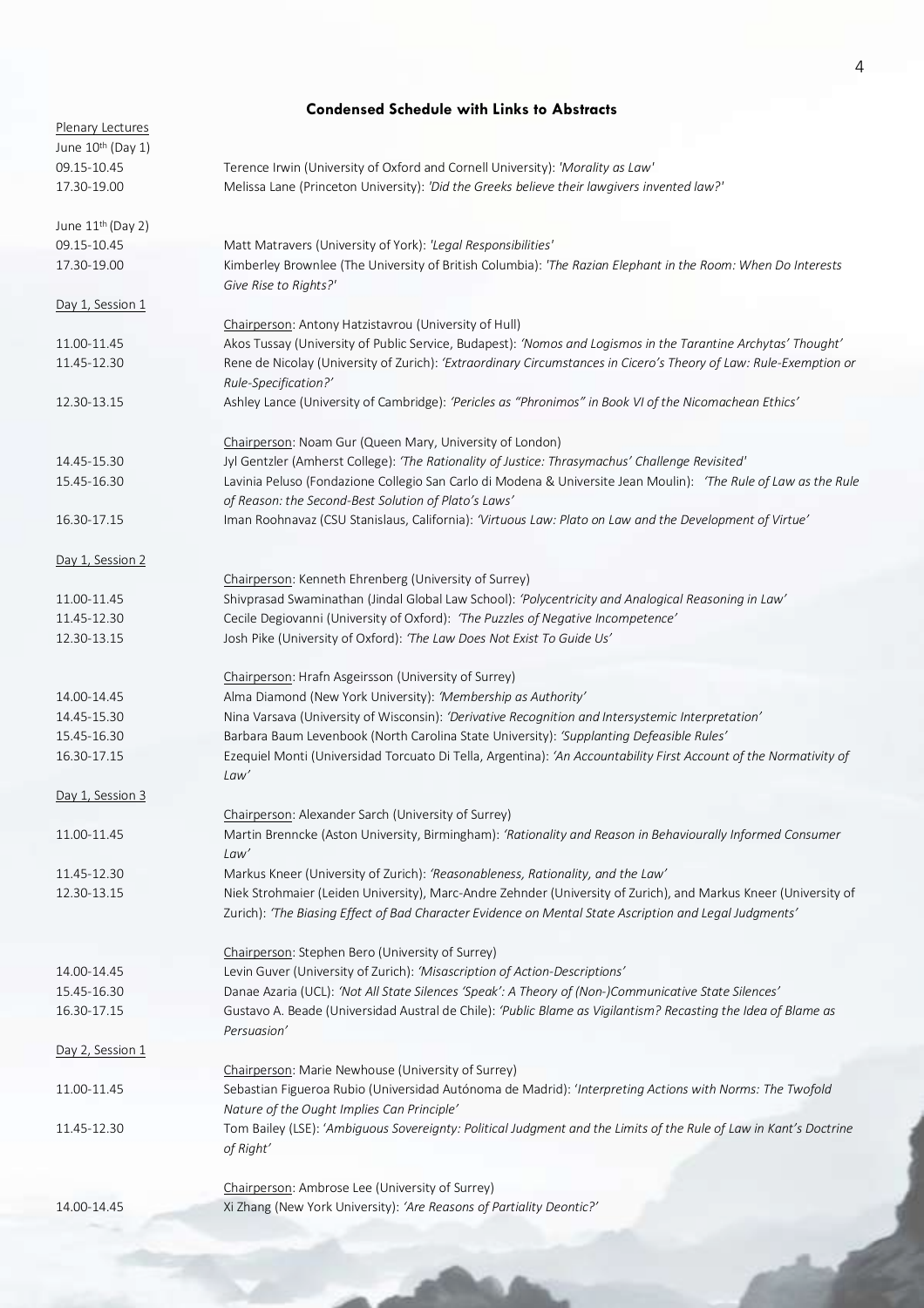| 14.45-15.30           | Yohan Molina (Pontifica Universidad Catolica De Chile): 'On Peter's Conception of Normative Facts and Reasons'                               |
|-----------------------|----------------------------------------------------------------------------------------------------------------------------------------------|
| 15.45-16.30           | Laura Bevilacqua (University of Chicago): 'How did the Romans Establish Whether Something was Appropriate?'                                  |
| 16.30-17.15           | Sam Stevens (UC Berkeley): 'Plato on Precision in Politics'                                                                                  |
| Day 2, Session 2      |                                                                                                                                              |
|                       | Chairperson: Bebhinn Donnelly-Lazarov (University of Surrey)                                                                                 |
| 11.00-11.45           | Eric Boot (Tilburg Law School): 'The Public Interest and the Law'                                                                            |
| 11.45-12.30           | Claudia Wirsing (Technische Universität Braunschweig): 'Recognition and Legal Authority'                                                     |
| 12.30-13.15           | Andreas Marcou (UCLan Cyprus): "Illiberal Democracy' in Europe and Populist Threats to the Rule of Law'                                      |
|                       | Chairperson: Dennis Patterson (University of Surrey and Rutgers University)                                                                  |
| 14.00-14.45           | Kacper Majewski (University of Oxford): 'Jurisprudence for Cats'                                                                             |
| 14.45-15.30           | Manish Oza (University of Western Ontario): 'Fictions in Legal Reasoning'                                                                    |
| 15.45-16.30           | Pedro Caballero Elbersci (Monterrey Institute of Technology Higher Education): 'On the Ontology of Legal Norms:                              |
|                       | Abstract Entities Grounded in the Practical Attitudes of Participants'                                                                       |
| 16.30-17.15           | Steve Chan (University of Houston): 'Ignorance Explanation for Hard Choices'                                                                 |
| Day 2, Session 3      |                                                                                                                                              |
|                       | Chairperson: Christopher Taggart (University of Surrey)                                                                                      |
| 11.00-11.45           | Benjamin Newman (Tel-Aviv University): 'Plea-Bargaining with Wrong Reasons: Coercive Plea-Offers and<br>Responding to Wrong Kind of Reasons' |
| 11.45-12.30           | Emmi Kiander (University of Helsinki): 'Security as a Rationale of Criminal Law - the Backwards Logic of Preventive<br>Punishment'           |
| 12.30-13.15           | David Edward Campbell (University of Oxford & UCL): 'The Curious Case of Self-Defence'                                                       |
|                       | Chairperson: Ira Lindsay (University of Surrey)                                                                                              |
| 14.00-14.45           | Andreas Vassiliou (University of Oxford): 'The Normativity of Law: Has the Dispositional Model Solved our                                    |
|                       | Problem?'                                                                                                                                    |
| 15.45-16.30           | Hochan "Sonny" Kim (University of Princeton): 'Distributive Injustice and Structural Entrapment'                                             |
| 16.30-17.15           | Hannah Widmaier (UCLA): 'Civic Obligations Among Victims of Injustice: On Shelby's Idea of Reciprocity'                                      |
|                       | Workshop: 'Economic Rationality and Practical Reasonableness'                                                                                |
| June 10th             | Organiser: Peter Cserne (University of Aberdeen)                                                                                             |
| 11.00-11.35           | Giovanni Tuzet (Universita Bocconi): The fundamental scheme of Law & Economics and the rationality assumption                                |
| 11.35-12.10           | Peter Cserne (University of Aberdeen): The problem of motivational assumptions in economics and law                                          |
| 12.10-12.45           | Diego M. Papayannis (Universitat de Girona): Reasonable care and exclusionary reasons in tort law                                            |
| 12.45-13.20           | Felipe Figueroa Zimmermann (University of Warwick): Why can't we be friends? Balancing epistemic values<br>between Law and Economics         |
|                       |                                                                                                                                              |
| June 10th             | Workshop: John Gardner's Torts and Other Wrongs                                                                                              |
| 14.00-14.45           | Organiser: Haris Psarras (University of Southampton)<br>Sari Kisilevsky (Queens College CUNY)                                                |
| 15.00-15.45           | Avihay Dorfman (Tel Aviv University)                                                                                                         |
| 15.45-16.30           | Claudio Michelon (University of Edinburgh)                                                                                                   |
|                       |                                                                                                                                              |
| June 11 <sup>th</sup> |                                                                                                                                              |
| 14.00-14.45           | Adam Slavny (University of Warwick)                                                                                                          |
| 15.00-15.45           | Paul B. Miller (University of Notre Dame)                                                                                                    |
| 15.45-16.30           | Haris Psarras (University of Southampton)                                                                                                    |
|                       | Roundtable Discussion: George Duke's Aristotle and Law: The Politics of Nomos                                                                |
| June 11 <sup>th</sup> | Organiser: Thornton Lockwood (Quinnipiac University)                                                                                         |
| 14.00-15.30           | Discussion                                                                                                                                   |
| 15.30-15.45           | <b>Break</b>                                                                                                                                 |
| 15.45-17.15           | Discussion                                                                                                                                   |

5

Author: George Duke (Deakin University)

David Riesbeck (Purdue University). [Commentators: Myrthe Bartels \(University of Pisa\),Thornton Lockwood \(Quinnipiac University\), Steven Skultety \(University of Mississippi\),](#page-44-0)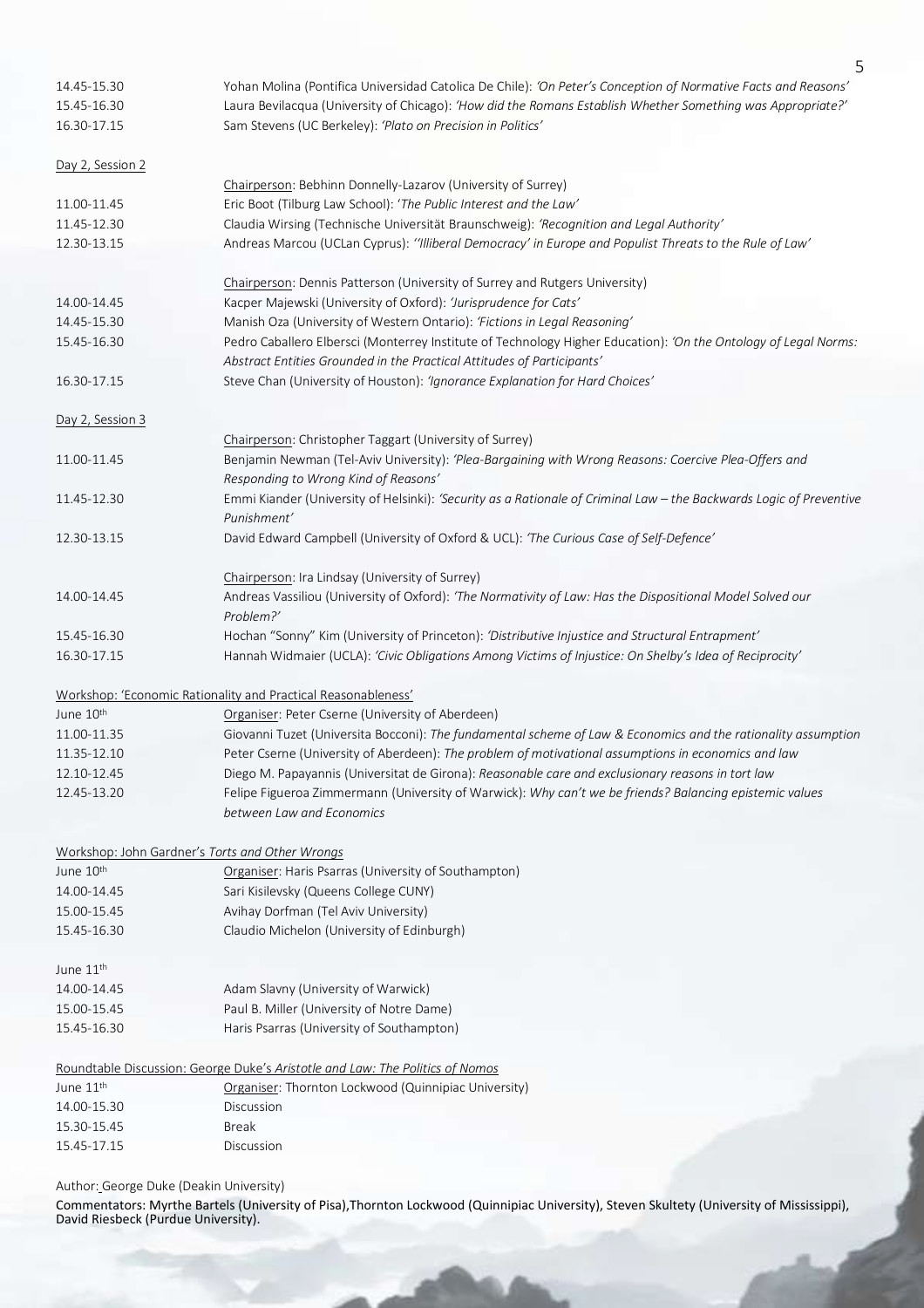#### <span id="page-6-0"></span>**Plenary Lectures**

June 10<sup>th</sup>

| 09.15-10.45           | Terence Irwin (University of Oxford and Cornell University)<br>'Morality as Law'                                                     |
|-----------------------|--------------------------------------------------------------------------------------------------------------------------------------|
| 17.30-19.00           | Melissa Lane (Princeton University)<br>'Did the Greeks believe their lawgivers invented law?'                                        |
| June 11 <sup>th</sup> |                                                                                                                                      |
| 09.15-10.45           | Matt Matravers (University of York)<br>'Legal Responsibilities'                                                                      |
| 17.30-19.00           | Kimberley Brownlee (The University of British Columbia)<br>'The Razian Elephant in the Room: When Do Interests Give Rise to Rights?' |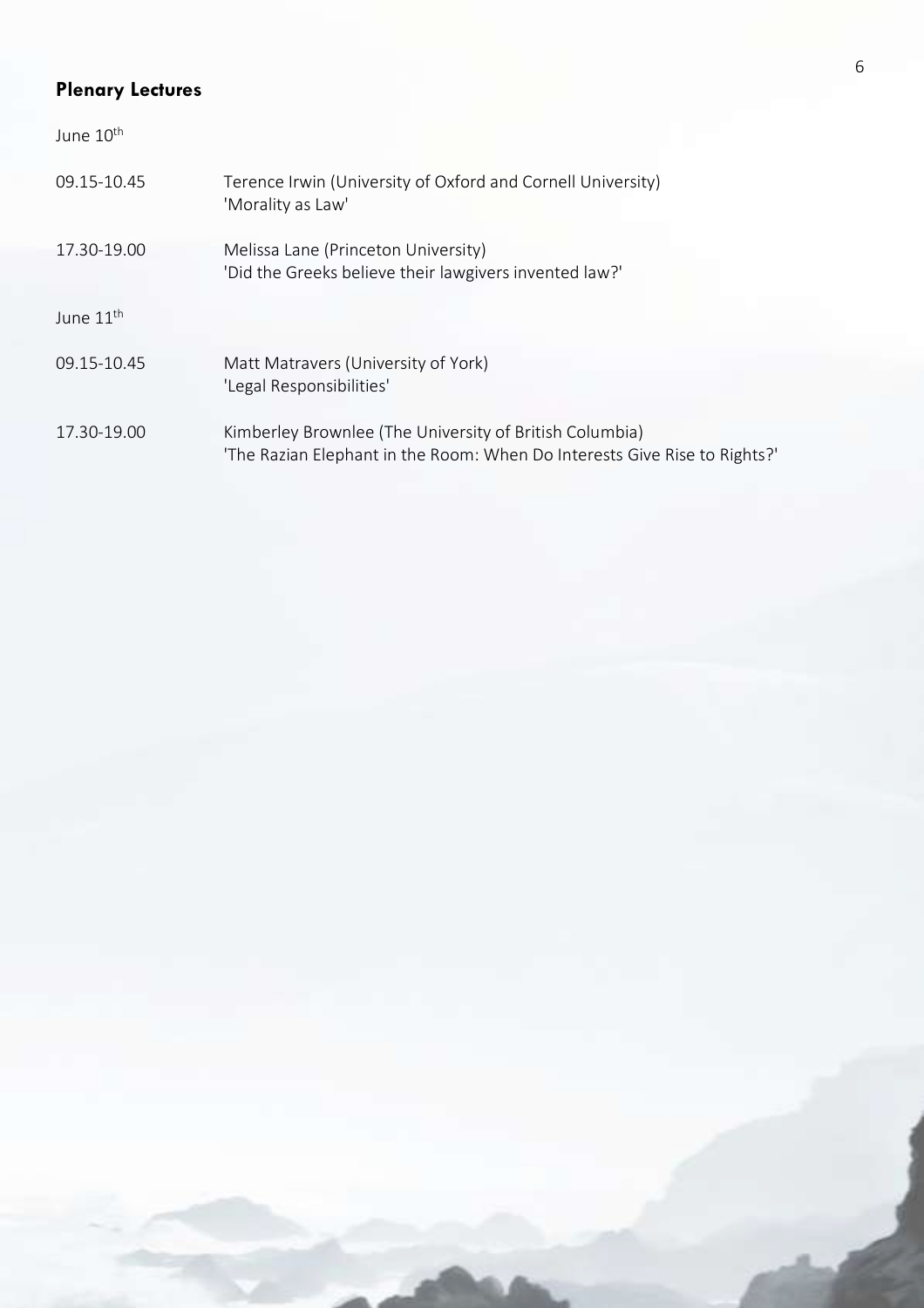#### **Melissa Lane (Princeton University) Did the Greeks believe their lawgivers invented law?**

This lecture explores the figure of the lawgiver in classical and post-classical Greek thinking, arguing that the great lawgivers were depicted in terms of their systematic selectivity in promulgating laws that could (re)shape social norms. Such selectivity meant that the figure of the lawgiver did not create lawsfrom scratch, but rather, presupposed their social evolution both in the polity in question and elsewhere. In other words, I argue, the Greeks figured the lawgiver not as a *protōs heuretēs* but rather as what I shall dub a *protōs hairetēs*: not as a first inventor but as a first chooser or selector.

Systematic selectivity could involve borrowing laws from other polities, as lawgivers including Lycurgus, Solon, Charondas, and even Zaleucuswere said by at leastsome classical authorsto have done; alternatively, it could involve inverting laws existing elsewhere to achieve the opposite effect, as Xenophon described Lycurgus as having done. Building on Karl-Joachim Hölkeskamp's study of the fourth-century BCE philosophical delineation of the figure of the lawgiver (against the varied backdrop of the actual emergence of Greek laws), this lecture relates to debates about the ultimate originator of laws in a given polity (or in Greek polities overall); the role of colonization and the borrowing of laws in that context; the technology of writing as a means for promulgating laws; and the role of the gods in inspiring various lawgivers.

#### **Kimberley Brownlee (The University of British Columbia) The Razian's Elephant in the Room: When Do Interests Give Rise to Rights?**

Many legal theorists and political philosophers – myself included – rely on Joseph Raz's version of the interest theory of rights: we use rights-talk when we believe that some person's interest has sufficient moral importance to justify holding others to be under specific duties to serve that interest. Sometimes the specified duties are purely moral, but often they're presumptively legal too. When we rely on Raz's interest theory we tend not to dwell, however, on the fact that we can conceive of the moral importance of interestsin different ways which yield different answers to the question of whether those interests generate rights. This paper explores four factors that can alter our assessment of the moral importance of interests. These four factors represent challenges that must be grappled with if we are to draw determinate boundaries around rightsgenerating interests, especially in key areas such as human rights law. First, when assessing the moral importance of an interest, should we take into account whether it is *possible* to secure that interest? Second, should we consider an interest in isolation from a person's other interests or in aggregation with some of her other interests, thereby allowing that individually unimportant interests could aggregate to form morally important bundles that generate rights? Third, should we focus on *types* of interest or on *token* interests? For instance, in the case of marriage, should we focus on the fact that adults have a type-interest in being able to marry or on the fact that many women (and girls) lack token-interests in being able to marry? Fourth, should we take into account a person's own perspective on the importance of her different interests? Thislecture will unpack these four challenges and consider the pros and cons of possible solutions.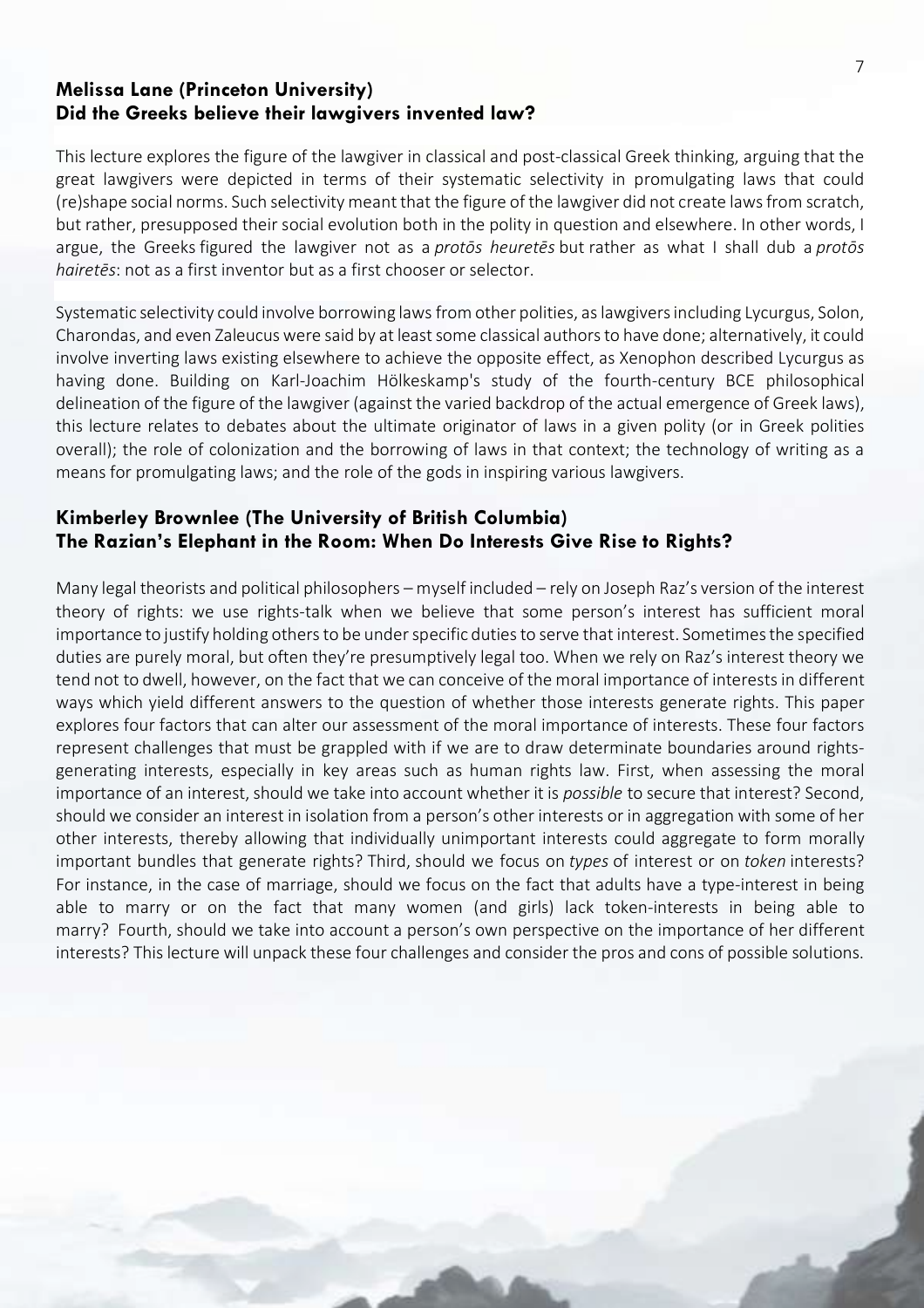<span id="page-8-0"></span>

| Day 1, Session 1 | Chairperson: Antony Hatzistavrou (University of Hull)                                                                                                                   |
|------------------|-------------------------------------------------------------------------------------------------------------------------------------------------------------------------|
| 11.00-11.45      | Akos Tussay (University of Public Service, Budapest)<br>'Nomos and Logismos in the Tarantine Archytas' Thought'                                                         |
| 11.45-12.30      | Rene de Nicolay (University of Zurich): 'Extraordinary Circumstances in Cicero's<br>Theory of Law: Rule-Exemption or Rule-Specification?'                               |
| 12.30-13.15      | Ashley Lance (University of Cambridge): 'Pericles as "Phronimos" in Book VI of the<br>Nicomachean Ethics'                                                               |
| 13.15-14.00      | Lunch Break                                                                                                                                                             |
|                  | Chairperson: Noam Gur (Queen Mary, University of London)                                                                                                                |
| 14.45-15.30      | Jyl Gentzler (Amherst College): 'The Rationality of Justice: Thrasymachus' Challenge<br>Revisited'                                                                      |
| 15.30-15.45      | Coffee Break                                                                                                                                                            |
| 15.45-16.30      | Lavinia Peluso (Fondazione Collegio San Carlo di Modena & Universite Jean Moulin):<br>'The Rule of Law as the Rule of Reason: the Second-Best Solution of Plato's Laws' |
| 16.30-17.15      | Iman Roohnavaz (CSU Stanislaus, California): 'Virtuous Law: Plato on Law and the<br>Development of Virtue'                                                              |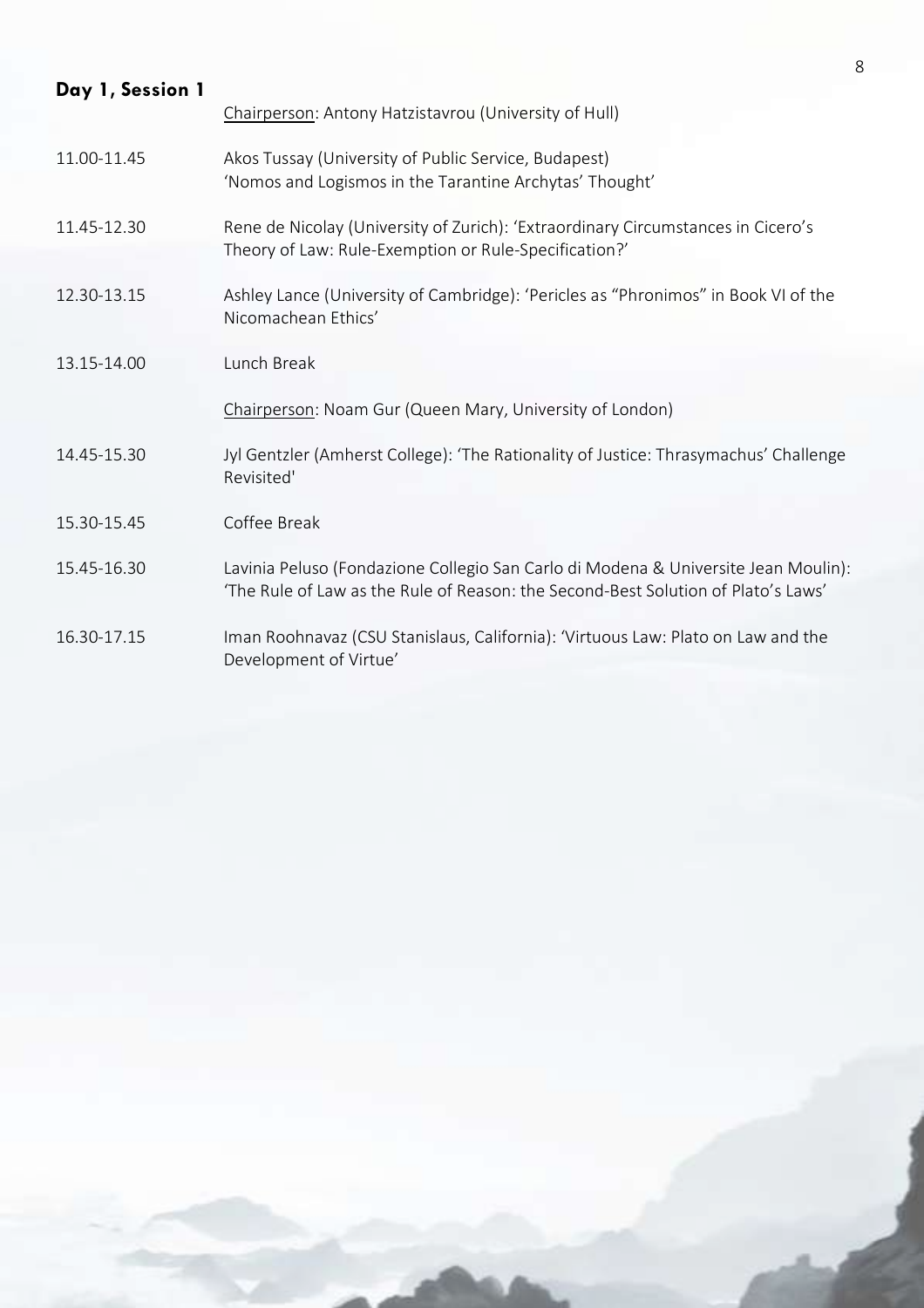#### **Akos Tussay (University of Public Service, Budapest): 'Nomos and Logismos in the Tarantine Archytas' Thought'**

Abstract: Archytas of Tarentum, a contemporary of Plato, was one of the last major ancient Pythagoreans, one who was credited with solving the Delian problem, and who is mostly considered as an ancient authority on mathematics and harmonics. This picture of Archytas is somewhat challenged by the sheer existence of some spurious ethical fragments, such as the five passages of *On Law and Justice*, which came to us under Archytas's name, and by those ancient testimonia (Cic. *Senect*. 12.39–41; Ath. 12.64–65) which describe the events of a dialogue between Archytas and a Sicilian hedonist, Polyarchus, over the use of aretē in general and dikaiosynē in particular. To these, one may add some of Phillip Sidney Horky and Monte Ransome Johnson's recent findings (*Early Greek Ethics*, OUP 2020) which elaborate on Archytas's contribution to the so-called nomos-physis problem and his indirect authorship of *On Law and Justice*, preserved in Stobaeus's fifth-century *Anthology* (Stob. 4.1.135– 138; 4.5.61).

In this paper, I focus on Archytas's surviving works from a legal perspective mostly by way of drawing a parallel between the arguments of the genuine Fragment 3 (Stob. 4.1.139) and the five passages of *On Law and Justice*. In my opinion, Fragment 3 clearly serves as the counterpart of Polyarchus's position, for, while in Polyarchus's account the lawgivers wanted to level society and wrote laws about our mutual dealings that our conditions be equal, and hence they waged war against the clan of those who wanted more, according to Archytas, society is established by the very realisation of numerical calculation by which pleonexia is subdued and proportional equality is brought about. In short, numerical calculation, a specific mental exercise, is the key both to one's mastery over pleonectic desires and the community's ability to maintain homonoia.

I argue, that *On Law and Justice* picks up the thread right at this point for its second passage labours to show that not any kind of law is capable

of educating one's soul in such a manner that may eventually bring an organised living about, but only those laws which are equitable, effective, and beneficial to the political community. In conclusion, those laws which are compliant with nature, that is, those which imitate the justice of nature.

#### **Rene de Nicolay (University of Zurich): 'Extraordinary Circumstances in Cicero's Theory of Law: Rule-Exemption or Rule-Specification?'**

Abstract: The present paper aims to address a philosophical problem with historical and philological implications: the question of Cicero's reception of Plato's critique of law in the Statesman (Pol.294a10-295b5; cf. also Laws 875c6-d2) – or lack thereof. The question was asked almost thirty years ago by Ferrary 1995, with no definitive solution; the present paper takes up the dossier and offers a (qualifiedly) negative answer: Cicero did not take up Plato's critique, offering instead a law-based account of political decision, even in exceptional circumstances.

Philosophically, the question is whether Cicero's legal thought is rule-based: did he deem that exceptional circumstances resist being addressed by applying rules, or did he rather think exceptional circumstances call for an adjustment, but not a jettisoning, of rules?

The first position would be in line with Plato's critique of law: in the Statesman, Plato argues that empirical reality is too shifty and variegated to lend itself to being captured by general rules(see on this point Lane 1995; Schofield 2006; El Murr 2014; Peixoto 2019; Trivigno 2021; Horn 2021). The second stance, however, would put Cicero closer to the Stoic conception of law and duty (Vogt 2021; but see contra Visjnic 2021): cosmic reason is formulated in the form of universal rules of reason (νόμοι); exceptional circumstances (περίστασεις) require the application of special rules, but of rules nonetheless. The rule-based nature of Cicero's legal thinking has been recently argued by Straumann 2016, and contested by Schofield 2021: the present paper wishes to shed light on the debate.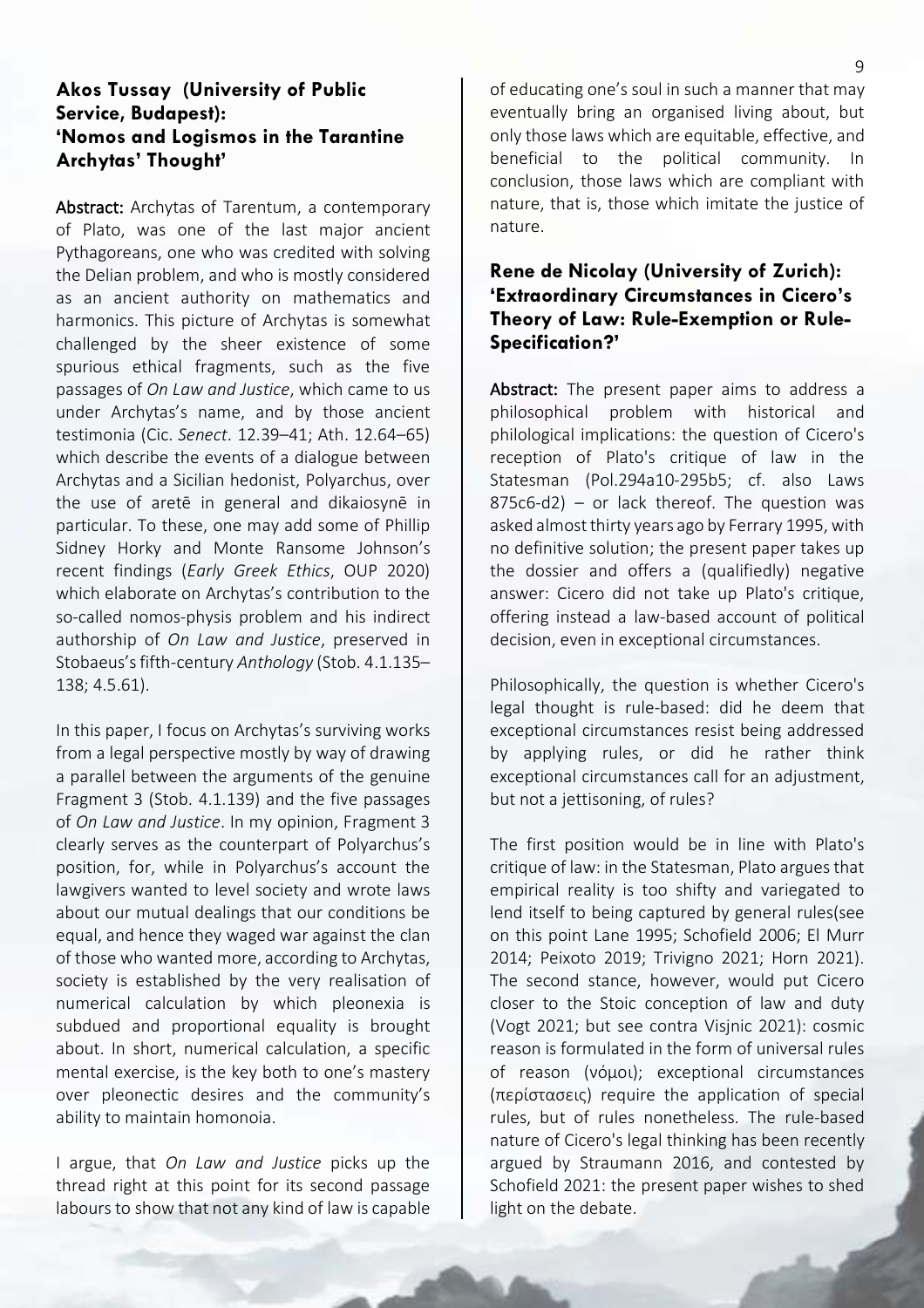I argue that evidence from the treatises (De Re Publica, De Legibus, De Officiis) and the speeches (Pro lege Manilia, the Philippics) suggests that, for Cicero, even exceptional circumstances can be subsumed under rules – rules of reason, or natural law. I focus on one example: the assignment of extraordinary commands to Cassius and Brutus in 43 (Phil. 11.28) which, while breaking positive legislation, is justified in terms of rational lex. This positive argument is supplemented by a negative one: there is no trace, in Cicero's thinking, of the Platonic view that the law is second-best; on the contrary, right reason is presented as expressed in legal form (De Rep. 3.33 Ziegler). Ultimately, this absence is due  $-1$  suggest  $-$  to a change in metaphysical framework between Cicero and Plato: Cicero does not take up, at least in his political theory, the Platonic distinction between intelligible, rational principles and an ever-shifting sensible reality. This, I argue, was missed by Ferrary 1995, and explains Ferrary's Platonizing interpretation of Cicero's theory of law.

Solving this philosophical problem sheds light on a historical question of primary importance, Cicero's attitude towards extraordinary commands (imperia extra ordinem), which played a key role in the fall of the Roman Republic; and on a philological problem, that of Cicero's reception of Plato's political thought. While Cicero's knowledge of the Republic and Laws is undoubtable, his lack of reference to the Statesman is significant, and hints to a paradigm shift in the history of legal thinking.

#### **Ashley Lance (University of Cambridge): 'Pericles as "Phronimos" in Book VI of the Nicomachean Ethics'**

Abstract: Book 6 of the NE is an attempt to categorize what Aristotle calls the intellectual virtues. Of these intellectual virtues special attention is paid to phronesis – which for the purpose of this paper will be translated as "practical wisdom"  $-$  and its role in decision making for the state. In defining phronesis, Aristotle points to Pericles as someone who "we" would think of as the model for the phronimos person. Notably, Pericles is the sole historical exemplar of this virtue. Problems arise when

considering the tension between Pericles as phronimos and the contested historic understanding of Pericles as an imperfect enactor of policies. Even in Aristotle's other works where he is referenced the considerations on his character are balanced rather than uncritically praised. Other contexts, including opinions of Pericles closer to his own time as well as in the Platonic context draw harsher criticisms against him, which in the latter goes so far to question if it can be said that Pericles has knowledge at all. This paper will consider the weight of Pericles as the sole exemplar of phronimos, and how persuasive he might be to Aristotle's audience. How is it sufficient for Pericles to be called a phronimos if he only appears to act virtuously some of the time? At the same time, how does this affect the audience who are supposed to easily see examples of phronesis when they are named, and what state do they have to be in order to recognize a phronimos?

This paper answers these questions by briefly sketching out Aristotle's remapping of the soul and how it helps him categorize phronesis and Pericles as phronimos. I then consider the opinions and characterizations the audience and Aristotle might have about Pericles. From these opinions and characterizations, I argue that a clearer understanding of who the audience might be helps us alleviate the tensions between Pericles as a historical figure and Aristotle invoking him as phronimos.

#### **Jyl Gentzler (Amherst College): 'The Rationality of Justice: Thrasymachus' Challenge Revisited'**

Abstract: In Plato's Republic, Socrates defends the rationality of the life of justice. The challenge to defend justice is first posed by Thrasymachus, whose own rationality is almost unanimously dismissed by scholars. My paper is a defense of Thrasymachus.

It's not that I endorse injustice. Far from it. I try to be just and work to create a society characterized by social justice. But I argue that Thrasymachus is right to suggest that the conceptions of justice articulated by Cephalus, Polemarchus, and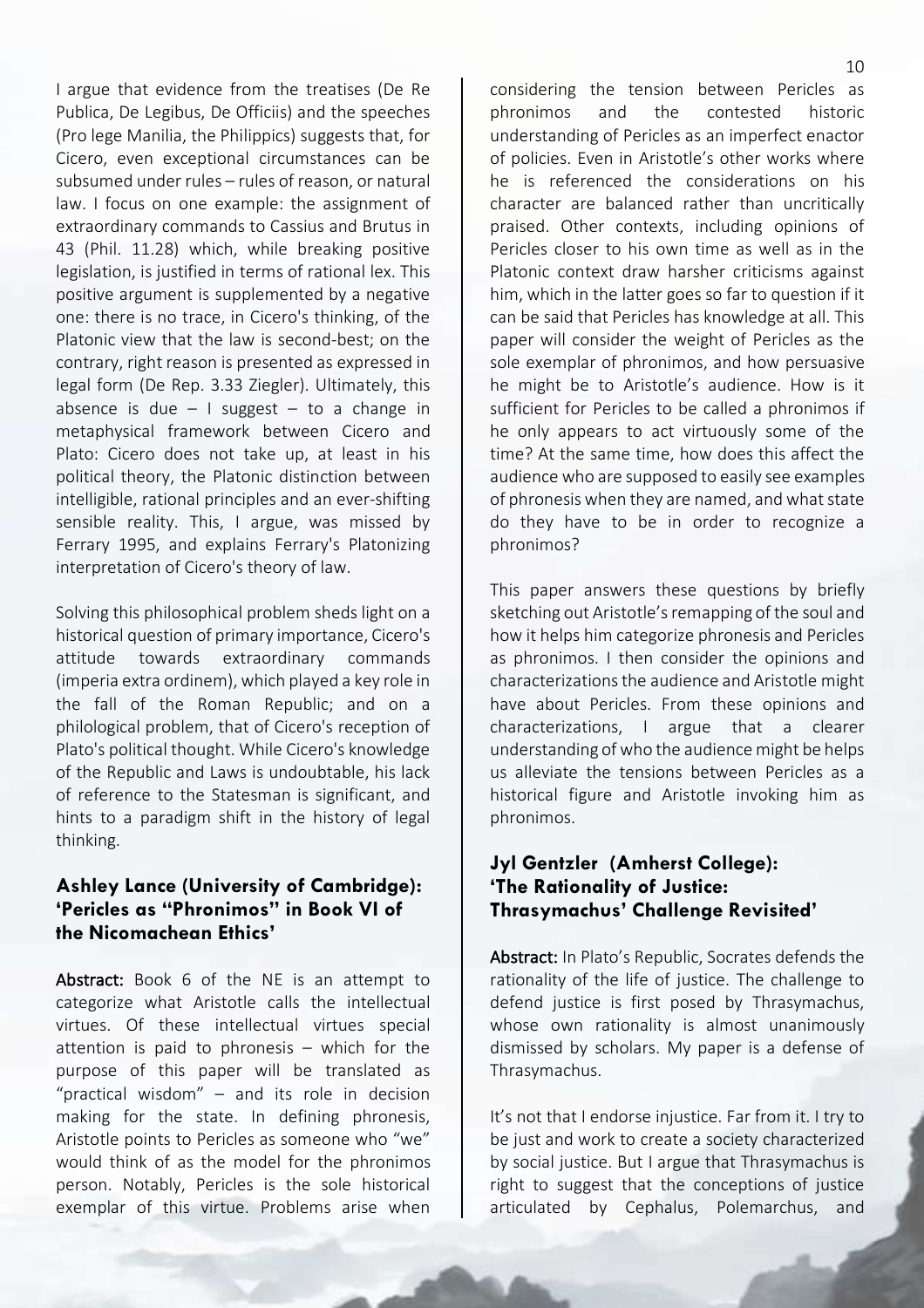Socrates before he enters the conversation are either hypocritically self-serving or hopelessly naive within the context in which they are uttered. Cephalus owned a factory that supplied Athens with armaments used to fight Sparta, but also to put down revolts against her own allies. Thrasymachus was a native of Chalcedon, a small colony, that was besieged and plundered by Athens during the war. As Thucydides describes vividly, the world of the lengthy Atheno-Peloponnesian war consisted of sheep and shepherds–the weak and the strong–where the strong consistently preyed on the weak, sometimes, but not always, appealing to considerations of justice to justify their predation. Within this context, to strive to be genuinely just is, as Thrasymachus puts it, "noble simplicity"- one "nobly" ends up being easier prey for the predators who are everywhere.

How then can we persuade people like Thrasymachus to live a life of justice? I argue that this is the wrong question to ask. We who have the luxury to think deeply about this question will find it easy to endorse a life of justice. In our privilege, we are buffered against the significant costs that justice, as we have defined it, might require. Rather than coming up with a priori arguments to convince others to follow these norms, we must first figure out whether the norms that we are advocating are truly just or whether instead they are biased in our own favor. Even if these norms are truly just, it would nonetheless be wrong in the actual unjust world to persuade those who are disadvantaged to conform to norms that would further disadvantage them. Instead, like Plato, we should try to figure out how to create a world in which moral cynicism doesn't get a rational foothold. For, in such a world, justice actually does pay for everyone.

That, I argue, is what Plato actually sets out to do in the Republic, despite millennia of intellectual distraction caused by Glaucon and Adeimantus' aristocratic reformulation of the challenge. During these same millennia, we have also gained significant insights. Humans around the world have engaged in many diverse experiments in human living, albeit with great costs to humans and other creatures, that have yielded important

insights– insights that will help us to meet Thrasymachus' important challenge to the rationality of justice.

#### **Lavinia Peluso (Fondazione Collegio San Carlo di Modena & Universite Jean Moulin):**

**'The Rule of Law as the Rule of Reason: the Second-Best Solution of Plato's** *Laws***'**

Abstract: According to the usual interpretation. Plato's Laws indicate a substantial change in his political thought, namely, that the rule of law represents the best possible political order. Based on this interpretation, Plato seems to have changed his mind compared to the philosophical government of the Republic. Whether one optsfor a unitary or a developmentalist reading of Plato, there are differences at least in approach and perspective. As far as I am concerned, I do not think that Plato has changed his mind about the aim of politics, that is, virtue, but I believe that there is some change of perspective in his political dialogues about the tools through which society can attain virtue. In this presentation, my purpose is both to sketch the political project and the notion of law that Plato introduces in the Laws, and to make a comparison with the Republic. While the latter has been studied by almost all Plato's readers, the Laws have been put on the back burner by scholars; thus, it is necessary to take it into a renewed account. Now Plato presents a second-best solution based upon the rule of law given the unlikelihood of realizing the philosophical government of the Republic; he copes with the practical problems imposed by his own sociopolitical background and tries to conform his philosophical ideal to a context favorably disposed to democracy. Nonetheless, this does not mean Plato to reject the paradigm of the Republic as the best possible political order.

First, in order to frame the dialogical context of the political project of the Laws, I will argue that Plato speaks from a pragmatic and demotic point of view - that is, he does not speak from a purely philosophical standpoint as in the Republic. This shift of perspective leads him to recognize as valuable a different political project which is grounded upon the rule of law (nomos). Secondly,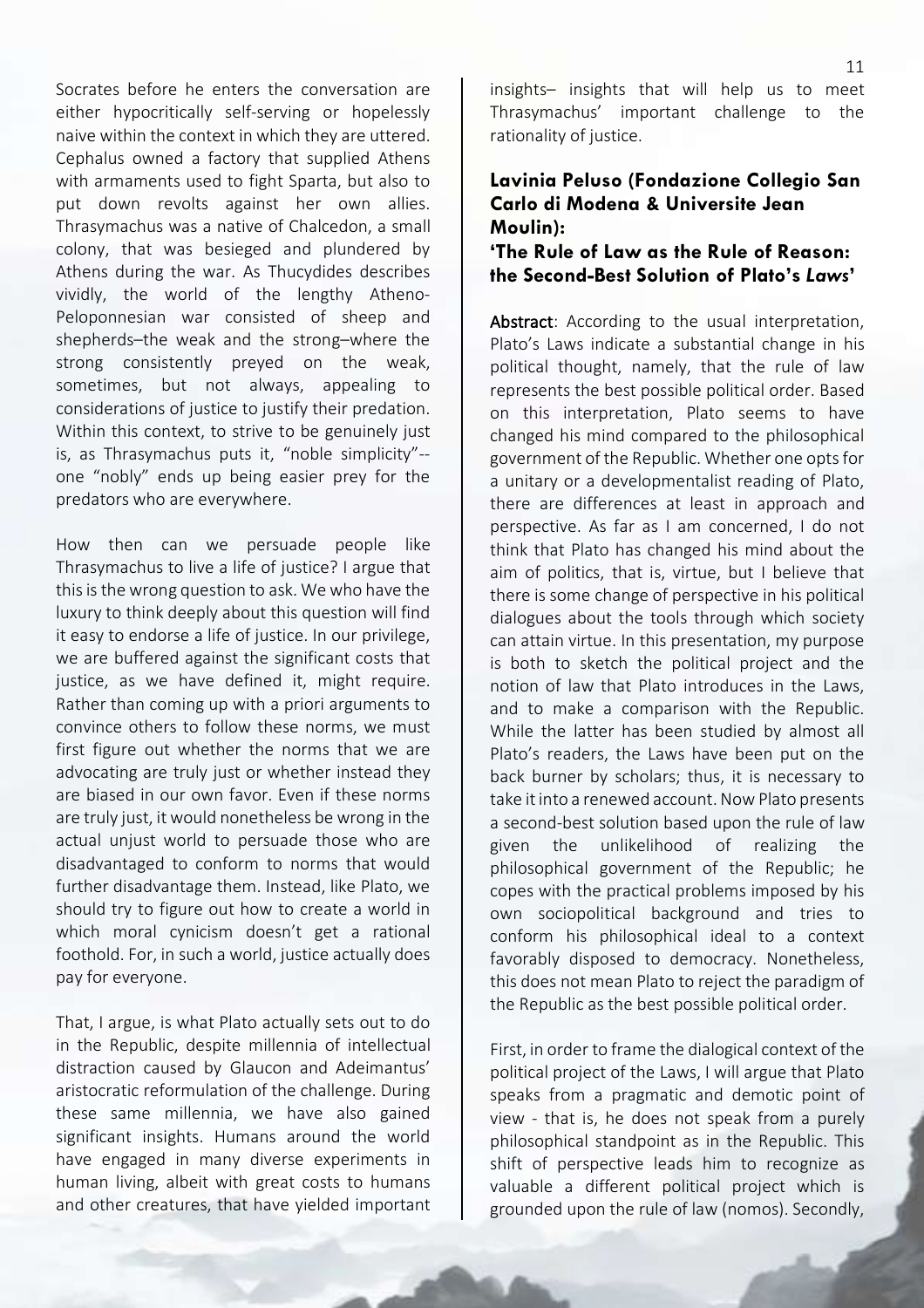I will claim that Plato conceives the rule of law as the means by way of virtue can be acquired. Indeed, laws are conceived as edicts of reason, that is, as the product of the distribution of reason (nous) in our public and private life (Leg. 644d1-3, 713e8-714a2). Law serves both the purposes of conducting citizens to attain virtue and that of establishing the correct hierarchy among citizenry. Third, I will hold that nonetheless Plato has not renounced to his ideal of the philosophical government of the Republic and that the rule of law is just a second-best solution (Leg. 739b8-e1, 875c-d); in fact, its limit relies in the fact that it cannot consider and foresee every situation given its fixed written form, as Plato asserts also in the Statesman (Pol. 294a). Therefore, if a natural genius had the chance to assume a position of absolute control over a state, he would have no need of laws to control him. Knowledge is unsurpassed by any law, as Plato asserts in the Republic and restates in the Laws.

**Iman Roohnavaz (CSU Stanislaus, California): 'Virtuous Law: Plato on Law and the Development of Virtue'**

Abstract: According to Plato in the Laws, the lawgiver always must have virtue in mind as his ultimate goal. Although it is an admirable goal, one, especially in our age, may struggle to understand how laws that are supposed to obligate us to do or refrain from some actions make people virtuous, which requires a transformation of one's whole character. Christopher Bobonich, and Julia Annas, respectively, in some parts of their works, Plato's Utopia Recast (2002) and Virtue and Law in Plato and Beyond (2017), addressed the mentioned issue. Bobonich focuses on the rational aspect of the laws as a necessary element for cultivating virtues. Annas, though, sees the non-rational aspect of the laws as another essential element for the development of virtues. However, she interprets the non-rational aspect in a way that leads to some problems for Plato. Considering the two scholarly works, I argue for the importance of the special relationship between the lawgiver and the laws on the one hand and the citizens, on the other hand; a unique relationship primarily manifested in preambles. That is a relationship based on friendship or love, enabling citizens to become as virtuous as possible. In other words, friendship or love is the necessary condition of the possibility of becoming virtuous in Plato's Magnesia.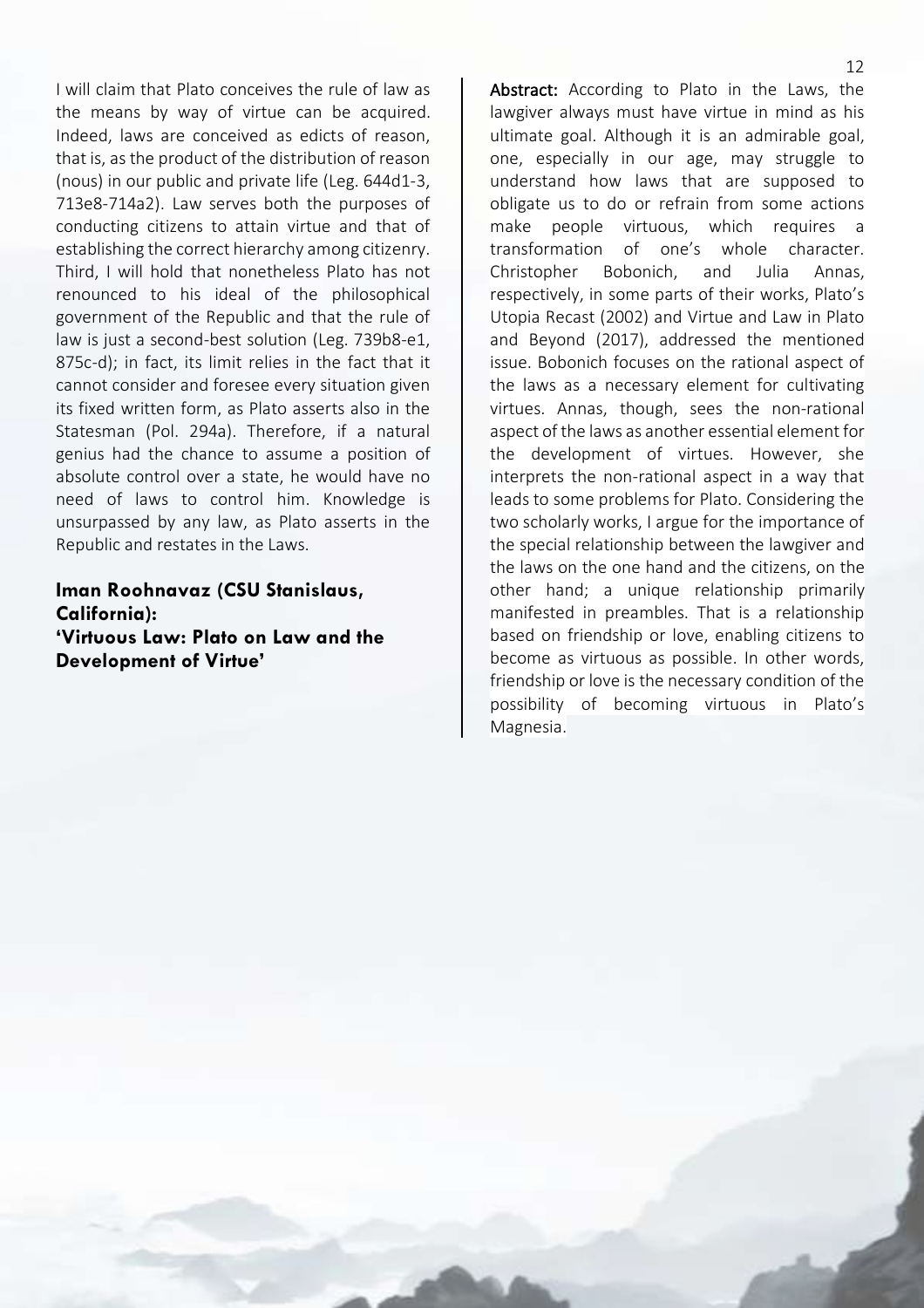<span id="page-13-0"></span>

|                  |                                                                                                                           | 13 |
|------------------|---------------------------------------------------------------------------------------------------------------------------|----|
| Day 1, Session 2 | Chairperson: Kenneth Ehrenberg (University of Surrey)                                                                     |    |
| 11.00-11.45      | Shivprasad Swaminathan (Jindal Global Law School): 'Polycentricity and Analogical<br>Reasoning in Law'                    |    |
| 11.45-12.30      | Cecile Degiovanni (University of Oxford): 'The Puzzles of Negative Incompetence'                                          |    |
| 12.30-13.15      | Josh Pike (University of Oxford): 'The Law Does Not Exist To Guide Us'                                                    |    |
| 13.15-14.00      | Lunch Break                                                                                                               |    |
|                  | Chairperson: Hrafn Asgeirsson (University of Surrey)                                                                      |    |
| 14.00-14.45      | Alma Diamond (New York University): 'Membership as Authority'                                                             |    |
| 14.45-15.30      | Nina Varsava (University of Wisconsin): 'Derivative Recognition and Intersystemic<br>Interpretation'                      |    |
| 15.30-15.45      | Coffee Break                                                                                                              |    |
| 15.45-16.30      | Barbara Baum Levenbook (North Carolina State University): 'Supplanting Defeasible<br>Rules'                               |    |
| 16.30-17.15      | Ezequiel Monti (Universidad Torcuato Di Tella, Argentina): 'An Accountability First<br>Account of the Normativity of Law' |    |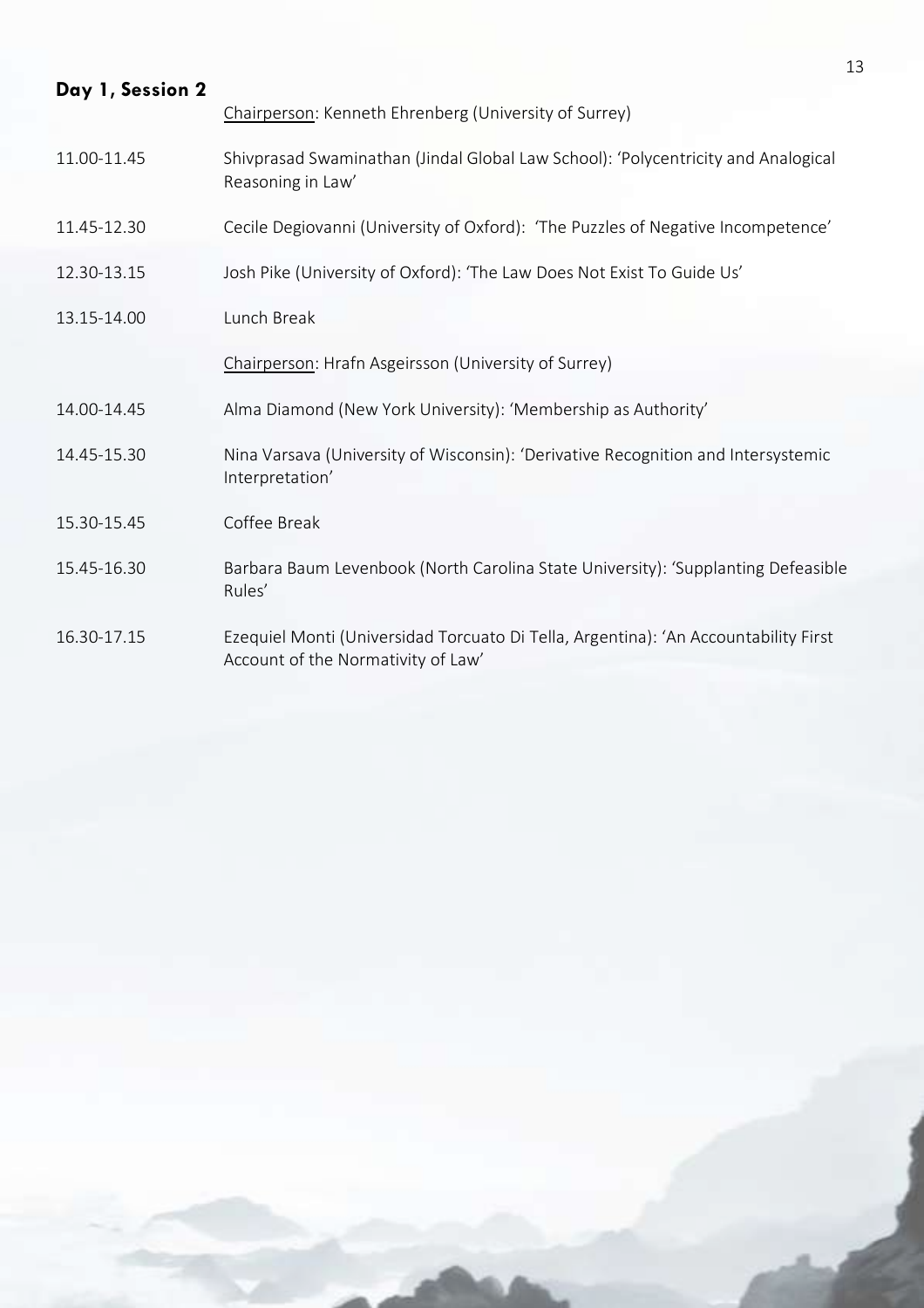#### **Shivprasad Swaminathan (Jindal Global Law School): 'Polycentricity and Analogical Reasoning in Law'**

Abstract: On the standard picture of analogical reasoning—presupposed by adherents and sceptics of the technique alike—the relevant past case is the 'source' from which one analogically reasons to the 'target' i.e. the present decision. The standard picture has it that the normativity of the technique is held in orbit either by a 'rule' inherent in the past case (as the 'rule rationalists' would have it) or the judge's knack to project a strand of relevance from the past case to the decision in the case at hand (as the 'particularists' would have it). The sceptics deny that the standard picture could sustain normativity of either kind.

Drawing upon the idea of decisional polycentricity in Michael Polanyi's sense of the term— not Lon Fuller's unrelated 'substantive' polycentricity this paper proposes a normative model of analogical reasoning in the common law that turns the standard picture on its head. Polycentricity in Polanyi's sense is a method of decision-making where independent judges decide cases, not by referring to some common blueprint or objective standards, but rather, by learning to anticipate (by a form of tacit knowledge) what is likely to pass muster with the legal community. And having done so, fall back on a shared fund of past responses (precedent) so as to be able to persuade the community. This picture does not entail an 'unconstrained' decision since the judge uses tacit knowledge of common expectations to anticipate what is likely to be acceptable to the legal community. A past case is then picked (hence it is the 'target' on this model) to be used as an 'example'. The solution proposed to the case at hand is shown to be sufficiently similar to one reached in a past case; and the past case being thought reasonable counts in favour of the proposed solution. This account recharacterizes what is miscalled 'analogical' reasoning for the 'exemplary' reasoning (the past case is used an 'example') that it really is, with its roots in philosophical rhetoric (not in the pejorative sense that sceptics like Richard Posner use it). Exemplary reasoning was an essential element of ancient rhetoric, which, in turn, was regarded as a respectable component of the philosopher's repertoire.

The polycentric model also eschews a doubtful presupposition of the standard picture, namely, that of the static nature of the legal past. The standard picture presupposes that either the rule or point of relevance inherent in the past source analogue are normatively constraining because they can be objectively known in advance (i.e. before the present case comes up for decision). Without this assumption of staticity, the 'past source-present target' rubric cannot really get off the ground. The polycentric account, in contrast, conserves the moving nature of the legal past by postulating a reverse direction of fit between the case at hand (source) and case invoked (target). On this account, therefore, each new decision creates its own precursors—which would account for the malleability of rationes in past cases and the role played by the judge deciding the present case, in fixing them.

#### **Cecile Degiovanni (University of Oxford): 'The Puzzles of Negative Incompetence'**

Abstract: In many constitutional democracies, negative incompetence (NI) is prohibited. Parliaments must make full use of their powers: they cannot, out of omission, indetermination or explicit delegation, delegate them to other institutions. This prohibition is often justified on democratic grounds and applies particularly in the realm of human right. This raises at least three puzzles. An empirical one: why would Parliaments be guilty of NI? Section 1 considers several possible motivations. A second puzzle is normative: how can one democratically justify preventing the representatives of the people from doing what they want with their powers? Section 2 shows how NI amounts in fact to a certain kind of positive incompetence (PI), and is thus as democratically condemnable as other PI. The third, institutional puzzle concerns democracies which both prohibit NI and allow for a strong judicial review. Why do they require Parliaments to have the first word, if they are not to have the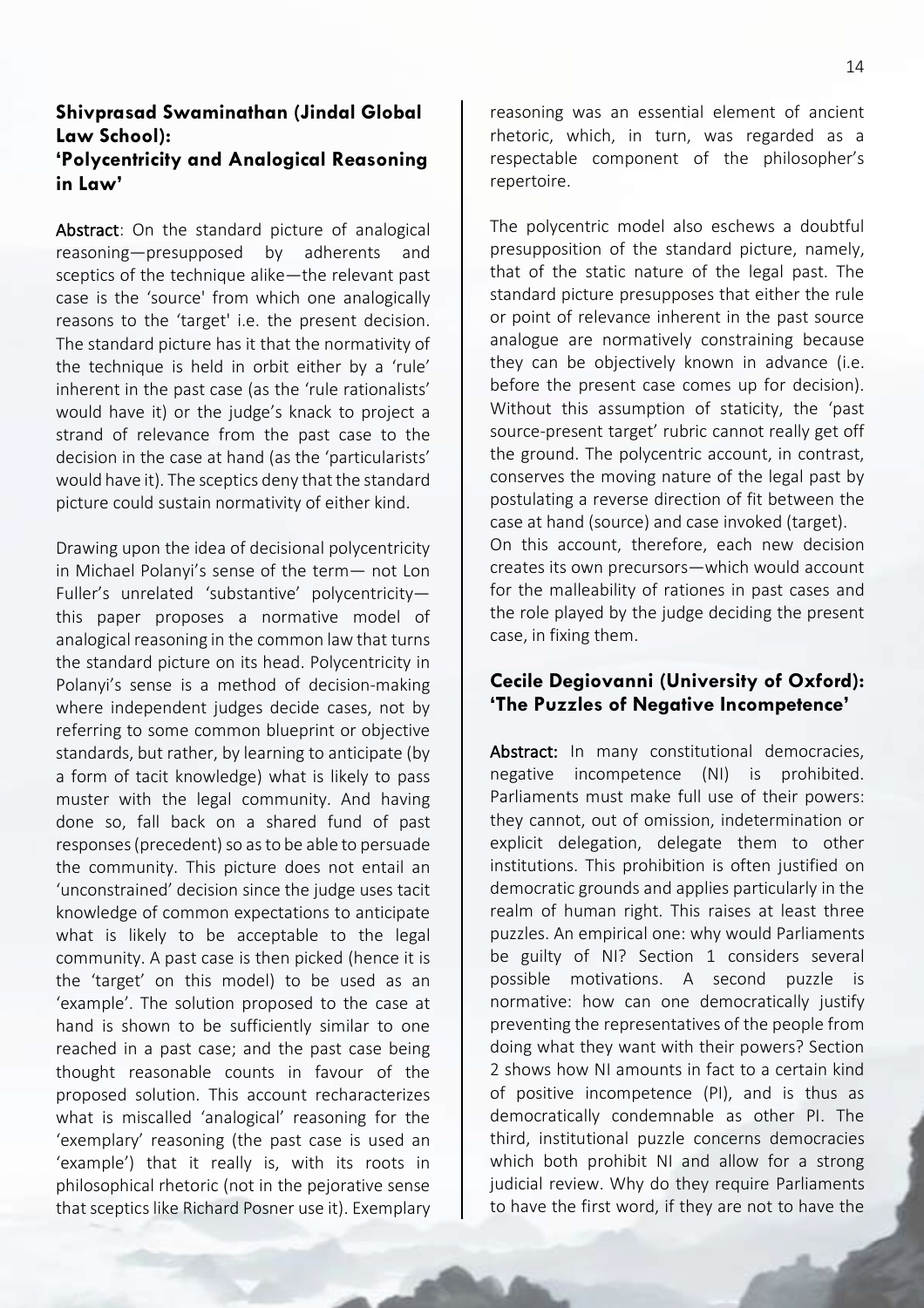last one anyway? Section 3 suggests that these two features make most sense together if we endorse a somewhat Aquinian understanding of human rights.

In both sections 2 and 3, I adopt a Dworkinian interpretive approach, trying to offer an interpretation of basic principles that puts the whole system "in its best light" and finds consistency behind apparent paradoxes. This interpretive stage can then give way to a "postinterpretive" stage: how should institutional practices evolve to best match the interpretation just offered? Section 4 suggests three adjustments. First, if indeed NI amounts to PI, supranational courts such as the European Court of Human Rights, when confronted to a case where Parliament did not take a clear stance, should sanction it at the stage of the legality test, without going further into the proportionality test. Second, again if NI does amount to PI, national judges should have no scruple in invalidating statutes on NI grounds. In so doing, they are accomplishing their least contestable function, as guardians of the procedural constitution. Thirdly, if indeed an Aquinian understanding of human rights law makes best sense of apparently conflicting constitutional features, constitutional judges should not try to identify the best human rights answer to a problem. They should only check whether the answer provided by Parliaments was an acceptable one. In fact, they should more or less apply to their own country the idea of "margin of appreciation" that is currently applied at the European level.

#### **Josh Pike (University of Oxford): 'The Law Does Not Exist To Guide Us'**

Abstract: It has become a popular view in jurisprudence that the law exists to guide us. The aim of this article is to cast doubt on this popular view. I will argue that it is plausible to think that the law does not necessarily exist to guide us. I do this while accepting that the law is necessarily normative. The argument is qualified in two key ways, however. The first is that by 'guidance', I have in mind a certain kind of interaction between people and the law, an interaction that (at least partly) occurs in people's minds. The second is

that, in arguing that it is plausible to think that the law does not necessarily exist to guide us, I do so from the premise that the law necessarily aims to be a supreme normative authority.

Whilst qualified in this way, the upshot of the argument is significant. Viewing an attempt to provide guidance so understood as a necessary or central feature of the law gives rise to some valuable functions that the law can aspire to achieve by guiding, as well as a distinctive mode of operating that some think has inherently valuable qualities. We get to say, for example, that the rule of law provides some necessary constraints on how laws should be designed. These valuable aims and constraints become external aims and constraints once guidance is jettisoned from the concept of law. It would not, for example, be true just in virtue of the very nature of law that it should not be secret or oppress people into conformity.

Section 1 begins to motivate the argument by demonstrating that to be guided by the law as a supreme normative authority involves nothing more than an exploitation of your structural rationality in such a way as to bypass the need for any substantive practical reasoning on your part. This gives us good reason to doubt the central feature claim, according to which the law is in one way deficient qua law if it fails to guide in this way. It is both undesirable and implausible, I will suggest, to think that the law is in one way deficient qua law for failing to exploit your structural rationality.

Section 2 then turns to the conceptual necessity claim, according to which it is part of what it is for something to be law that one of its functions is to guide us. Here I provide a sketch of possible worlds in which, I suggest, we can imagine legal systems the function of which is not to guide us. Stripped of their guiding function, these legal systems reveal the conclusion that does follow from the law's normativity: that the law necessarily seeks to determine the answer to normative questions by making it the case that we ought to do as it directs—it being a further, contingent, matter whether legal directives are also there to actually be used in your practical reasoning and thereby to normatively guide you to such answers.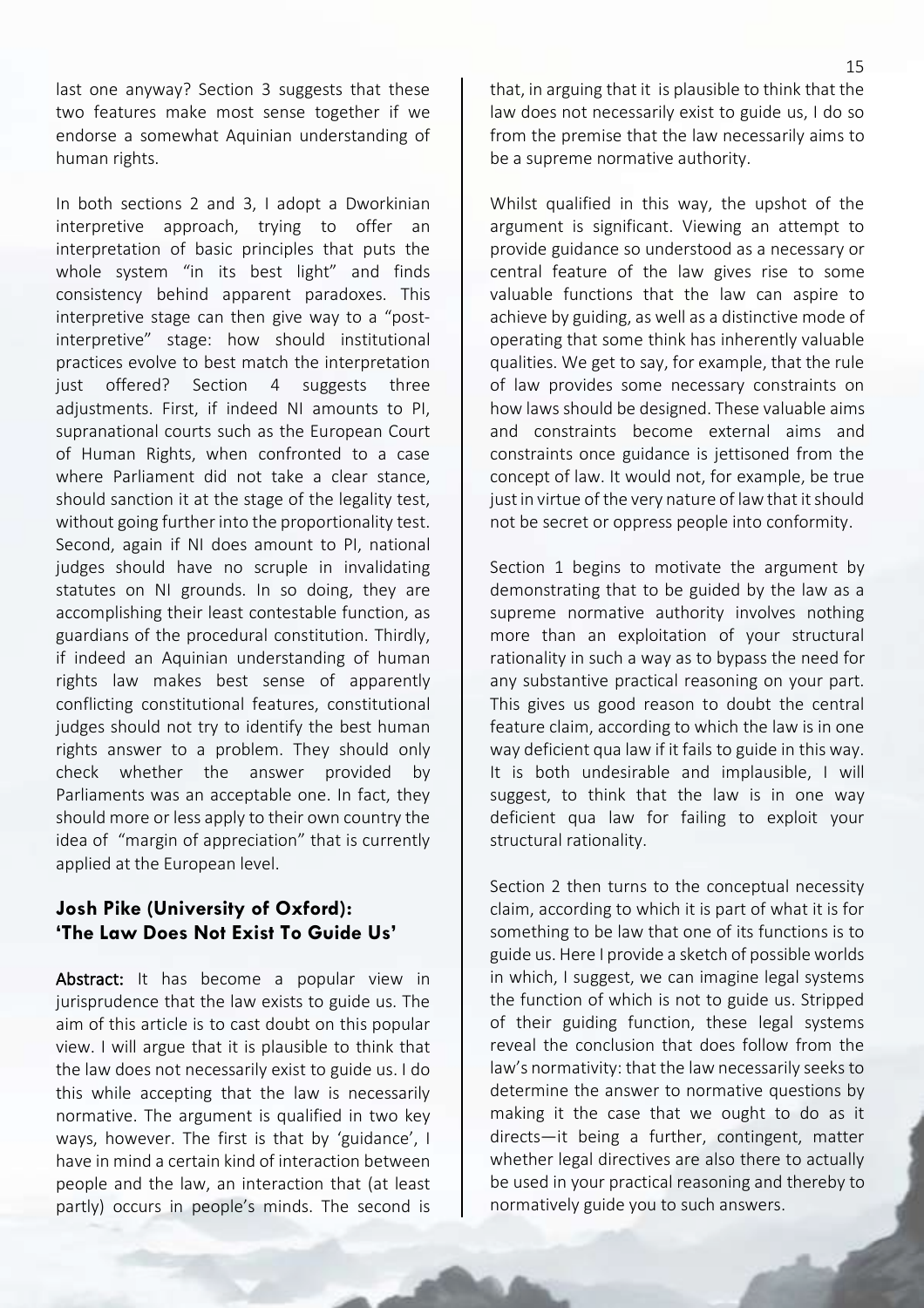#### **Alma Diamond (New York University): 'Membership as Authority'**

Abstract: This paper explores a familiar puzzle within legal philosophy. Law seems to operate in a distinctive modality: it engages human consciousness and agency, it is addressed to intelligent self-directing subjects capable of grasping it as legal. Legal practice takes shape amidst the intelligent and intelligible giving of (and asking for) reasons, justifications, and evaluations. In this way, law seems to be a normative endeavour. But once we insist that law is normative in this way, are we not also claiming that it is connected to the reasons subjects have to submit to legal authority? And if such a connection exists, what distinguishes legal authority from the authority of morality or practical reason? How can law be a fallible, often unjust, contingent, human institution and also be normative for its subjects? I explore the ways in which this tension reveals itself in contemporary theories of law as a matter of authority. A common positivist strategy is to insist on a cleavage between the authority that law actually has and the recognitions or claims of such authority by participants in legal practice. This paper scrutinizes that strategy.

To the extent that positivist theories of law incorporate ideas about law "claiming" authority; participants in legal practice "presupposing" authority; or officials "accepting" law as authoritative, these theories are invoking the normative attitudes of participants to legal practice. I show that such talk of normative attitudes cannot be vindicated in isolation from the object of these attitudes: the normative status of (legal) authority. In the background of any talk about attitudes towards authority lurks an account of authority itself. That background account usually takes a standard form, one which I call a vertical. Vertical accounts explain legal authority as emanating from an already-assumed authoritative source, relying on so-called "prior reasons" to obey. I show that such an understanding of legal authority is incapable of explaining legal normativity. On this vertical explanation, legal authority has a conditionality built into it, forcing us to choose between two

ideas. Either the legal is confined to those instances where it meets some extra-juridical demand (moral or instrumental); or the legal extends to wherever participants think it meets such demands–but then legal normativity is either a systematic mistake or present only in virtue of extra-juridical facts. On both, we end up being eliminativists about legal normativity.

The solution, this paper argues, lies in recognizing a different kind of background explanation of authority, one which I term a "horizontal" explanation. On this account, legal authority is conferred from within an ongoing political practice. In the final section I offer an outline of how one such explanation might go, and note some of the advantages of such an account. I conclude with two thoughts on what this means for our understanding of the so-called internal point of view of both subjects and officials.

#### **Nina Varsava (University of Wisconsin): 'Derivative Recognition and Intersystemic Interpretation'**

Abstract: H.L.A. Hart distinguished between two kinds of judicial recognition of the law, which he called *original* and *derivative* recognition. In a case of original recognition, a court interprets and applies its own jurisdiction's law. In a derivative recognition case, the court adjudicates a dispute arising under another jurisdiction's law. In this paper, I explore how the difference between the two types of recognition affects the interpretive approach that a law-applying court ought to take. I focus on statutory interpretation and take the American federal-state context as a central example of intersystemic adjudication. I argue, against a dominant strand of American legal scholarship, that a court can discharge its duty to apply a foreign jurisdiction's law without following that jurisdiction's interpretive norms. I find that methods of statutory interpretation such as textualism and intentionalism, as we know them from judicial practice in the United States, are not part of a system's rule of recognition. This separation of interpretive methodology and the rule of recognition makes it possible, although not guaranteed, that various interpretive methodologies will be capable of identifying the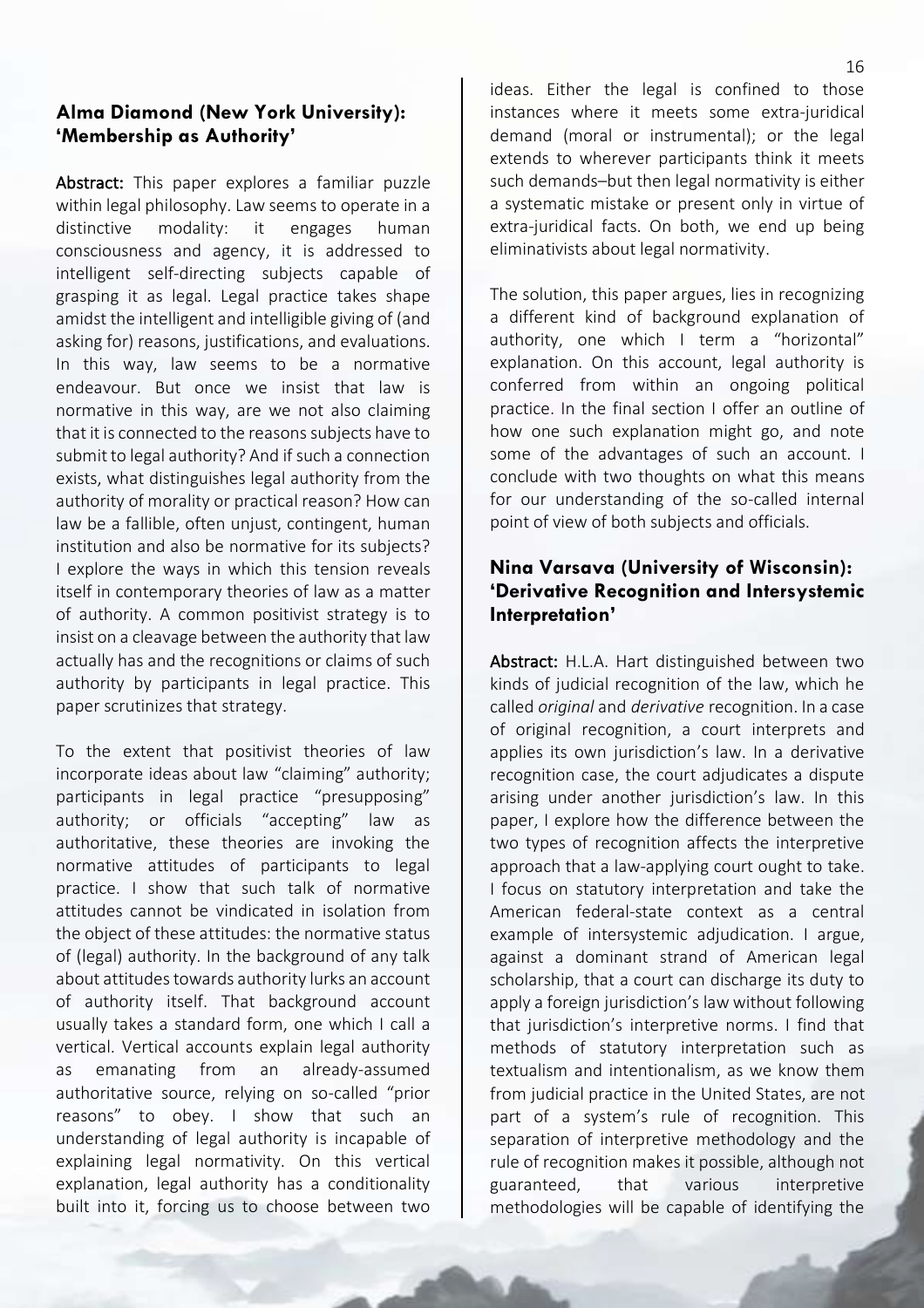law and no single one will be binding on judges. I argue that, given the character and range of the interpretive methodologies in American jurisdictions, and the determinants of statutory law in those jurisdictions, we have good reason to believe that multiple interpretive methodologies *are* capable of identifying the law and that a methodology's capability in this regard will depend on epistemic and institutional features of the interpreters—variables that can differ considerably between law-supplying and lawapplying courts. Further, because a court applying its own law must be guided by its system's rule of recognition, the interpretive approach of an original recognition court is beholden to that rule in a way that will necessarily shape its approach. A court applying the very same law but exercising derivative recognition is not subject to the same constraint, making interpretive approaches available to the derivative recognition court that are unavailable to the original one. Although I focus on the American federal-state adjudicative context, the analytical framework that I develop is not context-specific, but rather provides the tools necessary for assessing judicial duties in other intersystemic settings as well.

#### **Barbara Baum Levenbook (North Carolina State University): 'Supplanting Defeasible Rules'**

Abstract: One of the leading accounts of what it is to follow precedent is a rule model, on which following precedent is applying the rule laid down or referred to by the source court. Decades ago, I argued that following precedent ought not to be conceived of as applying a rule, except in the limiting case (Barbara Baum Levenbook, `The Meaning of a Precedent' (2000) 6 Legal Theory 185). Rather, precedent is more fruitfully conceived of as laying down an example, which may have partial categories or, as I shall now say, partial groupings.

Since then, a handful of writers have developed an amended rule model, designed to meet the objection that the rule model is unable to account for the practice of distinguishing a precedent. The amended model employs the notion of a defeasible rule. The idea is that a court bound by

precedent is following precedent whenever the court applies a rule provided by a source court case. A court is distinguishing precedent whenever a source court provides an applicable precedential rule that is treated as defeated (but not rejected) in the case before the target court; and, if there are only two choices of result, the target court reaches the opposite result in a way that does not challenge the source court result. Both of these ideas assume that there is satisfactory rule individuation that produces distinct – if defeasible – rules from source court cases.

In this paper, I argue that the defeasible rule model cannot be combined with a satisfactory account of rule (or, to be more specific, content) individuation and be explanatorily adequate – that is, fit precedential practice in legal systems. On no discernible account of content individuation can a defeasible rule theorist plausibly maintain that by and large courts required to follow precedent do so but sometimes distinguish, and that other courts authorized to overrule sometimes do so as well. In addition, the defeasible rule model is blind to the possibility of following precedent when there is no single defeasible rule that emerges from a source case. Precedential practice is better explained by an alternative founded on the idea of partial groupings of sameness with a source case, where the partial groupings are contextually salient. Distinguishing can then be explained in terms of winnowing the range of antecedently salient category candidates for a source case. There will be such salient partial groupings sometimes, and perhaps often, even in the absence of a determinate (even if defeasible) rule set down by the source court.

#### **Ezequiel Monti (Universidad Torcuato Di Tella, Argentina): 'An Accountability First Account of the Normativity of Law'**

Abstract: The law purports to (i) gives us reasons to act as it requires, and (ii) make us accountable for so acting. These two claims seem to be related. According to the dominant view, the law gives us reasons to act as it requires, and it is precisely because we have reasons of a certain kind to act as it requires that we are accountable for so acting.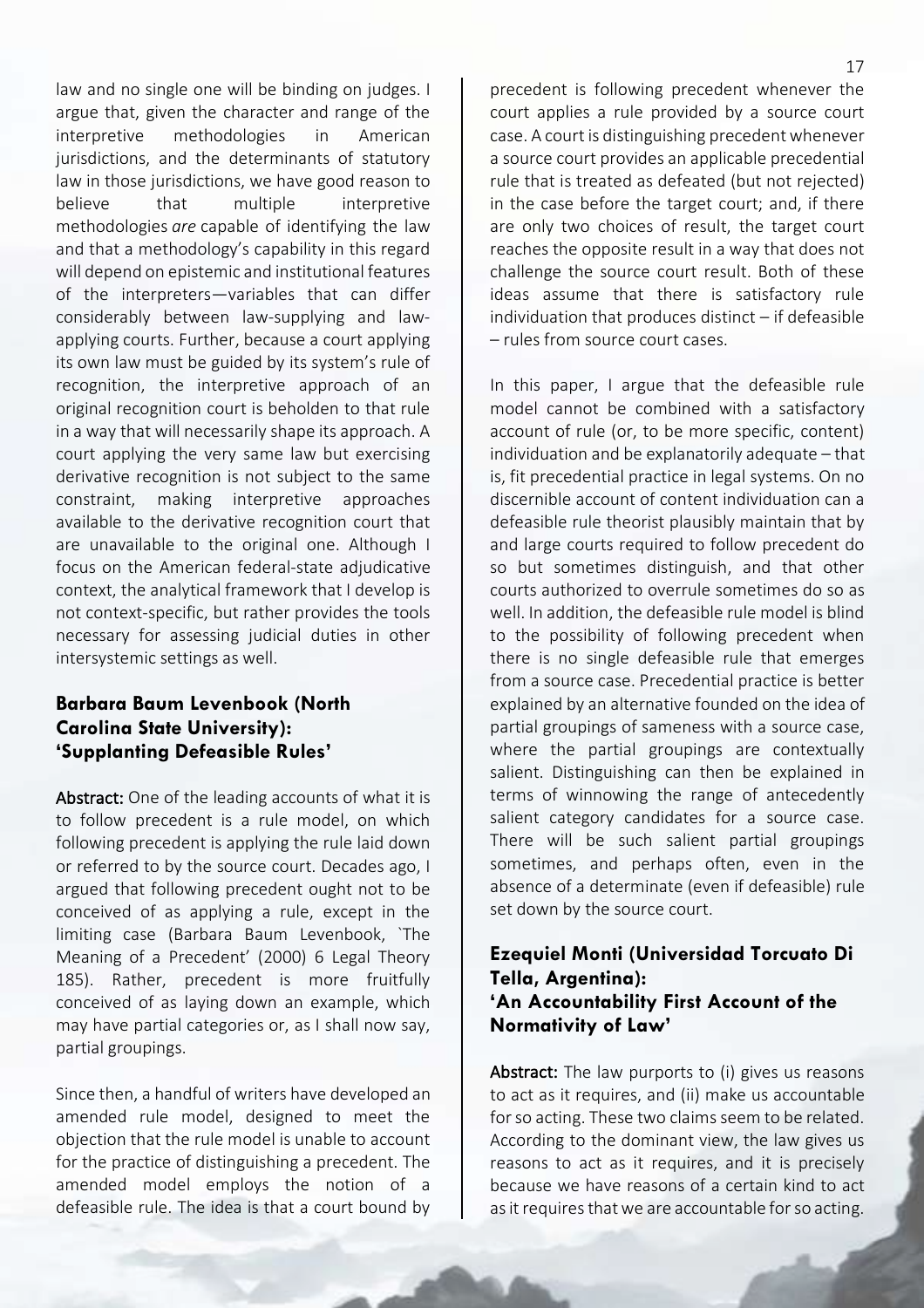Call this the *Reasons First* account of the normativity of law.

In the wake of *Reasons First*, philosophers of law have focused their attention in trying to explain how law manages to give us reasons. There are two very basic models in this respect. According to the *Triggering Model*, legal institutions give reasons simply by way of causally manipulating the non-circumstances so as trigger pre-existing reasons that we have independently of the action of legal institutions. But triggering is cheap. Legal institutions trigger all sorts of reasons and not all of them can be adequately regarded as legal reasons. Thus, defenders of the *Triggering Model* need some way of distinguishing between legally proper and legally improper triggering. However, as I argue elsewhere, there is no way of drawing this distinction so as to rule out all the false positives in a way that is not *ad hoc*.

According to the *Normal Justification Model* defended by Joseph Raz, the law gives us

protected reasons directly by way of mediating between us and the reasons that apply to us independently of the law. However, legal reasons so understood cannot ground accountability, and cannot adequately account for the role that legal reasons are supposed to play in justifying judicial decisions.

In light of these difficulties, I suggest that we abandon *Reasons First*. According to *Accountability First*, the law makes us accountable for acting as requires, and it is precisely because we are so accountable that we have a reason (ie, a second-personal reason) to so act. The key here is that there are facts that can make us accountable for doing something without counting in favour of doing so. In this vein, I develop an account according to which the fact that we hold each other accountable for doing something, and that it is valuable that we are so accountable, can makes us accountable for so acting.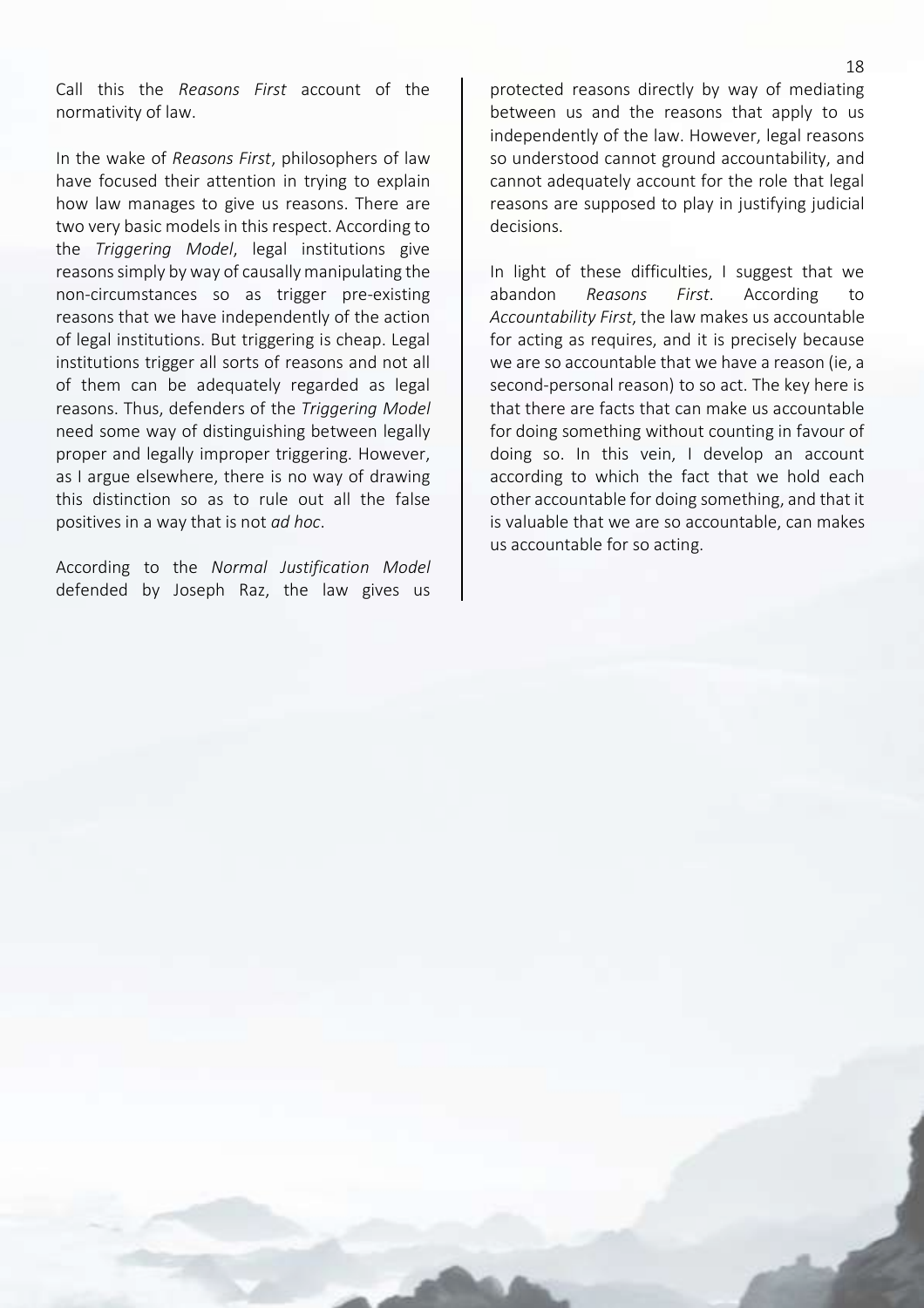<span id="page-19-0"></span>

|                  | 19                                                                                                                                                                                                                           |
|------------------|------------------------------------------------------------------------------------------------------------------------------------------------------------------------------------------------------------------------------|
| Day 1, Session 3 | Chairperson: Alexander Sarch (University of Surrey)                                                                                                                                                                          |
| 11.00-11.45      | Martin Brenncke (Aston University, Birmingham): 'Rationality and Reason in<br>Behaviourally Informed Consumer Law'                                                                                                           |
| 11.45-12.30      | Markus Kneer (University of Zurich): 'Reasonableness, Rationality, and the Law'                                                                                                                                              |
| 12.30-13.15      | Niek Strohmaier (Leiden University), Marc-Andre Zehnder (University of Zurich), and<br>Markus Kneer (University of Zurich): 'The Biasing Effect of Bad Character Evidence on<br>Mental State Ascription and Legal Judgments' |
| 13.15-14.00      | Lunch Break                                                                                                                                                                                                                  |
|                  | Chairperson: Stephen Bero (University of Surrey)                                                                                                                                                                             |
| 14.00-14.45      | Levin Guver (University of Zurich): 'Misascription of Action-Descriptions'                                                                                                                                                   |
| 15.30-15.45      | Coffee Break                                                                                                                                                                                                                 |
| 15.45-16.30      | Danae Azaria (UCL): 'Not All State Silences 'Speak': A Theory of (Non-)Communicative<br>State Silences'                                                                                                                      |
| 16.30-17.15      | Gustavo A. Beade (Universidad Austral de Chile): 'Public Blame as Vigilantism?<br>Recasting the Idea of Blame as Persuasion'                                                                                                 |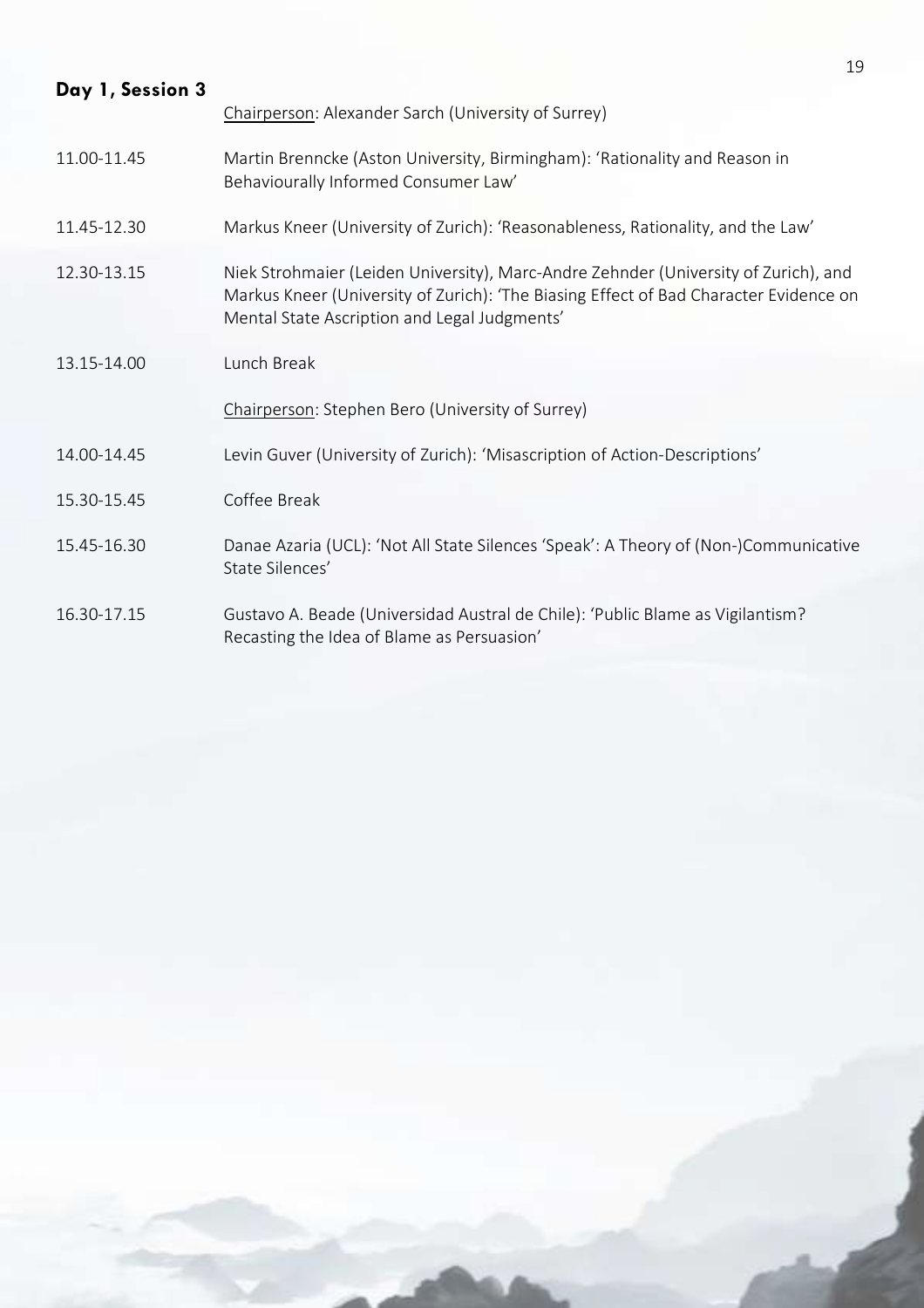#### **Martin Brenncke (Aston University, Birmingham): 'Rationality and Reason in Behaviourally Informed Consumer Law'**

Abstract: Current debates in behaviourally informed consumer law focus on (1) the use of nudging as a regulatory tool to make consumers better off, (2) the appropriate regulation of personalised online advertising that exploits consumer vulnerabilities and (3) the regulation of design choices on digital platforms that manipulate consumers (dark patterns). Scholars commonly discuss these issues within two paradigms. The first is behavioural law and economics as a frame of analysis. The second is an analysis of consumer biases and their implications for law and policy. Both paradigms rely on rational choice theory as defined in neoclassical economics as a normative theory of consumer choice.

This paper critiques rational choice theory as a normative foundation for behaviourally informed consumer law and develops alternatives. First, I demonstrate that rational choice theory is not an appropriate normative theory of choice under conditions of true uncertainty and computational intractability, which are common in the real consumer world. Second, I show how two alternative frameworks – ecological rationality theory and autonomy theory  $-$  can function as normative foundations for behaviourally informed consumer law. Ecological rationality and autonomy, if conceptualised as normative theories of decision-making, differ significantly from rational choice theory. Adopting either one of the alternative frameworks would lead to significant changes (compared to behavioural law and economics) in terms of what consumer biases are, when they occur, how they are caused and when they warrant regulation.

With regard to ecological rationality theory, I first outline the core elements of the theory. Ecological rationality determines rationality not in terms of conformity with a set of rules and axioms but in terms of success of cognitive strategies in the real world. I then propose that the theory can be incorporated into the dominant paradigm of behavioural law that analyses the implications of

human biases for law and policy. Yet, I will also argue that a lawmaker who intends to rely on this theory faces significant obstacles, which limit the utility of ecological rationality theory for behaviourally informed consumer law.

With regard to autonomy theory, reasoned decision-making which is based on conscious reflection is often seen as the paradigm model of autonomous decision-making. A rational choice is thus a choice that is the result of a deliberation process. This benchmark has come under criticism from scholars who demand a more psychologically realistic conception of autonomy based on behavioural insights about consumer decisionmaking. Taking this criticism into account, I discuss behaviourally informed conceptions of autonomous choice. I posit that a normative autonomy standard that integrates heuristic decision-making without reflective deliberation does not break the connection between autonomous and rational decision-making. Consumer choices can be guided by good reasons without consumers engaging in reflective deliberation. Therefore, a behaviourally informed conception of autonomous decision-making can provide a normative foundation for behaviourally informed consumer law.

#### **Markus Kneer (University of Zurich): 'Reasonableness, Rationality, and the Law'**

#### Abstract:

#### 1. Summary

This talk presents a series of studies which demonstrate that folk judgments concerning the reasonableness and rationality of decisions and actions depend strongly on whether they engender positive or negative consequences. A particular decision is deemed more reasonable and rational in retrospect when it produces beneficial consequences than when it produces harmful consequences, even if the situation in which the decision was taken and the epistemic circumstances of the agent are held fixed across conditions.

This finding is worrisome from the point of view of practical rationality. It is particularly worrisome for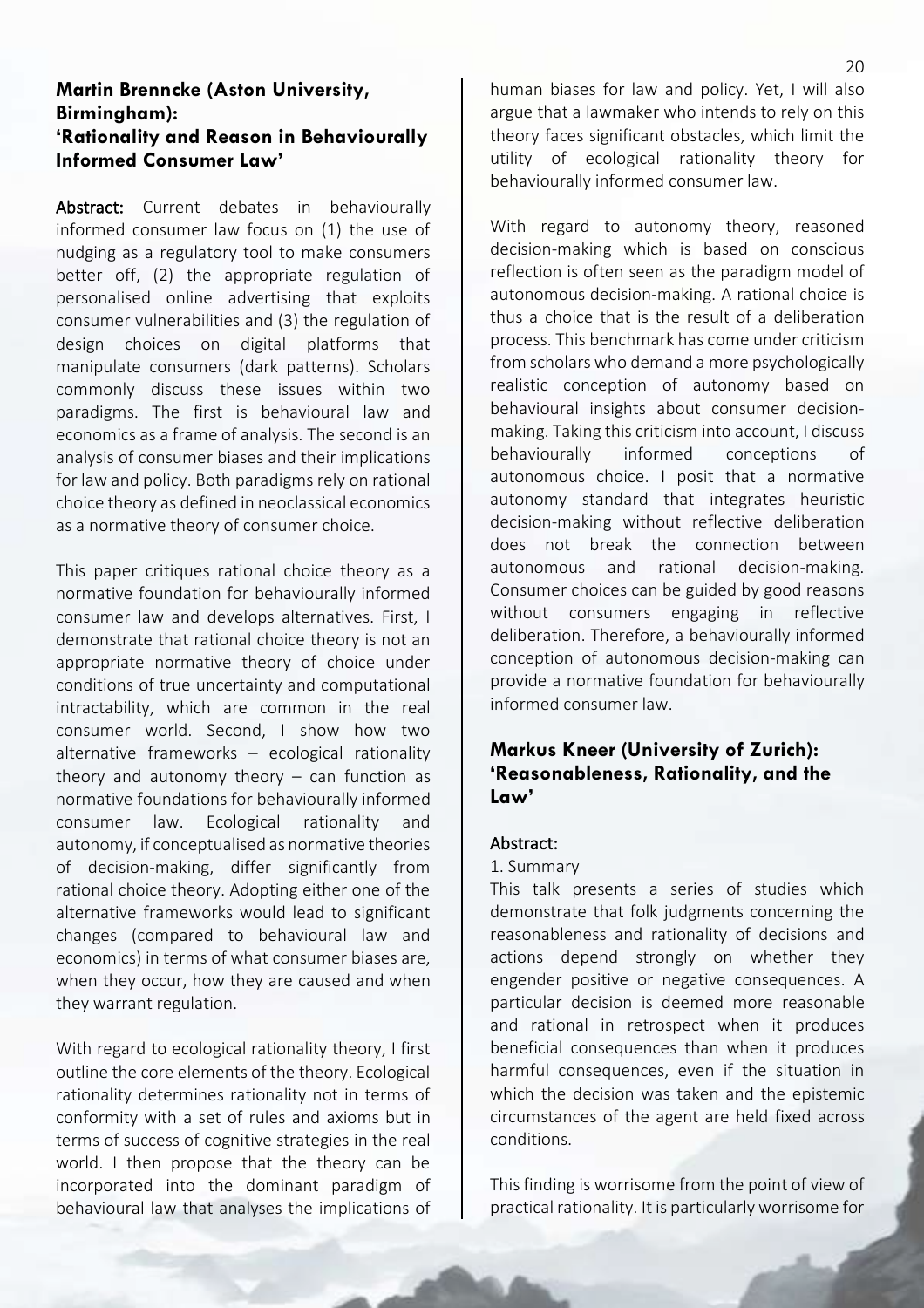the law, where the reasonable person standard plays a prominent role. The legal concept of reasonableness is outcome-insensitive: whether the defendant acted in a reasonable fashion or not depends exclusively on her context of action, no matter how things play out. Folk judgments of reasonableness are thus inconsistent with the legal concept of reasonableness. Problematically, in common law jurisdictions, the decision whether a defendant's behavior was reasonable or not is frequently (though not necessarily) delegated to a lay jury. Below I will briefly outline one of four experiments which I will present at the talk. The latter also focuses on what could, and should, be done about this problem in Western Criminal Law.

#### 2. Example Experiment

#### 2.1 Participants, Methods and Materials

Participants (N=687, roughly equal samples from the US, Germany and Japan) were shown a vignette in which Mr. Smith thinks of expanding his furniture business to the West Coast and asks Jones to conduct a market analysis. Jones finds that there's an 80% chance that the expansion will be successful, in which case they will be able to hire new employees. However, there is a 20% chance that they will not be successful. In which case they will have to close the new stores in West Coast and also let go some of their current employees.

Having read the scenario, participants had to rate on a Likert scale anchored at 1 with "completely disagree" and 7 with "completely agree" to what extent they agreed that it would be reasonable for Mr. Smith to expand his business. They did so before (ex-ante) and after (ex-post) reading that Mr. Smith decided to expand his business and what the actual outcome was (failure v. success). Besides outcome type (success v. failure), I manipulated the formulation of the claim about the practical rationality of the expansion ("reasonable" v. "rational" v. "should"):

- $\triangleright$  Reasonable: "It is/was reasonable for Smith to expand to the West Coast."
- $\triangleright$  Rational: "It is/was rational for Smith to expand to the West Coast."
- Ø Should: "Smith should expand/have expanded to the West Coast."

In total, there were thus six conditions (2 outcome types x 3 formulation types), to which participants were assigned randomly.

#### 2.2 Results and Discussion

Figure 1 graphically represents the results including pairwise within-subjects comparisons of practical rationality ratings (rational, reasonable, should) ex ante  $-$  i.e. before the outcome information was available, and  $ex$  post  $-$  i.e. once it was available. All 18 paired comparisons were significant, the effect sizes were at least medium in size.



Figure 1. Mean rating of practical rationality across condition (failure, success), expression (rational, reasonable, should) and country (DE, JP, US).

The results suggest that the folk concept of reasonableness (as well as rationality) is outcomedependent. In countries like the US, where judgments concerning the reasonable person standard (e.g. in negligence cases) this could constitute a serious problem. In a suite of further experiments, I show that in scenarios based on classic US negligence and medical malpractice cases, the effect is even stronger, and that it remains even if a possible hindsight bias is corrected for.

**Niek Strohmaier (Leiden University), Marc-Andre Zehnder (University of Zurich), and Markus Kneer (University of Zurich):**

**'The Biasing Effect of Bad Character Evidence on Mental State Ascription and Legal Judgments'**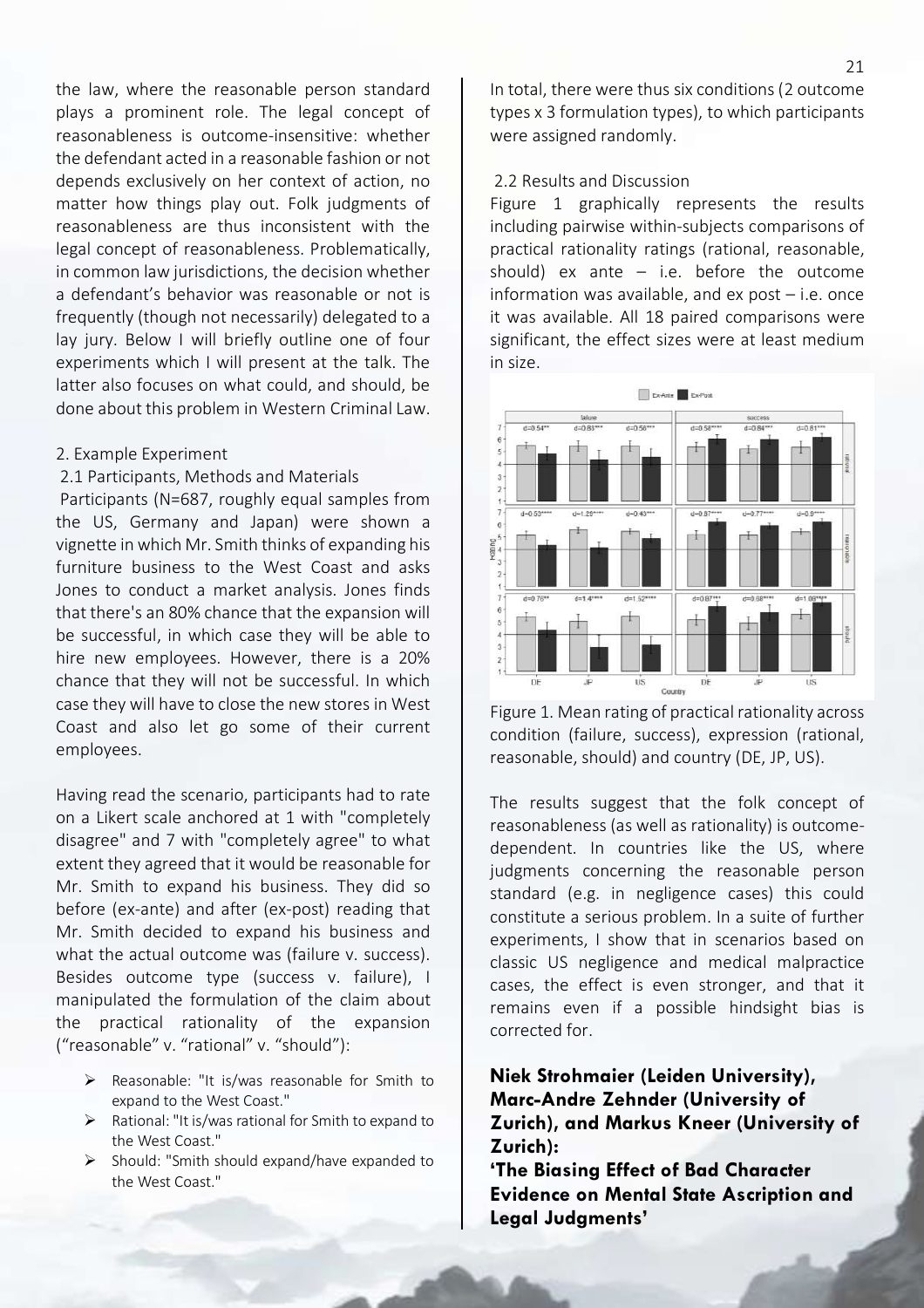Abstract: In deciding private law disputes, courts apply different styles of narration, persuasion and argumentation in their reasoning. Some courts may apply a formalistic style, referring to code articles and precedents and applying logical deduction rhetoric. Others may apply a more venerable, sacral style, referring to grand principles of law and ethical considerations that are presented as inescapably leading to one right solution. Undoubtedly, such differences are steeped in legal culture and history. They may, however, fall short of convincing the general public, for whom court reasoning styles may read and sound redundantly archaic, cold, fuzzy, impenetrable, or worse. As a result, in recent years legal systems have witnessed a call for a more free-spoken, deliberative style of judicial reasoning. It is sometimes said that such a style would offer a clearer and more palpable alternative to the unnecessarily formalistic or venerable styles. Indeed, some even argue that a deliberative style would enhance the level of approval of court decisions by the lay public. This article reviews the evidentiary basis of such claims; it asks what empirical legal scholarship teaches us about the relationship between judicial reasoning styles and acceptance of court decisions by the general public. Does the use of a certain reasoning style influence the degree of acceptance, or should we look elsewhere for determinants of judicial legitimacy?

To shed led on this matter, an experimental vignette study was conducted. Dutch citizens (i.e., law students and lay people) were surveyed and presented with one of three legal cases describing a judge's verdict, which was motivated using one of three styles (i.e., deliberative, sacral, formalistic). The participants were surveyed on their institutional loyalty, the moral mandate for the verdict, as well as the degree to which they accepted the judge's verdict, regardless of their agreement with the verdict. The results we found tell us that the style a judge uses to motivate a judgment has little predictive value for the degree to which third parties accept a ruling. The most important factor for social acceptance of justice seems to be whether people agree with the judgment (i.e., the moral mandate). Next, institutional loyalty also has a predictive value for

the degree of acceptance of a judgment, albeit to a lesser extent than moral mandate. Finally, characteristics of individuals also seem to play a role in the degree of acceptance. For example, the lawyers in this study showed a higher degree of acceptance overall than the general public.

We conclude from the results that one should not overestimate the (societal) need for deliberative motivations, a tendency that something seems to emerge from the literature on judicial law making. The idea there that, particularly in socially sensitive legal cases, a deliberative substantiation can benefit the social acceptance of jurisprudence is not confirmed by our research.

#### **Levin Guver (University of Zurich): 'Misascription of Action-Descriptions'**

Abstract: Imagine the following. You are in a court proceeding, either as judge, or a member of the jury. In either case, you serve the role of *fact finder*. Here is what you know so far: The defendant, whom we will call Mark, has tight connections to a group of money-laundering white-collar criminals. On a warm September day, the complainant – henceforth Lauren – met with Mark in a restaurant to arrange for the selling of large amounts of aluminium. Lauren did not know of Mark's criminal ties and was simply looking to sell some goods. Yet there was clearly something afoul with Mark's behaviour. Lauren's rising suspicion was matched by Mark's increasing agitation and culminated in him uttering the following words:"If you investigate any further, you will be missing at breakfast."

Unsurprisingly, the deal was blown – no aluminium was sold that day. What *did* happen, however, was that Lauren went to the police and reported the incident. The police forwarded it to the prosecutor, and now you are in court and have to delineate *what it is that Mark did* – what the utterance of those words qualifies as. On the one hand, Lauren clearly felt threatened by them. Yet Mark insists that he did not threaten her – he merely *warned* her. He did not intend to say that *he personally* would make sure that she is "missing at breakfast" – rather, he could not guarantee her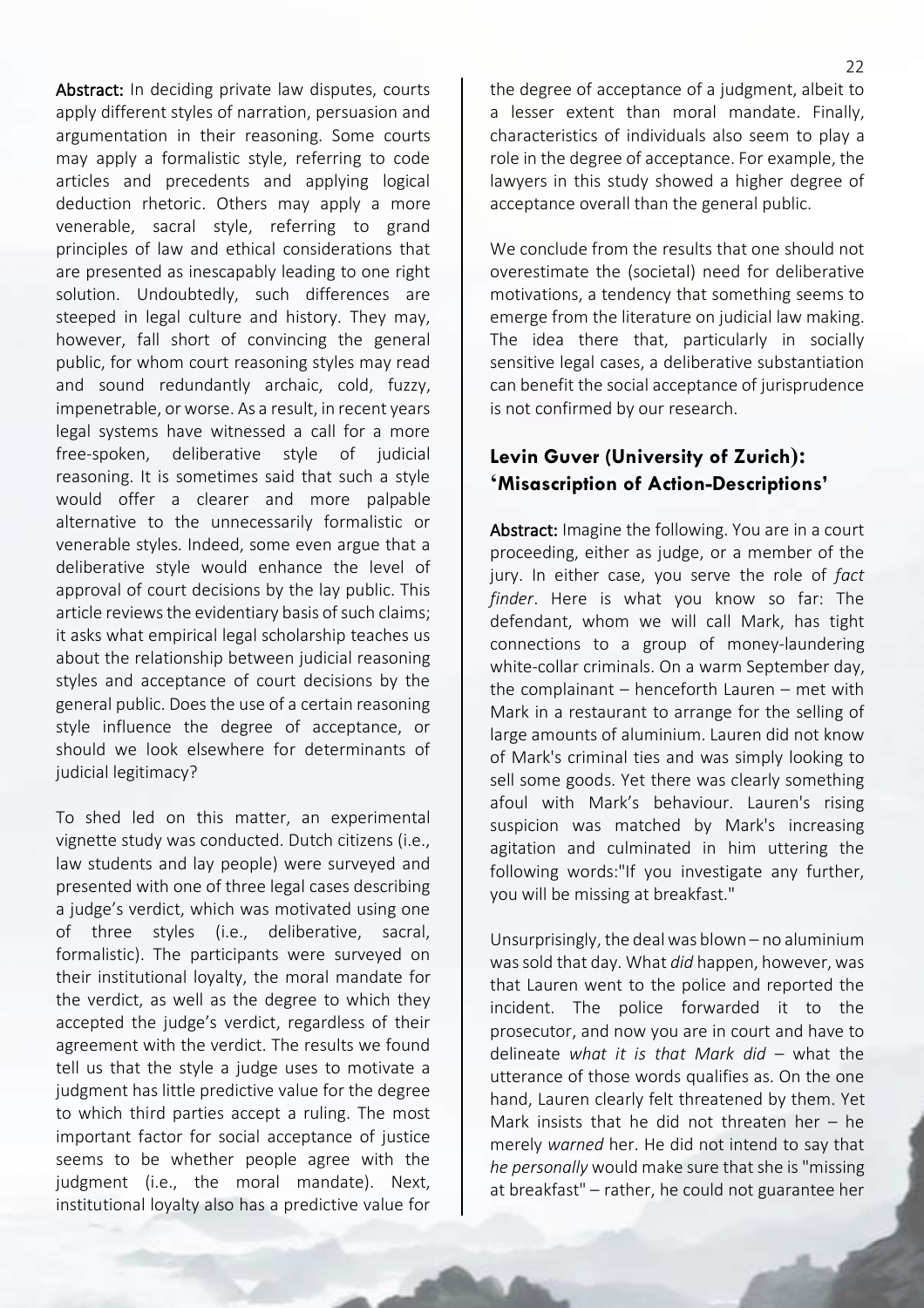safety if her investigations were to lead her to the group of money-laundering criminals. Convinced? The Swiss Supreme Court was not, and it upheld the verdict of the previous instance, ruling that Mark's utterance was to be classified a threat, not a warning, and that he was in fact guilty of *coercion* (Art. 181 Swiss Penal Code).

The introductory case – let us call it *Breakfast* – raises several interesting questions. Assume for a moment that Mark *really* took himself to be issuing a warning. If Mark *knew* that his words would come across as threatening, but it was not his purpose to threaten, did he nevertheless *intended to threaten*? Does the threat–warning distinction help us understand further abstract properties of action? What does it even *mean* for the law to assess the agent's doing, standardly dealt with in the objective elements of the offense, the *actus reus*? What is the relationship between this *doing*  and the accompanying mental element, the *mens rea*? To what degree do the answers to these questions differ based on the lens one views them through, be it jurisprudence, philosophy, psychology, or linguistics? And finally, can the inclusion of empirical work further our legal understanding, and if yes, how?

My paper will take a stance on all these questions, employing both theoretical arguments and empirical ones in form of vignette-based studies (N=405). I will defend the claim that the law must venture to adjacent disciplines if it wants to maintain its legitimacy and serve its proper role as the bedrock on society, and highlight issues with its present manner of operation.

#### **Danae Azaria (UCL): 'Not All State Silences 'Speak': A Theory of (Non-)Communicative State Silences'**

Abstract: 'Silence may also speak, but only if the conduct of the other state calls for a response'. In these imaginative words the International Court of Justice ('ICJ') described in Pedra Branca (Malaysia/Singapore) (2008) the concept of acquiescence. The ICJ assumed that a presumption from silence (acquiescence) is silence that speaks. This article disagrees. Building on pragmatics, it argues that a distinction can be drawn in international law between on the one hand State silence that speaks and on the other hand rules on

presumptions about the state of mind of a State drawn from the fact of State silence. In the former case, State silence is functionally equivalent to an illocutionary commissive speech act (in the Austinian) communicating an intended message (in the Gricean and Searlean sense). In the latter case, State silence does not communicate any message – the silent State may be trying to conceal its intentions by remaining silent. However, from the fact of State silence inferences are drawn on the basis of a rule of presumption of acceptance or of opposition.

In international law, States (or qualified others) often pre-assign the meaning of acceptance to silence to promote the rule of law, to ensure the peaceful settlement of disputes, to enable fast adaptation to new (scientific) knowledge and circumstances, or to allow the efficient and smooth functioning of the organs of international organizations.

State silence can be a means of communicating acceptance because States are free to communicate their intention in whatever fashion they choose. When no meaning has been preassigned to it, acceptance in silence can be communicated when a 'conversation' between States (or States and non-State actors) exists and the relationship is such that there is an expectation that a State would answer positively. Given these narrow conditions, real-life scenarios in which State silence can communicate acceptance are very limited. This is important because communicated intention (rather than presumed consent) is required for making an international agreement and for giving consent to an otherwise wrongful act, such as intervention by invitation.

Instead, the reasoning behind establishing presumptions drawn from State silence is the need to extricate an 'assessor' (a court or a State organ) from being impeded from acting because a decision materially rests on the meaning of State silence. All presumption rules are biased towards a particular inference. This bias is justified by probability but crucially also by normative goals: the acceptability of error. Errors in considering innocent a person that is in fact guilty are less important than instances where innocent people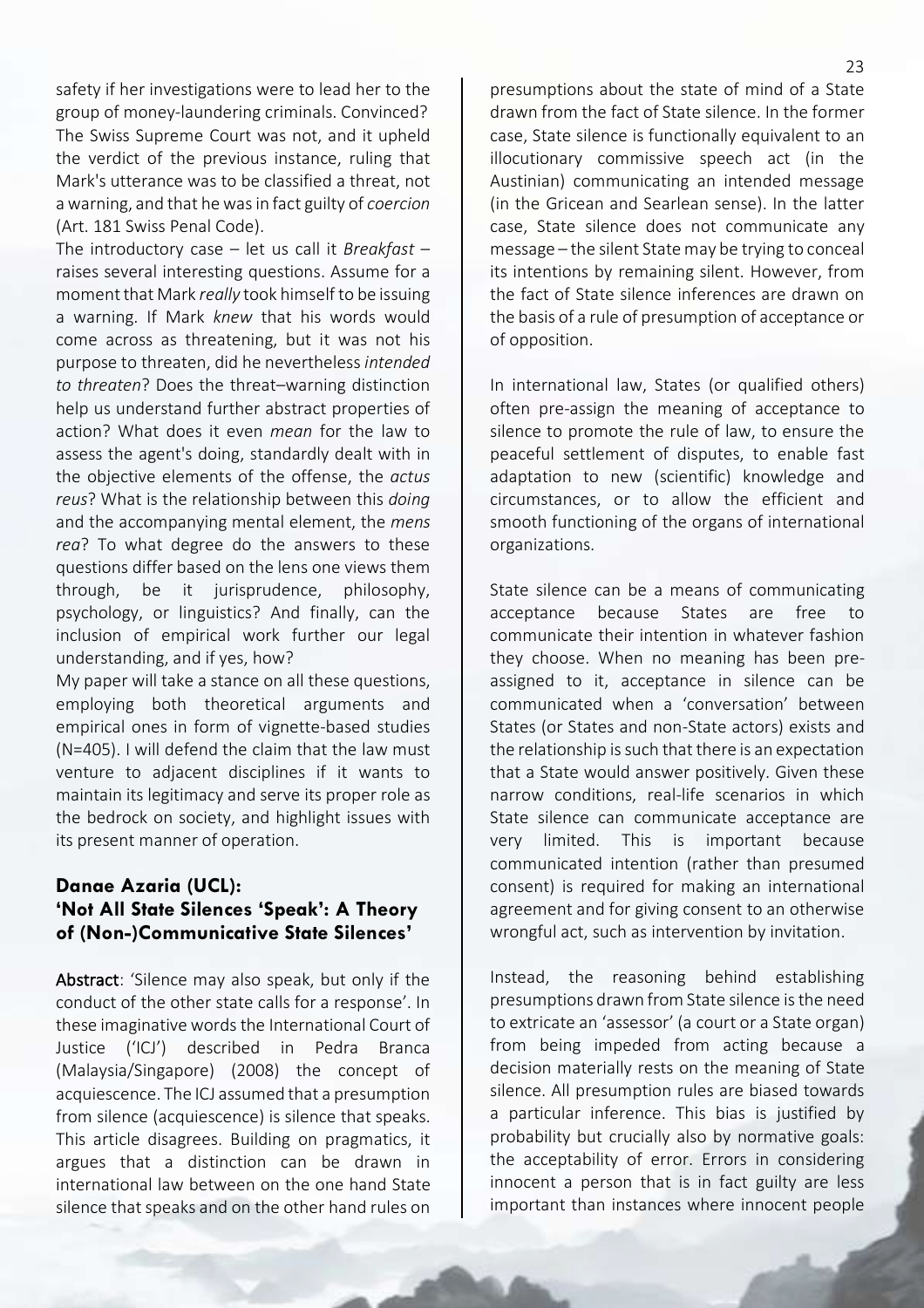would be convicted; hence the presumption of innocence. Errors in presuming consent where there is none are less important than predictable legal relations in a decentralized legal order, such as international law, in which States ought to act diligently. Errors in presuming opposition are less important than the occurrence where deliberate silence would defeat the jurisdiction of international courts and tribunals and #would thus undermine international justice.

#### **Gustavo A. Beade (Universidad Austral de Chile): 'Public Blame as Vigilantism? Recasting the Idea of Blame as Persuasion'**

Abstract: Vigilantes 'take the law into their own hands': they claim powers of investigation, arrest, adjudication, and punishment that, in the law's eyes, belong only to the law's officials. They might claim that they are justified in taking the law into their own hands because it is their law: they are taking back into their hands the law they had entrusted to officials, who have failed to discharge that trust. We, as defenders of the rule of law, need to be against this kind of conduct. This idea, however, has been challenged by new forms of 'public blame'

'Public blame' comes in very different forms. Sometimes it involves lay citizens taking actions that the police or the official institutions of criminal justice are supposed to take, and thus in some sense 'taking the law into their own hands'. Many people will argue that this could be considered as 'vigilantism'. If the police have decided not to investigate, or prosecutors not to prosecute, a particular (kind of) crime, and a group of citizens then set about publicly exposing the (alleged) offenders to persuade the authorities to think again, aren't they taking the law into their own hands in the sense that they seek to render effective their judgment claiming that these people should be prosecuted, against the officials' judgment which considers that they should not?

This is probably the case of the so-called 'escraches' in Argentina. After a couple of legal

decisions that limited the military's prosecutions and trials and a presidential pardon, they include the release of officials accused of human rights violations during the dictatorship, the civil organization H.I.J.O.S., an organization led by the children of the people who disappeared or were forced into exile during the dictatorship, started to develop an effective communication strategy, namely 'escraches'—from the verb escrachar, an Argentine slang term meaning roughly 'to expose' or 'uncover'. Its origin isn't very clear, but it means to show someone up. The 'escraches' were public acts that took place, mainly in front of military officers' homes, and aims to denounce impunity and to keep the military trials on the public agenda. However, why isn't this considered vigilantism? Is this a kind of public blame or a type of social punishment?

My aim in this paper is to defend how the 'escraches' are conducted as a form of public blame. Blame is not something we do to people to modify their conduct. Following Antony Duff, I will recast the idea of blame as moral persuasion. Thus, I will argue that blame (and public blame) is a kind of moral argument with another person. It aims to modify his attitude and conduct. According to this approach, the 'escraches' -as many other forms of public blame- are a persuasive and democratic way to influence the authorities to modify their criminal policies and to show them that they are building a chain of injustices that need to be repaired. Perhaps, there is no real possibility for victims to persuade the government to modify these decisions. However, the 'escraches' as a form of public blame allow the members of a community to be aware of victims' claims and it is a strategy to persuade them about the injustice involved in the legal decision made.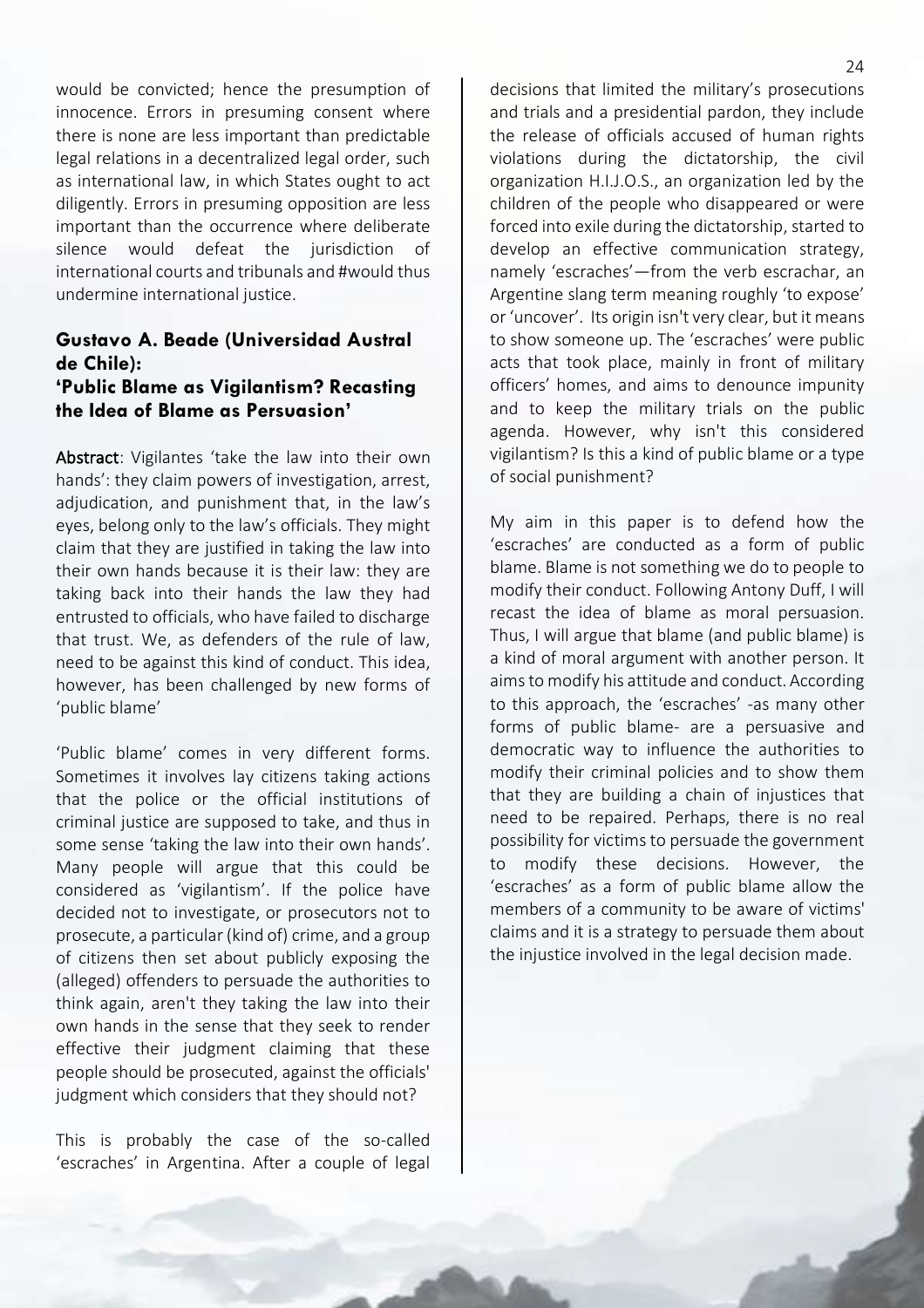<span id="page-25-0"></span>

| Day 2, Session 1 |                                                                                                                                                        |
|------------------|--------------------------------------------------------------------------------------------------------------------------------------------------------|
|                  | Chairperson: Marie Newhouse (University of Surrey)                                                                                                     |
| 11.00-11.45      | Sebastian Figueroa Rubio (Universidad Autónoma de Madrid): 'Interpreting Actions<br>with Norms: The Twofold Nature of the Ought Implies Can Principle' |
| 11.45-12.30      | Tom Bailey (LSE): 'Ambiguous Sovereignty: Political Judgment and the Limits of the<br>Rule of Law in Kant's Doctrine of Right'                         |
| 13.15-14.00      | Lunch Break                                                                                                                                            |
|                  | Chairperson: Ambrose Lee (University of Surrey)                                                                                                        |
| 14.00-14.45      | Xi Zhang (New York University): 'Are Reasons of Partiality Deontic?'                                                                                   |
| 14.45-15.30      | Yohan Molina (Pontifica Universidad Catolica De Chile): 'On Peter's Conception of<br>Normative Facts and Reasons'                                      |
| 15.30-15.45      | Coffee Break                                                                                                                                           |
| 15.45-16.30      | Laura Bevilacqua (University of Chicago): 'How did the Romans Establish Whether<br>Something was Appropriate?'                                         |
|                  |                                                                                                                                                        |
| 16.30-17.15      | Sam Stevens (UC Berkeley): 'Plato on Precision in Politics'                                                                                            |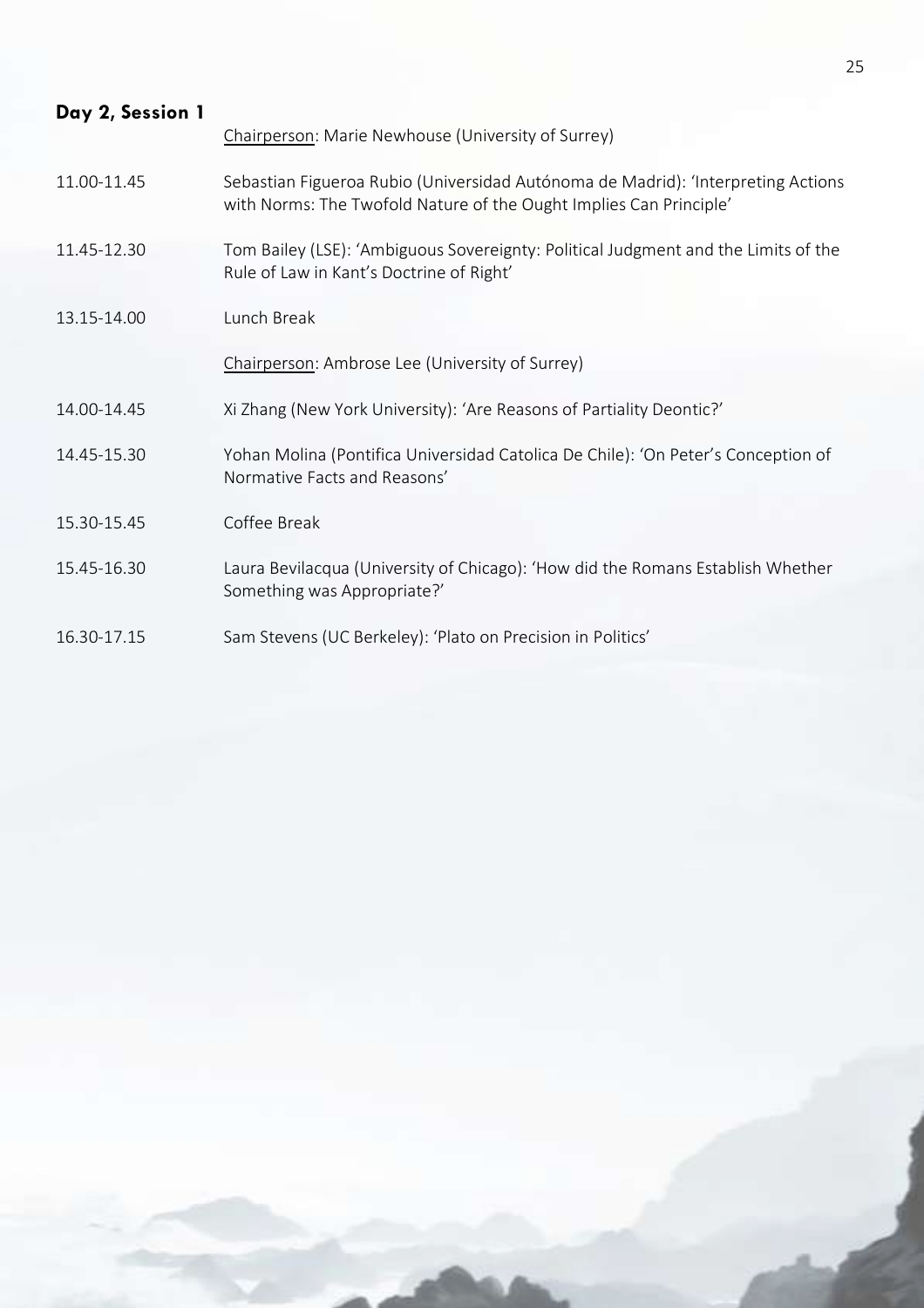#### **Sebastian Figueroa Rubio (Universidad Autónoma de Madrid): 'Interpreting Actions with Norms: The Twofold Nature of the Ought Implies Can Principle'**

Abstract: The idea of responsibility is closely connected with idea of duty, and the OIC principle is usually seen as a link between the two. One way to illustrate this is as follows:

- (i) If S is blameworthy for not having performed action a, then S ought to have performed action a
- (ii) If S ought to have performed an action a, then S could have performed action a
- (iii) Therefore, if S is blameworthy for not having performed action a, then S could have performed action a

Nevertheless, we can imagine cases where (ii) is false, but (i) and (iii) remain true. This can be illustrated by an example. On a battlefield, a soldier is injured and the platoon commander orders the platoon medic to treat her. The medic, paralysed with fear, replies that she cannot do so. In this situation, "it is true that the medic ought to treat the wounded soldier (...) even though it's false that he can actually do so." (Mizrahi, M. (2009) "Ought" Does Not Imply "Can" Philosophical Frontiers, Vol. 4, N°1: 21-22.)

This type of case presents a challenge in connecting the principle to the ideas of duty and blameworthiness. This presentation proposes to address this challenge by distinguishing between two ways of interpreting actions with norms. To this end, the distinction between rules of imputation and conduct rules and their interplay with practical reason is used.

With this distinction in mind, when an agent's behaviour is interpreted using a conduct norm, we use an abstract standard given by the content of the rule. That content is the duty, and the behaviour is considered to be something that conforms (or not) to that duty, regardless of what happens in the mind of the agent. In contrast, when a rule of imputation is applied, the behaviour is interpreted in its circumstances as something that can be attributed to the agent. To say that a person's action violates a duty is not the

same as saying that the violation of the duty can be imputed to her.

I think that within this framework we can make sense to the distinction between "the things we do" and "our acts of doing them." While conduct rules allow us to talk about the things we do, responsibility judgments (which apply the rules of imputation) refer to our doings.

This line of thought tells us something about the meaning of "can" when we talk about actions using norms, and also about the relevance aspects of the agent's perspective. Therefore, it is suggested that according to the OIC, before the action is done, it should be physically possible to comply with content of the duty, but when the action is being done, it should be contextually possible to act according to the duty. If circumstances make it impossible to fulfil the duty, the person is excused, but the duty remains applicable to her. The example of the medic could be understood as such a case.

#### **Tom Bailey (LSE): 'Ambiguous Sovereignty: Political Judgment and the Limits of the Rule of Law in Kant's Doctrine of Right'**

Abstract: Kant's political and legal philosophy has received increasing attention of the last two decades. Seminal texts such as Arthur Ripstein's Force and Freedom (2009), Private Wrongs (2016), Rules for Wrongdoers (2021), Kant and the Law of War (2021) and Sharon B. Byrd and Joachim Hruscka's Commentary to The Doctrine of Right (2010), have begun the task of developing a Kantian theory of law. In contrast to previous Kantian theories such as those of Rawls and Habermas, this new Kantian theory takes Kant's political and legal text The Doctrine of Right as the starting point, rather than ethical texts such as The Groundwork of the Metaphysics of Morals.

Like those previous theories this new Kantian theory of law is ambitious, both in terms of the range of issues it seeks to address (see Luke Davies, 'Kant on Welfare', 2018 and Japa Pallikkathayil 'Persons and Bodies', 2017 on welfare provision and issues in bodily autonomy,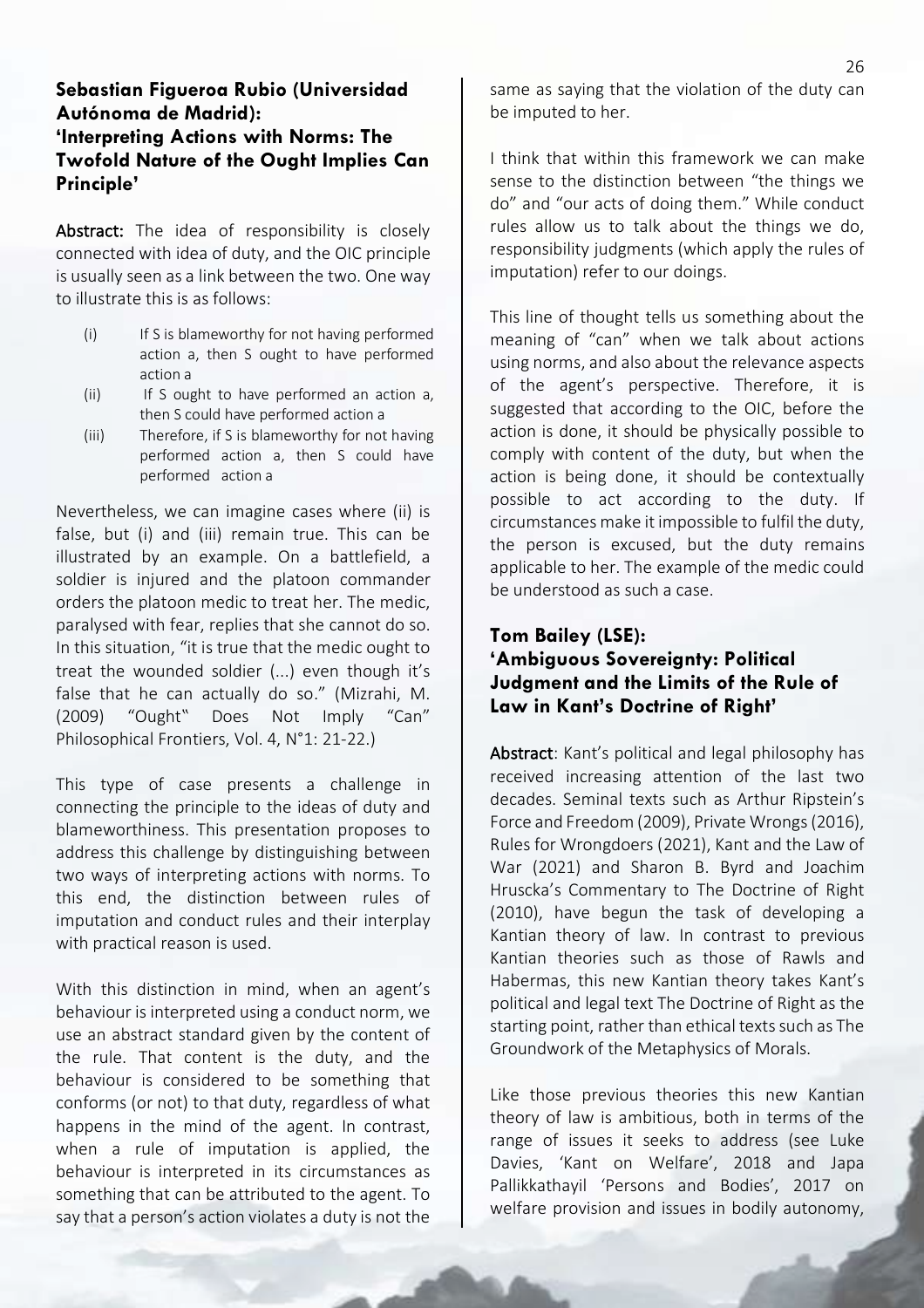such as organ donation, respectively), and because it aims to supplant those highly influential theories of politics and law (see Pallikkathayil, 'Neither Perfectionism nor Political Liberalism', 2016 and Louis-Philippe Hodgson, 'Kant on the Right to Freedom: A Defense', 2010 as examples).

This new legal and political theorising in a Kantian key is sophisticated, influential and bold in scope and purpose. Moreover, there is a theoretical coherence to this work that means that it can be assessed as a whole, whilst acknowledging differences between different scholars. The paper characterises this theory as 'Kantian Legalism'. By 'legalist' I mean both that the substantive conclusion drawn from Kant's political philosophy is that political problems must be resolved through the creation of a system of rightful law, and separately but relatedly that the purpose of Kant's political philosophy is the elaboration and justification of the a priori principles of this legal system.

For Kantian Legalism, the model of practical reason that applies in the context of collective decision making is thus a thoroughly legal one. The questions that matter are what the law should be and how it should be applied. The rule of law is absolute. Against this, the paper aims to recover a distinctively political aspect of Kant's political practical reason. This is the role of political judgment.

Whilst Kant remains committed to the rule of law as an ideal, his understanding of the role of law in politics is more nuanced. Specifically, Kant allows for extra-legal or even straightforwardly illegal actions if necessary to secure the survival of the state as condition for the possibility of law. The locus for this political judgment is Kant's ambiguous sovereign, which is ideally purely legislative, but practically political and decisionist, governed by political practical reason rather than law.

The paper thus brings a challenge to Kantian Legalism based on Kant's own reasons for rejecting a theory based on the complete subordination of politics to law.

#### **Xi Zhang (New York University): 'Are Reasons of Partiality Deontic?'**

Abstract: This paper aims to refute that both conceptual interlocks in Scheffler's thesis as of valuing, partiality, reasons, and duties are untenable. For one thing, it argues that valuing one's relationship with another person noninstrumentally constitutes neither sufficient nor necessary condition for reasons of partiality. For another thing, despite the genuineness and pervasiveness in our social lives, it argues that reasons of partiality are not deontic ones constituting special responsibilities that we have to undertake in an obligatory manner.

This paper would unfold as of the following two parts. In *Part One*, it first starts from a phenomenological exploration of partiality, in contrast with impartiality, universality and generality, by observing its propositional contents and multi-faceted manifestations in our social practices. Next, it puts forward a folk conception of valuing, including but not limited to, a favorable attitude towards the valued object, the embedded value in the valued object as well as the emotional vulnerability triggered by the action of valuing so as to have a better grasp of what the action of valuing consists of. Further to this, with reference to the nuanced distinctions between instrumental and non-instrumental value as well as intrinsic and extrinsic value, it elucidates what valuing one's relationship with another person *noninstrumentally* amounts to. Based on all those preparatory work, it finally disentangles the conceptual interlock between valuing one's relationship with another person noninstrumentally and the alleged reasons of partiality, and argues that valuing one's relationship with another person noninstrumentally constitutes neither sufficient nor necessary condition for reasons of partiality.

In *Part Two*, it first draws our attention back to the common sense morality and our daily social practices as of the dynamics between reasons of partiality and special responsibilities. Despite the genuineness and pervasiveness in our social lives, it observes that there is a huge conceptual gap between reasons of partiality and special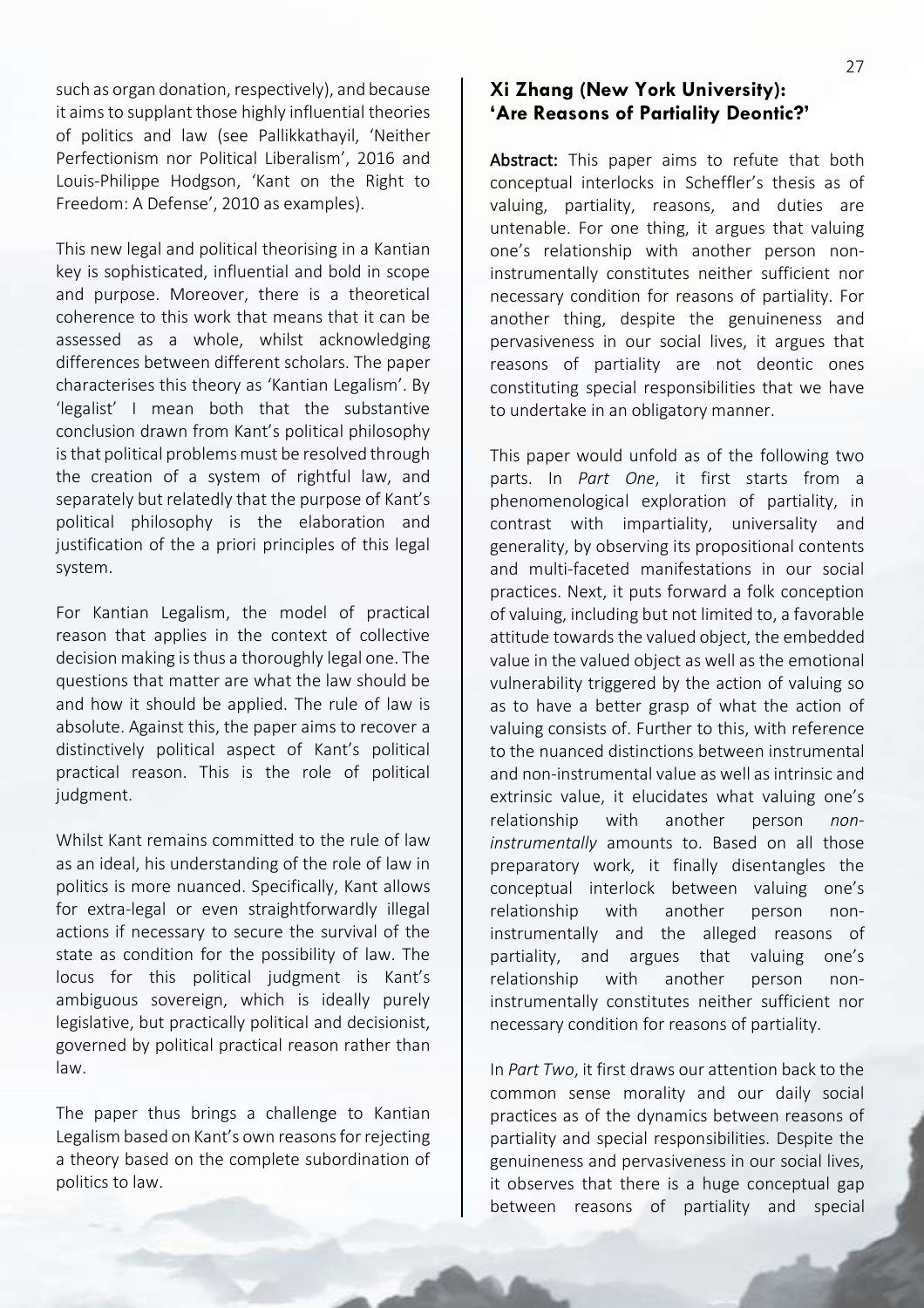responsibilities being essentially deontic. Next, it specifically revisits R. Jay Wallace's account of deontic structure of morality that Scheffler largely relies on in his argument for the deontic nature of reasons of partiality. To be more specific, it scrutinizes whether the reciprocal or relational or bipolar normativity being the additional dimension of the normativity of morality can explain the deontic structure of morality so that reasons of partiality could be thus justified to be deontic. Further to this, it brings about another perspective of critique, namely the pluralism nature of reasons of partiality, against its alleged deontic nature. It argues that considering people's beliefs, dispositions, and attitudes vary about partiality embedded in one's relationship with another person, their reasons of partiality can nonetheless diverge considerably, which is manifestly convincing in the case of political community as of the political obligation denoting our moral duty to obey the law of the state. Based on all those elaborative arguments, it finally concludes that reasons of partiality are not deontic ones constituting special responsibilities that we have to undertake in an obligatory manner.

#### **Yohan Molina (Pontifica Universidad Catolica De Chile): 'On Peter's Conception of Normative Facts and Reasons'**

Abstract: Peter in 'Normative Facts and Reasons' (2019), contends that according to the dominant view of practical normativity, practical warrant only obtains when an action is justified on the basis of normative reasons. In other words, an agent A is warranted in undertaking action  $\phi$  only if  $\phi$  is supported by normative reasons. She calls this view the 'Centrality of Reasons' view. What underlies behind this name is the idea that reasons are the only entities capable of determining the normative relevance of actions. A prominent version of this view advocates both that normative reasons are *facts* and that the property of being a reason cannot be analyzed or explained further in terms of other normatively relevant entities or properties (P.54). The prominent version consists of three connected theses:

(1) Normative Reasons are facts (Factualism about reasons).

- (2) Normative Reasons are fundamental or nonanalyzable normative entities (Reason Fundamentalism).
- (3) There is only a type of practical warrant, which is based on normative reasons.

Peter makes a case for an alternative view. She argues that it is possible to distinguish between two different types of practical warrant: 'entitlement warrant' and 'reason-based justification'. This distinction relies fundamentally on the denial of thesis (1), since she distinguishes between normative facts and normative reasons. On her view, normative facts are facts that 'have the power to favour actions', while reasons are *propositions* which represent such normative facts. This idea allows her in turn to reject thesis (2). Normative reasons are not practical fundamental entities because reasons are propositions deriving their normative standing from their representative relation with normative facts. Likewise, from (1) and (2) we can conclude that thesis (3) is false, because it is possible to identify two types of warrant: a type of warrant, called entitlement warrant, based on normative facts having the power to favour actions; and a type of warrant, called reason-based justification, based on normative reasons deriving their normative relevance from normative facts. The fundamental argument used by Peter to separate normative facts from reasons is what she calls the 'Normative objection': a normative reason must be the kind of entity we can reason with and evaluate in our normative deliberations. But this role would not fit with states of affairs as they cannot directly figure in our deliberation about how we should act. We can reason *about* them, but not *with* them (P.57).

In this presentation, I will argue for two main points. First, Peter proposes an agent-dependent conception of reasons which does not fit our intuitive understanding of reasons, and is unnecessary for her thesis that there are two kinds of practical warrant. Second, she is not able to justify this thesis because the Normative Objection fails, which mean that she cannot support the distinction between normative facts and normative reasons. Therefore, normative reasons are just normative facts.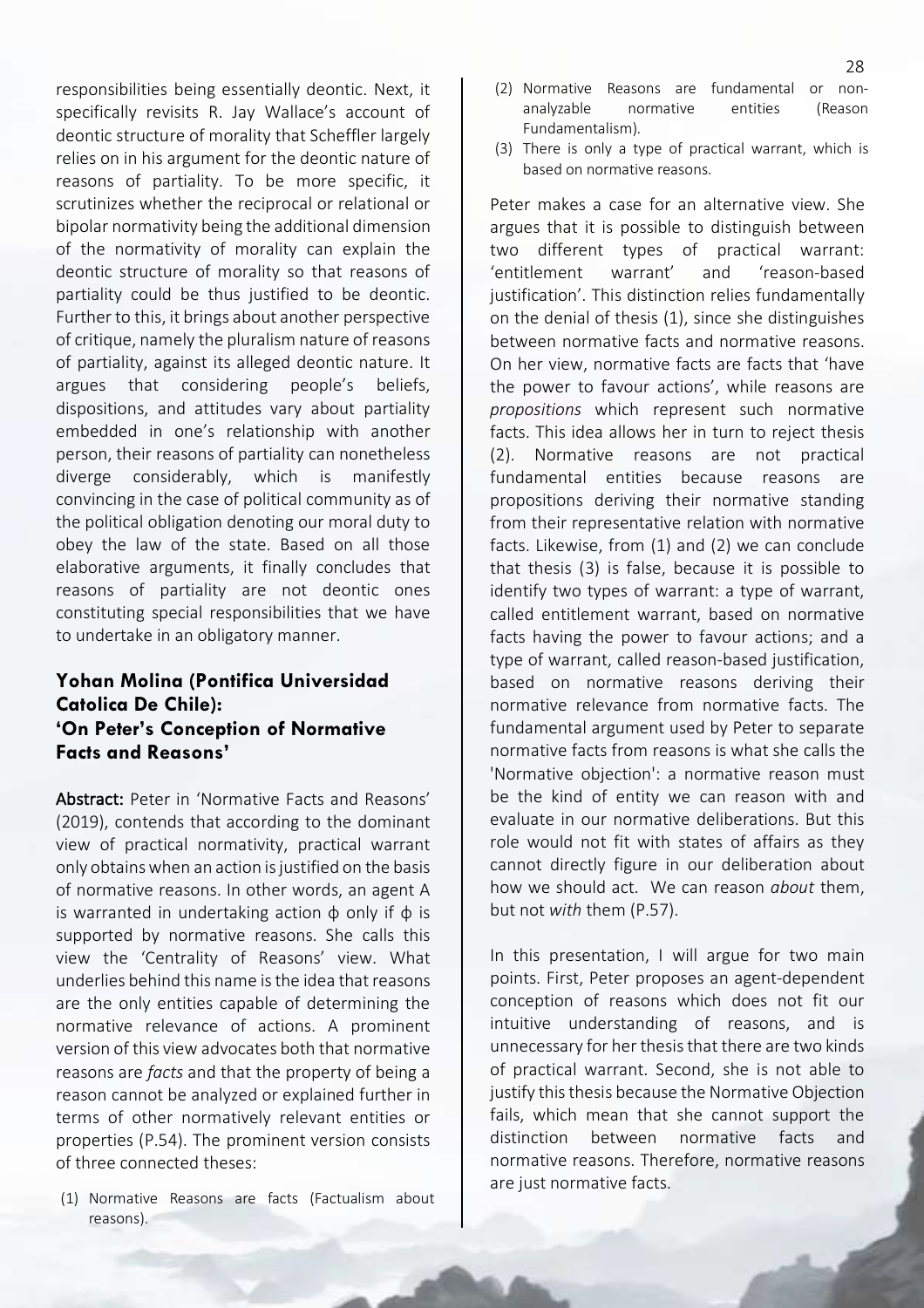#### **Laura Bevilacqua (University of Chicago): 'How did the Romans Establish Whether Something was Appropriate?'**

Abstract: This paper is about a subgroup of homogeneous virtue-centered deities, usually referred to as "abstract divinities" or "personifications": Concordia, Fides, Honos, Mens, Pietas, Pudicitia, Salus, Victoria and Virtus. I analyze the main attributes of these divinities as the Romans themselves described them: virtues that have a human essence and are functional for the community. Such personified virtues embody the divine representation of determined collective behaviours, reckoned to be righteous among Roman citizens. They are regarded as "useful" to Roman citizenship as a whole: i.e., worshipping them leads to being a good citizen. By the same token, I analyze both the religious and civic nuance of the notion of utilitas as a category of public Roman thought, using as primary source Cicero, somewhat influenced by Stoic ethics. The notion of utilitas allowed citizens, ideally, to understand what is the best thing to do in a given situation, both in terms of appropriate behaviour and for the benefit of the State.

#### **Sam Stevens (UC Berkeley): 'Plato on Precision in Politics'**

Abstract: There is a trope that suffuses much of the scholarship on ancient political thought: Plato the utopianist is compared (often negatively) to the more practically-minded Aristotle. Plato's unfettered faith in the power of philosophy to remake the world is tempered by Aristotle's more nuanced understanding of the limits of political knowledge and consequently of political action.

There is undoubtably a degree of truth to this picture. Plato does seem to think that a condition of the knowability of political concepts is that all their parts are, in principle, separable from the messiness and polysemy of human life. Aristotle, in contrast, insists that political knowledge requires us to take account for the limitations of practice. Famously, he says we can only be as precise as our material allows. Yet Plato's commitment to the in principle separability of political concepts does not commit him to the view

that political practice  $-$  the day to day management of political life – is similarly completely knowable or perfectly manageable. That we can completely know the form of justice does not in itself guarantee that we can flawlessly instantiate justice in the world.

So, to maintain (the strong version) of the trope, we would need to look in Plato's writings for statements that establish the complete knowability of political practice. What we find, however, is the opposite. The clearest expression of this in the Philebus. There we clearly find that mathematical precision (nor, even, the precision found in exact disciplines like building) cannot be expected in the ordering of complex mixtures like human soulsand lives. There are limits to the certainty possible in political life; he anticipates Aristotle's view that our material limits our precision.

So the Philebus seems unequivocal. But perhaps this represents a change of view on Plato's part. Yet, there is surprisingly little evidence that would establish a different view in the Republic. We never actually see how the philosopher-rulers will go about managing their city. We don't have any real depiction of how they will decide mundane disputes, how they will judge whether war is propitious, or how they will plan for the future. Socrates's interventions, in his role of founder, are almost pre-political, having to do with psychology and education rather than management and decision-making. This focus on the formation of the soul in place of political management reappears in Plato's Statesman, the final account of political weaving returns to education, and, strikingly, in the best polis of Aristotle's Politics. Both Plato and Aristotle seem convinced that the cultivation of the soul can produce the best form of politics, presumably by reducing the magnitude of the conflict which political processes might have to manage. Yet what happens if there is conflict? What if there is ineliminable conflict in the best city? And what are we to make of the conflict that exists in more familiar political contexts? The Republic does not tell us.

So, the difference between the Republic and the Philebus is not as large as some have led us to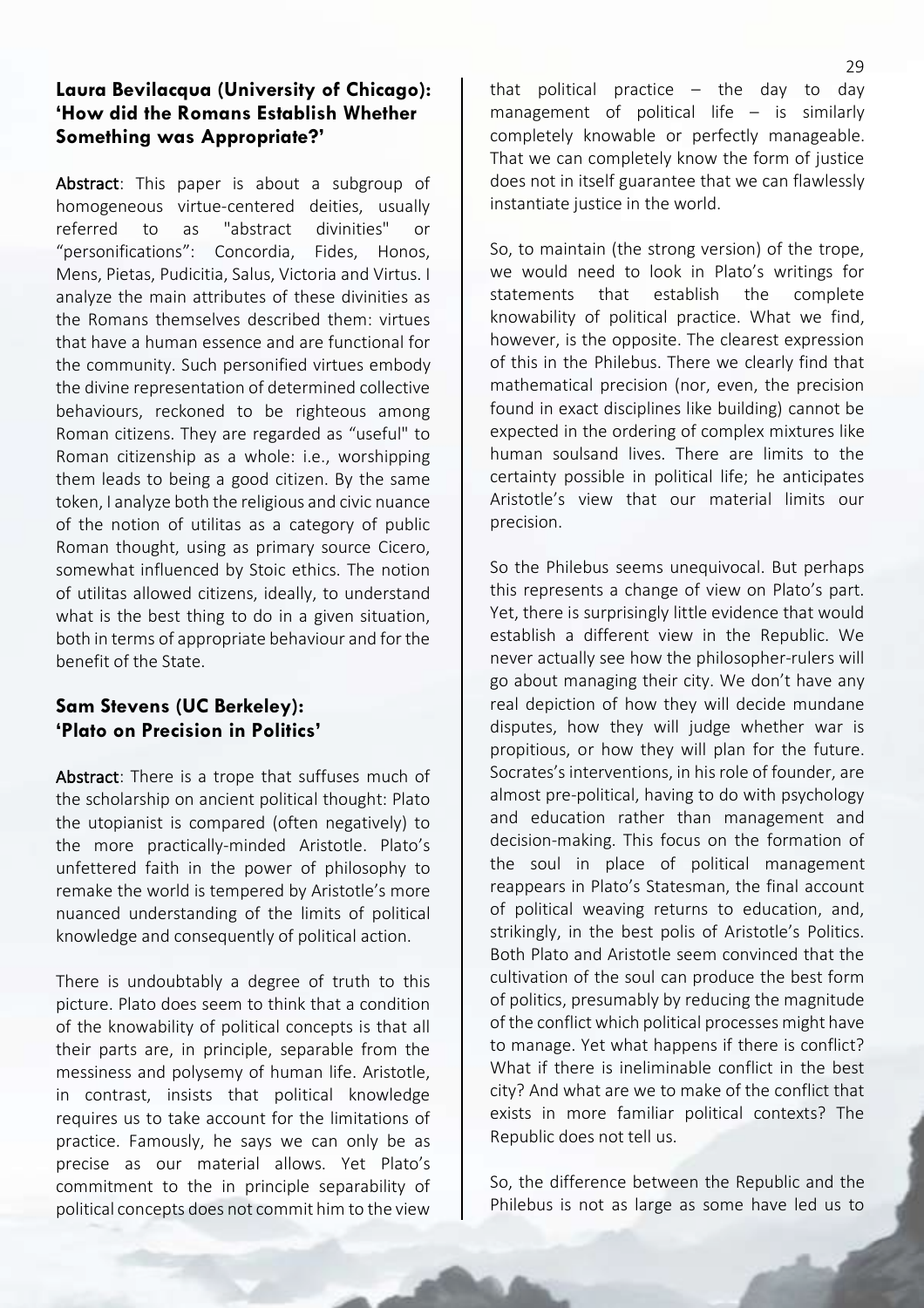believe. It is best characterized as an explicit statement of the epistemic limitations on political practice in the Philebus and a silence about political practice in the Republic. This is still a difference that calls for explanation. We might account for this difference by appealing to the differences of the question being asked in each of the dialogues. The Philebus directly addresses the question of precision. But the Republic is interested in something else. It asks whether we can demonstrate that there exists a stable and knowable concept of justice, and whether we can know that this justice has certain properties. The demands of answering this question do not

require Socrates to engage with the problem of the instantiation of justice, which he takes to be a secondary and separable question.

So, Plato does require the absolute knowability of political concepts, and their in principle separability from the world, and this does constitute a contrast with Aristotle. But we should not take this to imply that Plato is insensitive to the contingencies and tragedies of political practice when there is no textual reason that demands we do so.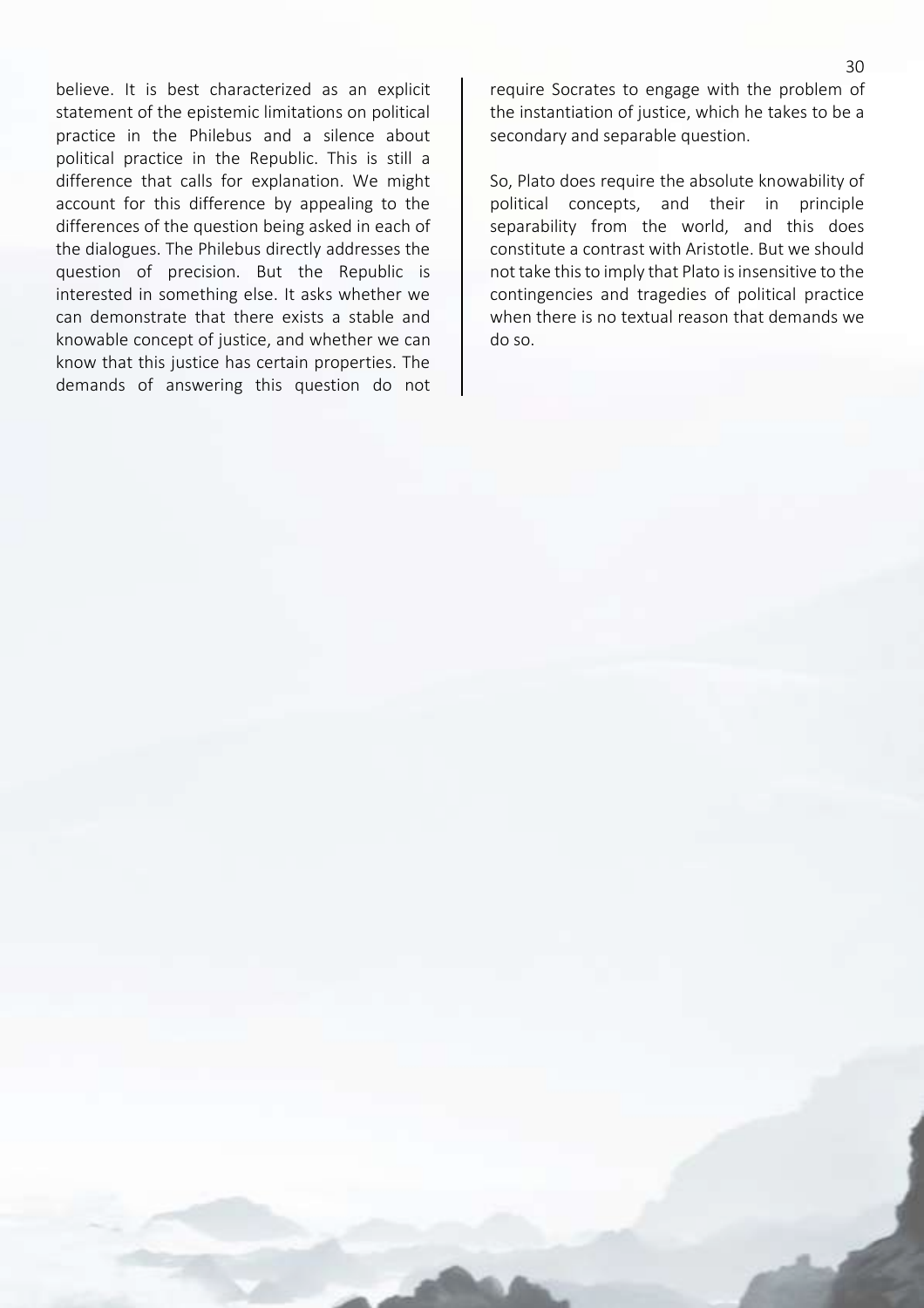<span id="page-31-0"></span>

| Day 2, Session 2 | Chairperson: Bebhinn Donnelly-Lazarov (University of Surrey)                                                                                                                                 |
|------------------|----------------------------------------------------------------------------------------------------------------------------------------------------------------------------------------------|
| 11.00-11.45      | Eric Boot (Tilburg Law School): 'The Public Interest and the Law'                                                                                                                            |
| 11.45-12.30      | Claudia Wirsing (Technische Universität Braunschweig): 'Recognition and Legal<br>Authority'                                                                                                  |
| 12.30-13.15      | Andreas Marcou (UCLan Cyprus): "Illiberal Democracy' in Europe and Populist<br>Threats to the Rule of Law'                                                                                   |
| 13.15-14.00      | Lunch Break                                                                                                                                                                                  |
|                  | Chairperson: Dennis Patterson (University of Surrey and Rutgers University)                                                                                                                  |
| 14.00-14.45      | Kacper Majewski (University of Oxford): 'Jurisprudence for Cats'                                                                                                                             |
| 14.45-15.30      | Manish Oza (University of Western Ontario): 'Fictions in Legal Reasoning'                                                                                                                    |
| 15.30-15.45      | Coffee Break                                                                                                                                                                                 |
| 15.45-16.30      | Pedro Caballero Elbersci (Monterrey Institute of Technology Higher Education): 'On<br>the Ontology of Legal Norms: Abstract Entities Grounded in the Practical Attitudes of<br>Participants' |
| 16.30-17.15      | Steve Chan (University of Houston): 'Ignorance Explanation for Hard Choices'                                                                                                                 |

31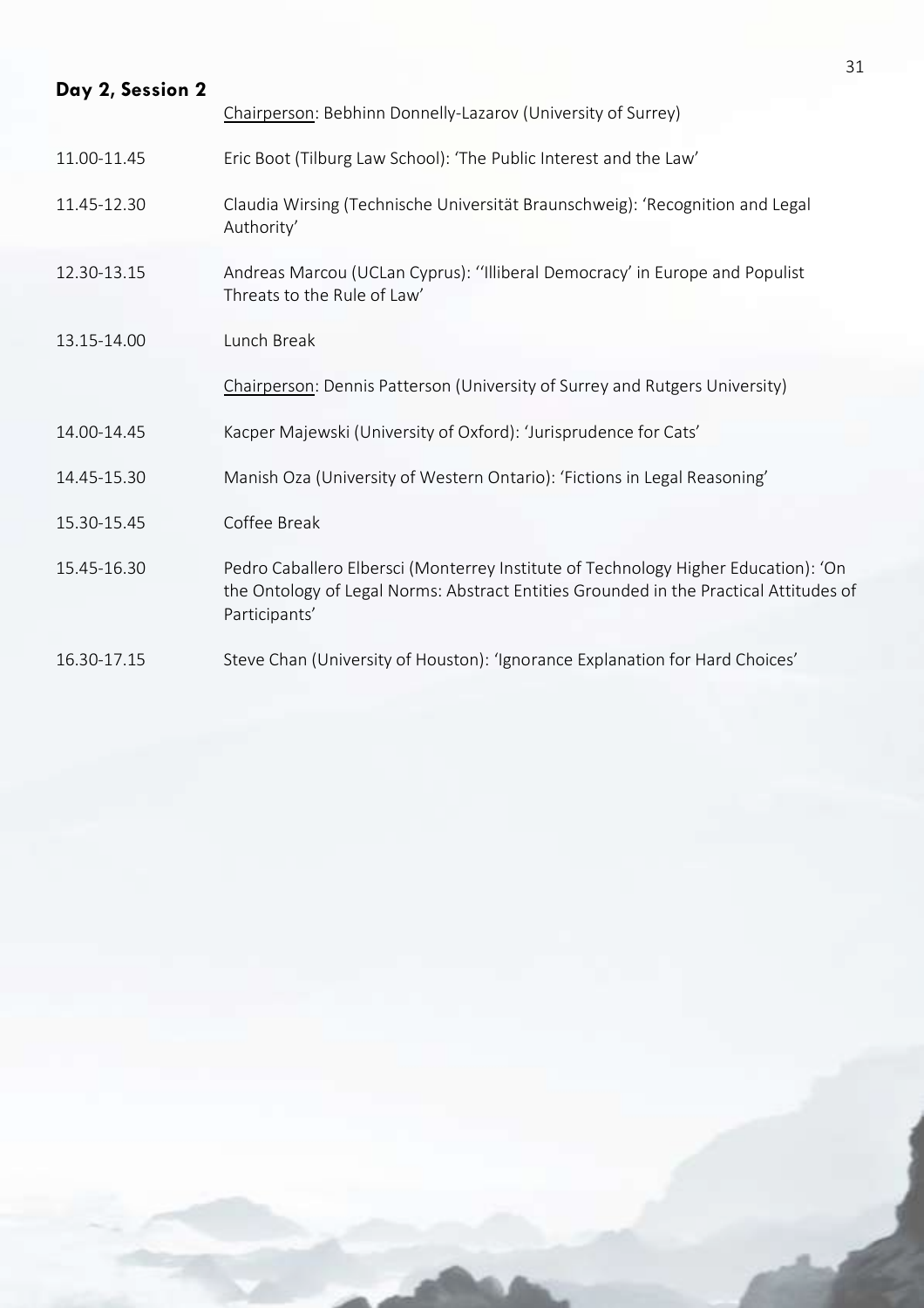#### **Eric Boot (Tilburg Law School): 'The Public Interest and the Law'**

Abstract: The public interest is routinely appealed to in law: the European Union's General Data Protection Regulation prohibits the processing of personal data unless "processing is necessary for reasons of substantial public interest;" whistleblower protection legislation maintains unauthorized disclosures may be justified if the revealed information serves the public interest; human rights law recognizes sundry public interest justifications of rights limitations; in the United States, broadcasters' programming is expected to meet a public interest standard; expropriation law holds that expropriation may be justified if it serves an important public interest. The public interest thus plays a crucial role in law: it provides a justification for an exception to the application of a rule. All the more regrettable it is that the law does not provide a clear definition of the public interest, or at least a procedure to determine it in a particular case. This deficiency, according to some legal scholars, has led to ad hoc applications of the public interest and, consequently, judicial idiosyncrasy, which may pose a threat to legal certainty.

Legal scholars as well as political and legal philosophers, however, have largely remained silent on the question of the public interest. The main aim of this paper is, therefore, to remedy the neglect of the public interest by providing a conceptual clarification. Sections 1 and 2 break up the composite concept 'public interest' into its constituent parts 'public' and 'interest.' The goal is to provide definitions that are not entirely detached from our ordinary usage of the concepts, but that can at the same time make better sense of our considered moral judgments than rival understandings. I will define the noun 'public' as all the members of a particular political community collectively and the adjective 'public' as concerning all members of a particular political community collectively. Furthermore, I propose we define 'x is in A's interest' not as 'x provides A pleasure' nor as 'x satisfies A's desire,' but rather as 'x increases A's opportunities to realize her permissible ends,' whereby 'permissible' is meant to express the intuition that the achieving of

certain ends may be harmful to the agent and so that laws or policies that help her achieve that end are not in her interest. The term 'permissible' is, furthermore, used to highlight the fact that 'x is in A's interest' is not simply a statement of fact, but instead already contains a normative element.

Based in part on the findings of Sections 1 and 2, Section 3 provides a set of three desiderata that a convincing theory of the public interest ought to meet. Having completed this task, Section 4 expounds my civic account of the public interest and illustrates how this account meets the several desiderata and complies with our definitions of 'public' and 'interest.' Here I propose that something is in the public interest if it increases the opportunities of the members of the public to pursue and realize the (permissible) ends they all share qua members of the public.

Section 5 demonstrates how the civic account of the public interest enables a critical assessment of concrete applications of the concept in law. This critical assessment leads to the conclusions that, first, more legislative guidance, informed by thorough conceptual analysis, is needed to ensure a more consistent and predictable use of the public interest in law and, second, that the public interest ought to be employed far more sparingly than is currently the case.

#### **Claudia Wirsing (Technische Universität Braunschweig): 'Recognition and Legal Authority'**

Abstract: This presentation addresses the problem of the normative status of legal norms in the context of G.W.F. Hegel's and Robert Brandom's work. It argues that legal reasoning cannot be reduced to transcendental argumentation of a pure reason but has to be grounded, instead, in the actual legal practice embedded in historical process of recognition.

In the first part of the presentation, I argue that Hegel's legal philosophy can be read as a theory of justice, demonstrating that the constitutional legal norms must have their deeper foundation in the universal and true principles of justice. Justice, however, is not a question of morality: it cannot be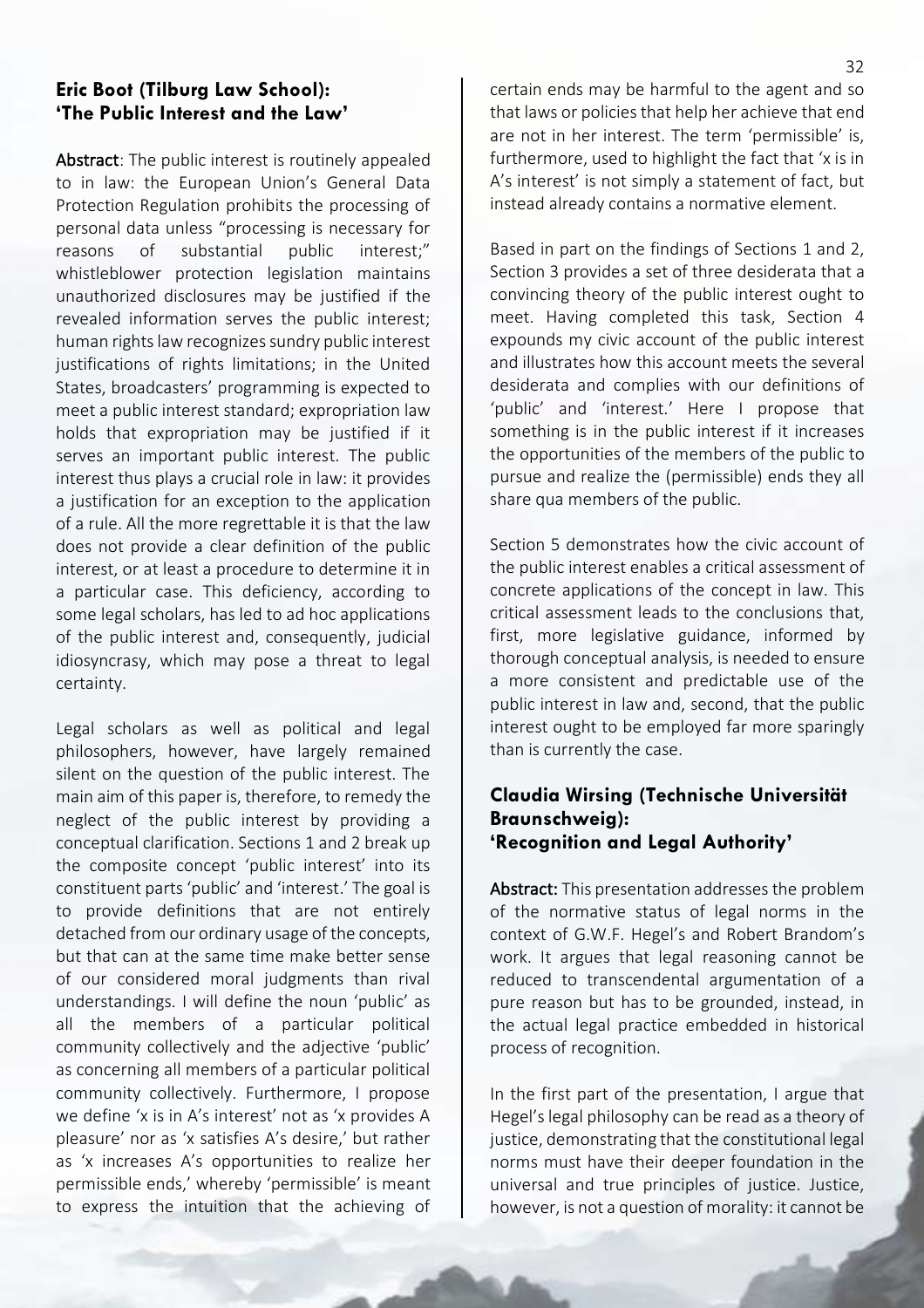reduced to a formal moral principle. Rather, Hegel shifts the question away from ethics to the concept of "ethical life" [Sittlichkeit] as a form of mutual recognition aiming at promoting individual freedom within a society. Recognition is an ethicalpolitical concept that is suitable for understanding structures relevant to the justice and correctness of legal norms in free democratic societies and for normatively evaluating them.

Robert Brandom has given the notion of recognition as a normative social structure a pragmatist construal, examined in the second part of this presentation. Brandom, like Hegel, does not believe in the transcendental justification of the norms but, unlike Hegel, he does not choose torely on a metaphysical approach. Instead, he offers an alternative Hegelian solution to the problem of legal justification by introducing a new type of practical rationality called "recollective rationality". This concept aims to show how legal decision making is a process of reciprocal recognition of judges exercising authority within a historical tradition. For Brandom recollective rationality means that legal norms are not simply grounded in the recognition of a rational authority (of a judge) that constitutes norms for good; it means that current judgments are determined by judgments of previous successful application that now have to be justified retrospectively by applying them successfully again in the present. Thus, legal norms are the product of the reflection of their successful application within the past as judged from the perspective of the present.

In the third part I will call attention to a blind spot in Brandom's pragmatist account of recognition by showing that his reconstruction of judicial process fails to give adequate criteria for self-correction. Brandom's conception of recognition falls prey to precisely that which he tries to escape from: namely to ensure that the "correctness" of a legal practice can be guaranteed by the possibility of a symmetrical relationship of recognition between judges. Following the discussion of Brandom's position, I conclude by arguing that, while the justification of legal norms depends on their correct application, the contexts of the application may still be unjust, distorted or ideological. Making justification of legal norms dependent on its mere

application is, therefore, a low criterion, pending the rational justification of this application itself.

#### **Andreas Marcou (UCLan Cyprus): ''Illiberal Democracy' in Europe and Populist Threats to the Rule of Law'**

Abstract: Right-wing populism across the European Union has emerged as a key threat to core values European values such as democracy and the rule of law. The European Commission has brought multiple actions against countries governed by populist parties, such as Hungary and Poland, for activity that undermines judicial independence, erodes the rule of law, and attempts to maximise executive hold over the judiciary. In response, populist figures stress their democratic credentials, claiming to be enforcing the will of the people. Such populist attacks on the judiciary are not limited to Hungary and Poland, with the Daily Mail's frontpage deriding English judges as 'enemies of the people' due to their decision in the famous Miller case being a notorious example from the UK. Uneasiness about the role of the courts within democracy predates the rise of populism in Europe, but right-wing populists have pushed this question to the forefront.

This paper evaluates activity undertaken by populist actors that threatens the rule of law and democracy. In doing so, it draws from Aristotle to propose an analysis of the relationship between populist rhetoric and democracy and the rule of law. In the first part, I shall examine the basis of the populists' attacks on the judiciary. Lauding their democratic mandate, right- wing populists pursue an 'illiberal democracy' that promises to realise the democratic will unconcerned with 'liberal' constraints. The rule of law becomes, on this account, the salient liberal value that external agents, such as the EU, seek to impose. Attacks against the courts are thus unsurprising. Courts that review government actions, even when seeking to protect entrenched constitutional protections or key principles of justice, will be marked as enemies of the people and impediments to the realisation of the popular will. A deep conflict therefore obtains between democracy and principles of the rule of law.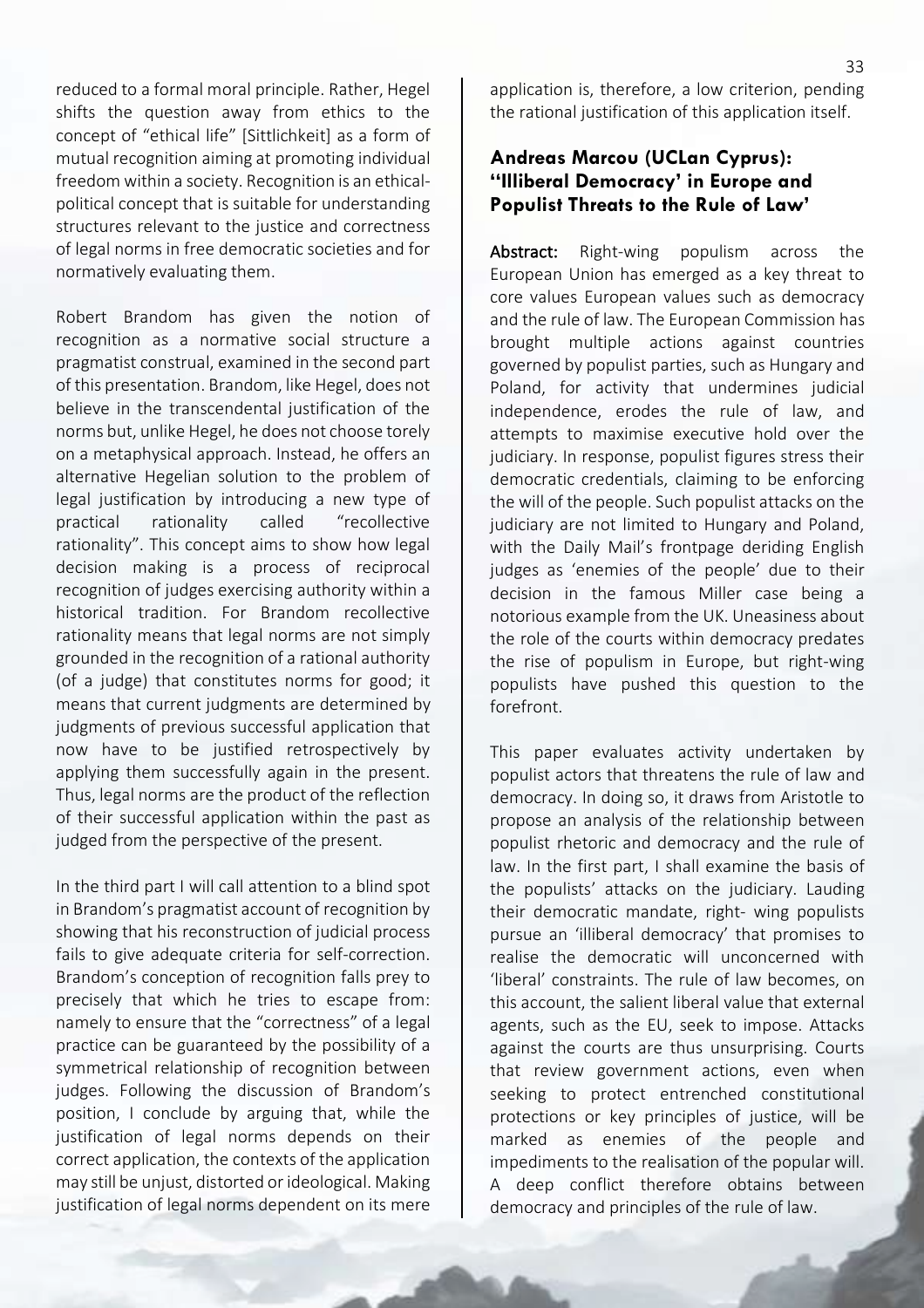Despite some valid concerns about the role of the courts within a democratic system, again anticipated in Aristotle's discussion about the power of experts in a democracy, I shall show that the conflict such populist agents emphasise is overstated. Their pursuit of an 'illiberal democracy' depends on an impoverished version of democracy. By tracing in Aristotle a rich conception of the rule of law that is intrinsically linked with democratic government, I shall show that populist attacks on the rule of law also have an eroding effect on democratic government. To suggest that principles of the rule of law should be suspended in pursuit of popular desires, is to dismiss a fundamental element of democracy Aristotle praises. In conclusion, this paper advances an Aristotelian model of democracy and the rule of law that not only counters populist narratives, but also pinpoints the flaws in our democracies that offer fertile ground for the rise of right-wing populism.

#### **Kacper Majewski (University of Oxford): 'Jurisprudence for Cats'**

Abstract: Legal theorists sometimes ponder whether they should be like foxes (who, in Archilochus' line, know 'many things') or hedgehogs (who know 'one big thing'). But theorists and scholars are not the only people to think and talk about law: virtually anyone will have some legal knowledge merely by virtue of living in a law-governed society. I ask two questions about this 'common' legal knowledge of ours. First, what is it for, what is its purpose? Answer: its purpose is to give us practical guidance, but by telling us what it would mean for us to act in this or that way what meaningful label the law would attach to this or that decision of ours—and not, as most contemporary legal theory would have it,by telling us directly how we ought to behave. Second, given its purpose, how far is it supposed to extend? Answer: not necessarily very far; it is likely to be fragmented, unsystematic, and ad hoc, but not necessarily any worse or less complete for that. Again, this answer stands in tension with the common view that all law can and should be thought of as forming a systematic whole. The consequence of the inquiry is therefore that there are limits to how much we can explain with the

established idea that law is a system of norms; it follows that our jurisprudence should be more foxy, open to a broader and not necessarily uniform range of epistemologies beyond that of legal scholars and professionals. But that is not because we ourselves, as we live our everyday lives under law, are like foxes. Rather, we are like cats: we know neither many things, nor just one big thing, but just as much as we need to know to do whatever we want to do, and whether we want to do it in keeping with the law's requirements.

#### **Manish Oza (University of Western Ontario): 'Fictions in Legal Reasoning'**

Abstract: While they are pervasive in the law, legal fictions are an enduring puzzle for theorists. Much discussion of fictions has focused on evaluative questions – are they good or bad, and in which ways? I address the prior question of how legal fictions operate, drawing on recent work in the philosophy of language. In my view, reasoning with legal fictions is an instance of semantic pretence. The account shows that reasoning with legal fictions is not an unconstrained exercise in doing whatever the court wants; rather, it has a distinctive structure which differs from that of ordinary legal reasoning.

I begin with an example of fictional reasoning. The rule in insurance law is that when an insured dies, benefits go to those of the insured's dependents who were alive at the timeof their death. However, if A is in an accident and dies before the birth of their child B, courts will proceed on the basis that B was born at the moment of A's death. This allows B to claim benefits as a dependent of A. This simple example displays the core problems with fictional reasoning: it is unsound, because it proceeds from false premises.

Before offering my own account, I respond to an objection raised by Kelsen. He argued that apparent 'legal fictions' reflect a failure to correctly describe the legal rule. A Kelsenian would argue that the rule in insurance law is that when the insured dies, benefits go to those of the insured's dependents who were alive at the time of death or are subsequently born. In response, I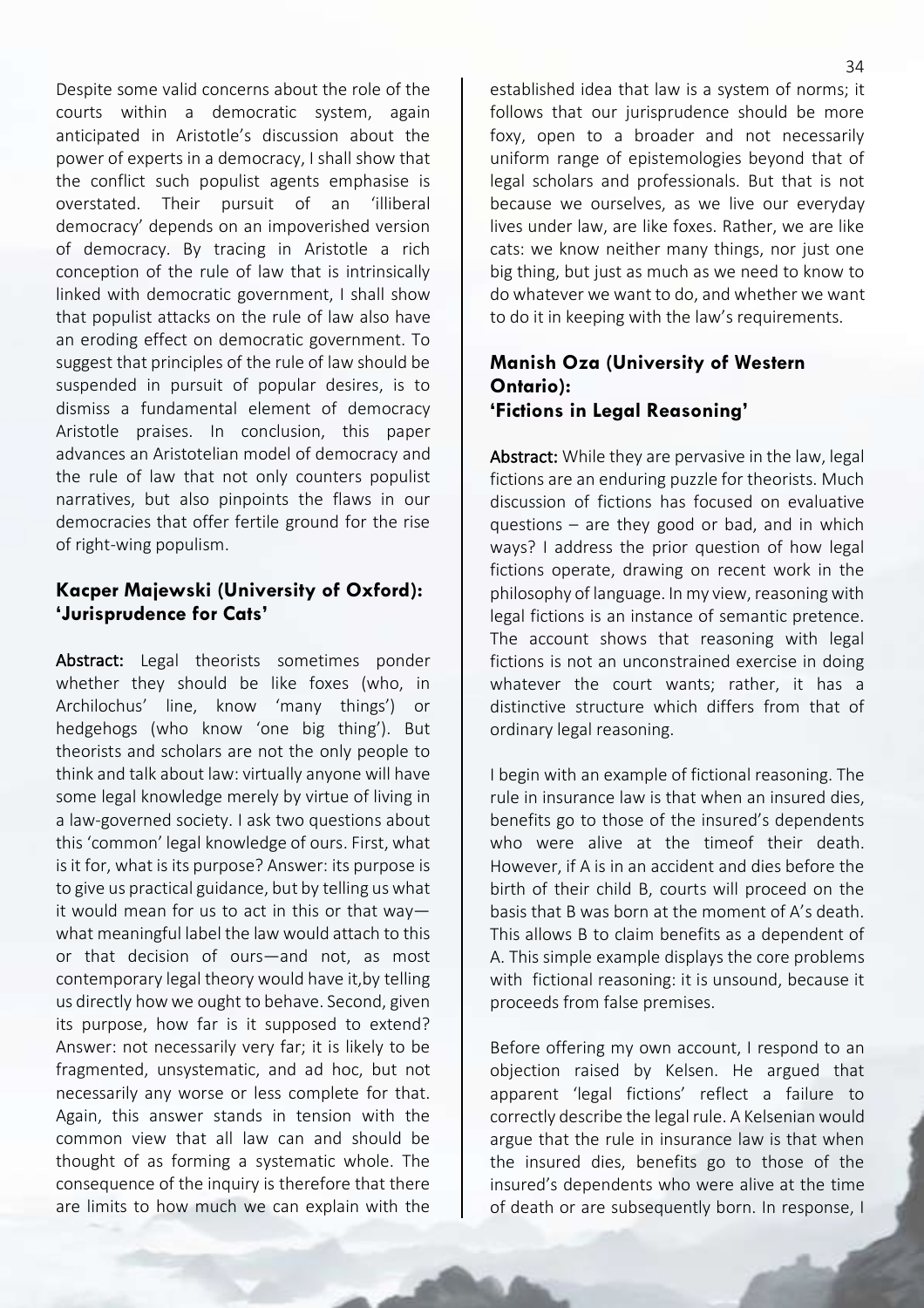distinguish immanent from transcendent legal theorizing. An immanent theory aims to analyze legal reasoning as understood by participants in the relevant legal system; a transcendent theory aims to analyze it in concepts applicable to all legal systems. Kelsen is a transcendent theorist. I aim to offer an immanent theory. To participants in the relevant legal order, Kelsen's rule is simply not the correct legal rule.

My account draws on the idea of a semantic pretence. A pretence is a structured game of make-believe in which we treat certain words as bearing meanings that they standardly do not (See Walton, Mimesis as Make-Believe and Armour-Garb and Woodbridge, Pretence and Pathology). By following the rules of the pretence, participants can communicate nonstandard meanings in predictable ways. Semantic pretence allows us to expand our expressive abilities without increasing our stock of words. This is a useful tool for courts, given the limits on their ability to introduce new rules.

I offer a semi-formal analysis of the semantic pretence involved in legal fictions such as the insurance example. The analysis displays the logical structure of the reasoning in a way that tracks the understanding of participants in the legal system. More broadly, it shows that reasoning with legal fictions is structured, not arbitrary, although its structure differs from ordinary legal reasoning. Before characterizing judicial reasoning as irrational and resultsoriented, we should perhaps expand our conception of rationality.

#### **Pedro Caballero Elbersci (Monterrey Institute of Technology Higher Education): 'On the Ontology of Legal Norms: Abstract Entities Grounded in the Practical Attitudes of Participants'**

Abstract: In this work, the ontology of legal norms –i.e., what kind of entities are legal norms and how these entities come into existence– is analysed. Firstly, the following positions are rejected: (i) legal norms are concrete entities dependent on other entities; (ii) legal norms are abstract entities independent from other entities. Instead, it is

defended that legal norms are abstract entities dependent on other entities. Secondly, the following positions are rejected: (i) the notion of causality correctly explained this dependence relation; (ii) the notion of supervenience correctly explained this dependence relation. Instead, it is held that a liberal notion of grounding correctly explains this dependence relation.

#### **Steve Chan (University of Houston): 'Ignorance Explanation for Hard Choices'**

Abstract: Consider the choice between two different careers you really want to pursue. One career is better in some respects while another career is better in some other respects. It seems you cannot decide between the two. If so, this is a hard choice. In "Hard Choices", Chang argues for the strong claim that all hard choices are hard because the options are on a par. In "The Possibility of Parity", Chang argues for the weaker claim that some hard choices are hard because the options are on a par. Either way, Chang is explaining at least some hard choices in terms of parity. I call this the parity explanation. Crucially, according to Chang, the value relation denoted by "on a par" or "parity" is a novel, fourth value relation besides "better than", "worse than" and "equal to".

Contrary to Chang, I think a lot of hard choices are hard because of decision makers' ignorance. I call this the ignorance explanation. Let me first explain the terminologies. The ignorance I talk about is of a specific kind – ignorance about how much the different features of the options contribute to the relevant covering consideration. For example, two careers are comparable on particular features: how much the two different careers pay in the short run and the long run, how well the different working cultures fit you, etc. I call these the features of the options.

When we consider which career is overall better, Chang suggests we are calculating which career has the higher (overall) "goodness as a career", which is the covering consideration in this example. According to the decision theoretical model both Chang and I assume, agents calculate an option's goodness as a career by adding up the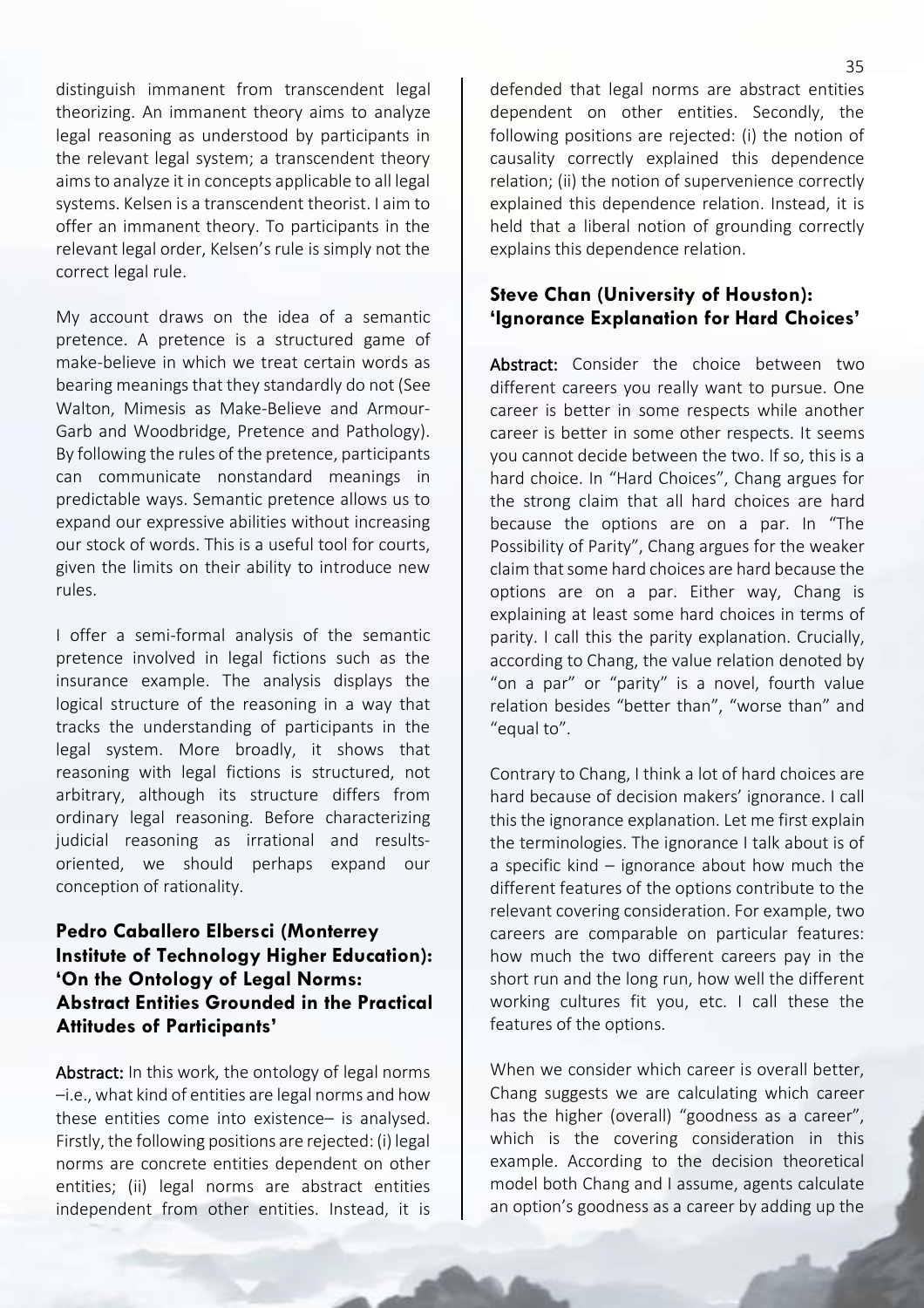weighted value of the option's features. Agents also generally choose the option with the highest value in the covering consideration.

The ignorance explanation suggests for a lot of hard choices, the choice is hard because we do not know how weighty each of the features is when we calculate the options' overall goodness. Even though the agents know which option is better in terms of certain features, they do not know which feature is more important. Their ignorance about the weight of each feature makes it hard for the agents to decide which career is overall better and thus makes it hard for them to choose one over another.

The thesis of this essay is modest. Whereas Chang motivates the parity explanation by rejecting the ignorance explanation, I argue that Chang fails to show ignorance is not what makes hard choices hard. So, in this essay, I do not argue for the conclusion that ignorance is what makes a lot of hard choices hard. Instead, my goal is only to show ignorance is not ruled out as an explanation as to why hard choices are hard. I will also end the essay by explaining how one can resolve a hard choice in the face of ignorance and contrast it with Chang's proposal.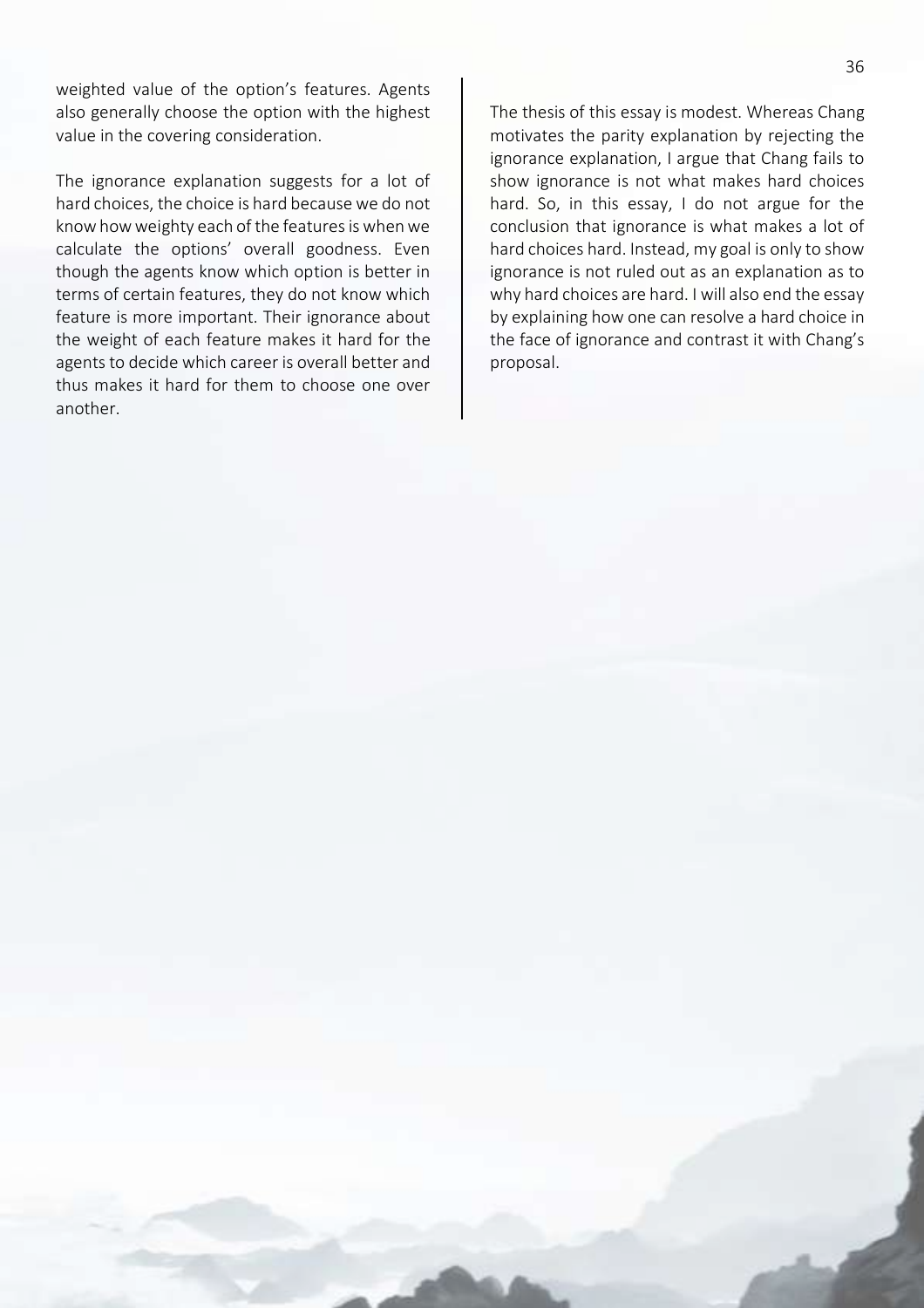<span id="page-37-0"></span>

| Day 2, Session 3 | Chairperson: Christopher Taggart (University of Surrey)                                                                                      |
|------------------|----------------------------------------------------------------------------------------------------------------------------------------------|
| 11.00-11.45      | Benjamin Newman (Tel-Aviv University): 'Plea-Bargaining with Wrong Reasons:<br>Coercive Plea-Offers and Responding to Wrong Kind of Reasons' |
| 11.45-12.30      | Emmi Kiander (University of Helsinki): 'Security as a Rationale of Criminal Law - the<br>Backwards Logic of Preventive Punishment'           |
| 12.30-13.15      | David Edward Campbell (University of Oxford & UCL): 'The Curious Case of Self-<br>Defence'                                                   |
| 13.15-14.00      | Lunch Break                                                                                                                                  |
|                  | Chairperson: Ira Lindsay (University of Surrey)                                                                                              |
| 14.00-14.45      | Andreas Vassiliou (University of Oxford): 'The Normativity of Law: Has the<br>Dispositional Model Solved our Problem?'                       |
| 15.30-15.45      | Coffee Break                                                                                                                                 |
| 15.45-16.30      | Hochan "Sonny" Kim (University of Princeton): 'Distributive Injustice and Structural<br>Entrapment'                                          |
| 16.30-17.15      | Hannah Widmaier (UCLA): 'Civic Obligations Among Victims of Injustice: On Shelby's<br>Idea of Reciprocity'                                   |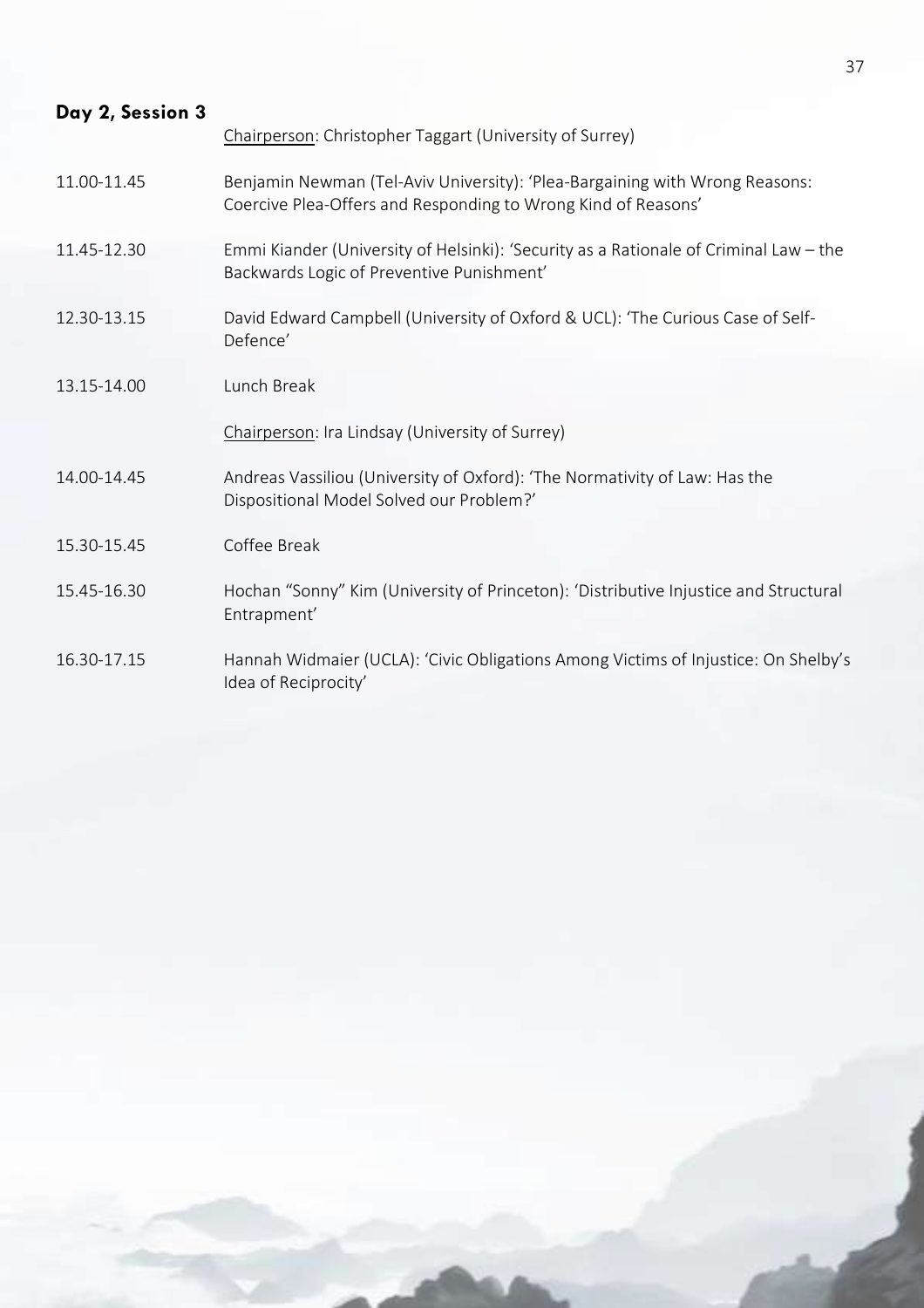#### **Benjamin Newman (Tel-Aviv University): 'Plea-Bargaining with Wrong Reasons: Coercive Plea-Offers and Responding to Wrong Kind of Reasons'**

Abstract: The notion of a defendant submitting a false guilty plea due to the penal incentive offered is not an uncommon phenomenon within the Anglo-American criminal procedure. The practice of induced guilty pleas and plea bargains have long been under scrutiny due to the risk of miscarriages of justice; and while the practice has been legitimised on the basis of the defendant's voluntary informed consent, it has often been argued that the structure of the plea-bargaining practice is coercive, particularly whenever the plea-offer entails a large sentence differential, discrepancy in the form of punishment (a noncustodial sentence relatively to a custodial one), or when the alternative of pleading guilty includes the risk of capital punishment.

Having said that, plea-bargains have often been classified as a non-coercive offer, whether due to their mutual advantageous character according to a baseline conception of coercion, or alternatively being an offer, which one can overcome according to an irresistible psychological account. While many scholars have struggled with this ambiguous notion of "coercive offers", the paper offers an alternative approach, arguing that it's the type of reasons which are to be considered within the offer which renders the bargain less than fully autonomous. It will be argued that the pleabargain proposition infuses irrelevant (guiltuncorrelated) penal considerations, which are unrelated to the question of guilt, imposing wrong kind of reasons which distorts the defendant's intentional character of his guilty plea decision, albeit voluntary. It is part of the conception of the guilty plea, and though the defendant may autonomously intend to take into consideration irrelevant penal considerations, such a decision cannot be genuinely considered an admittance of guilt.

**Emmi Kiander (University of Helsinki): 'Security as a Rationale of Criminal Law – the Backwards Logic of Preventive Punishment'**

Abstract: Contemporary criminal law has become seemingly saturated with security. The growing number of preventive offences, that have extended the limits of criminal liability to cover conduct preceding an ultimate harmful crime, are indicative of a notable temporal shift in criminal law. Much like security, criminal law too has shifted its gaze forward, from past wrongs to future harms. The criminal justice system, once satisfied with reacting only after harm has occurred, has become increasingly proactive, seeking prevention in the name of security. Despite the growing influence of security in the field of criminal law, the viability of security as a rationale for criminal law remains questionable. The purpose of this study is to assess what becomes of criminal law when it is harnessed as means of providing security  $-$  when criminal law becomes to be guided by the logic of security. The paper considers the implications of the security pursuit to criminal law and assesses critically the elusive but powerful argument of security as a driver of contemporary preventive criminal law policy. Considering security is necessarily futureoriented, security as a rationale for criminal law might provide a compelling explanation for increasing preventionism in criminal law. Yet, there remains a fundamental clash between the prospective logic of security and the retrospective orientation of punishment. The development of the criminal justice system to meet the demands of security alters its function and purpose and transforms criminal law from an instrument of punishment to an instrument of protection. Embedding the future-oriented logic of security into the framework of criminal law through preventive offences places tension within the criminal justice system since it changes the retrospective means of punishment to the prospective means of prevention. Security as a rationale of punishment introduces a backwards logic to the previously past-oriented system of punishment. Built upon the premises of prevention, the imperative of security requires using punishment preventively. Instead of crime preceding punishment, punishment now precedes crime. This has significant implications for criminal law since it is forced to meet objectives that are in a seeming contradiction with its traditional function. Furthermore, it requires eroding the very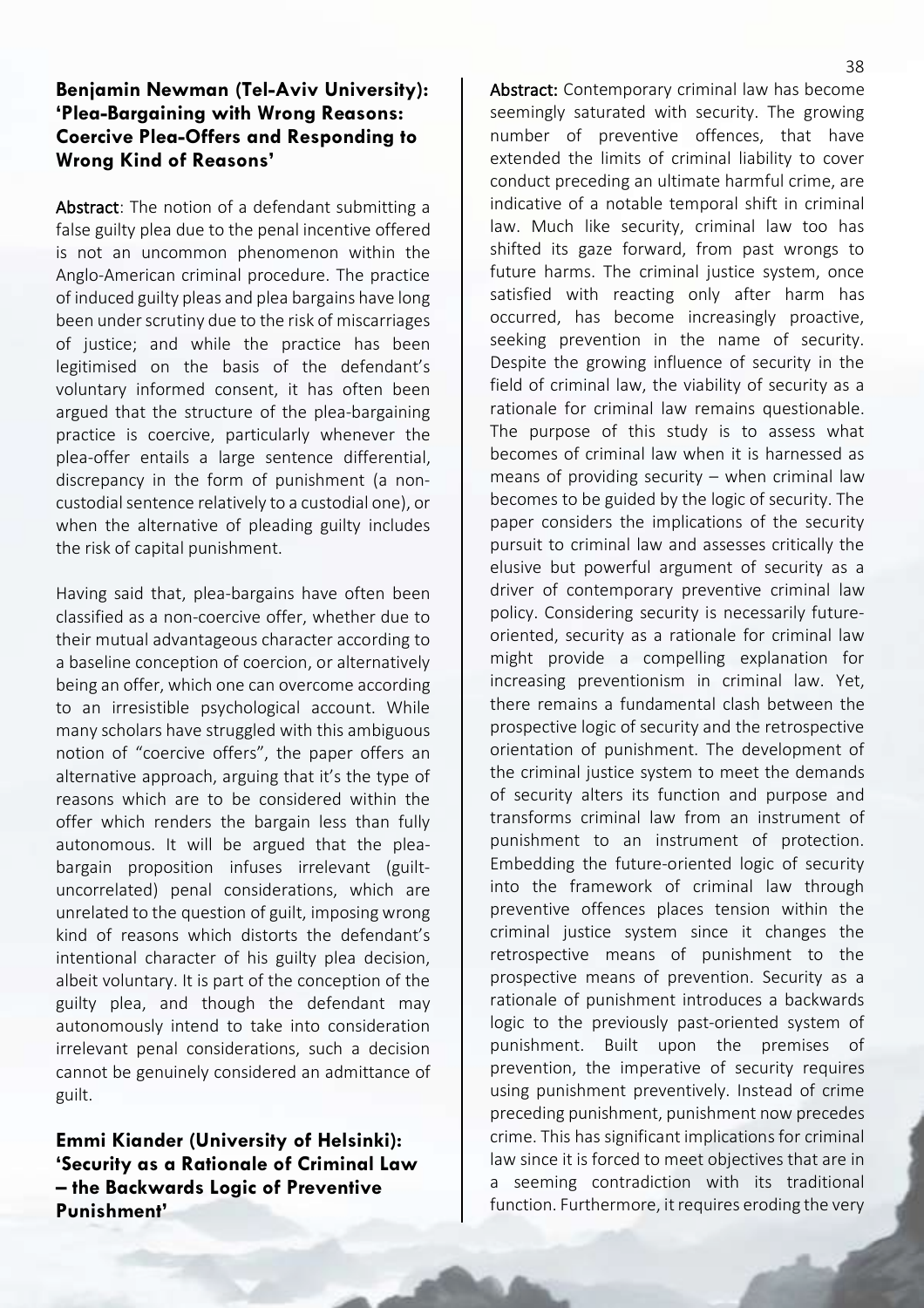principles that have kept the state's penal power in check, making security a self-defeating pursuit.

#### **David Edward Campbell (University of Oxford & UCL): 'The Curious Case of Self-Defence'**

Abstract: Why is it that an agent can benefit from a claim of self-defence in a criminal trial but based on the exact same set of circumstances not meet the requirements of self-defence in a tortious action - such as occurred in Ashley v Chief Constable of Sussex Police [2008] 1 AC 962? This paper posits an answer which disturbingly entails that self-defence claims can be denial claims or justificatory defence claims or both.

The paper draws upon an underdeveloped distinction noted in Practical Reason and Norms, namely between being well-grounded in reason and being reasonable. The former being an assessment of conformance with the outcome of a second-order reasons calculus conducted from an objective epistemic perspective and the latter being an assessment of compliance with a firstorder weight analysis conducted within a subjective epistemic ambit. It is argued that selfdefence defence claims are a species of the latter because they are assertions of the quality of the practical reasoning of the agent. In this way they offer a defence against the admitted norm violation. Self-defence denial claims are species of the former. They are claims of objective conformance with the norm. They claim a cancelling condition of the norm, i.e. permission.

If the argument of this paper is correct it offers a number of contributions to both theory and practice. As well as identifying two distinct forms of self-defence claims, it deepens our understanding of the law and offers a tool for better assessing defendants' claims to reasonableness. It marks out a significant division between the criminal law and tort law adding insight to the crime/tort distinction. It also contributes to our understanding of the offence/defence distinction providing us with a framework of disambiguation at law. Doctrinally it offers a tool for courts to solve Ashley type

scenarios where courts have to consider the applicability of criminal defences in tort law.

#### **Andreas Vassiliou (University of Oxford): 'The Normativity of Law: Has the Dispositional Model Solved our Problem?'**

Abstract: In Legal Directives and Practical Reason, Noam Gur has presented a novel account, called the dispositional model, in order to explain how law bears on our normative practical reasons. Gur argues that his model is superior to the two current models, namely the standard weighing model—which holds that legal directives provide us with ordinary (first-order) reasons that are put to the balance along with all our pre-existing reasons—and Joseph Raz's exclusionary model which holds that legal directives provide us also with second-order reasons that exclude all or some of our underlying reasons. Although Gur's interdisciplinary approach is exemplar and his work offers valuable insights into the practical impact of law, the paper argues that his project as conceived is ultimately not successful. First, Gur's challenge against the exclusionary model is valid only insofar as one accepts Raz's normal justification thesis as a basis for the model; it thus shows at best an internal inconsistency in Raz's account without necessarily refuting the exclusionary model. Second, Gur's challenge against the weighing model misses its target because it attacks the model qua a decisionmaking procedure while the weighing model is an account of practical reason. Finally, the dispositional model only shows how will be better conform to our decisive normative reasons by adopting a law-abiding disposition. Therefore, it solely presents a decision-making strategy and fails to explain how law affects our normative practical reasons. Hence, the dispositional model is not a competing account to the current models of practical reason. Since both the weighing and the exclusionary model can survive Gur's attacks, the problem of choosing between them and accounting for the normativity of law remains.

**Hochan "Sonny" Kim (University of Princeton):**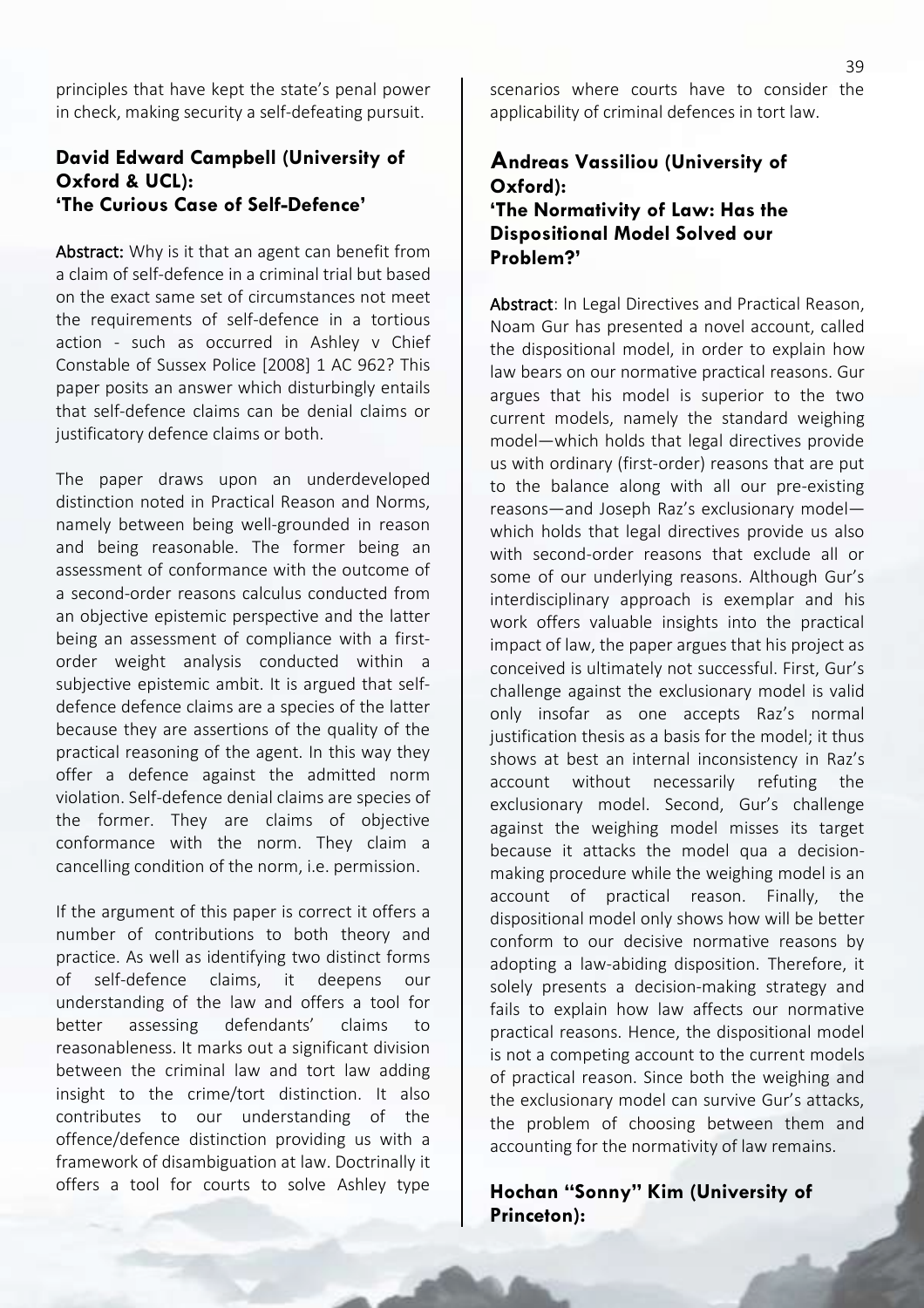#### **'Distributive Injustice and Structural Entrapment'**

Abstract: Most, if not all, political communities today fail to ensure distributive justice: segments of the population possess less than their fair share of goods and services produced through social cooperation; indeed, some segments live in abject poverty. Call these individuals *the dispossessed.* How, if at all, does this fact affect the legitimate authority of the state to punish its dispossessed subjects? One prominent view, recently defended by R.A. Duff and Tommie Shelby, is that such failure vitiates the social contract between the state and its dispossessed subjects and thus nullifies their civic obligation to obey the laws. Where there is no separate moral justification for the law, e.g., natural duties against harming others, the dispossessed are not bound by that law, and the state cannot legitimately punish them for those transgressions.

In this paper, I develop a different line of argument, building on the work of Victor Tadros and Jeffrey Howard: on my view, the state loses its legitimate authority to punish because its distributive failure constitutes what I call *structural entrapment.* When the state knowingly or negligently places some of its subjects in conditions of severe socioeconomic deprivation, and when those dispossessed subjects go on to commit crimes as a result of such deprivation, then the state has created the very crimes it is supposed to punish. This constitutes entrapment, and so the state cannot legitimately punish these crimes.

My argument begins in Section II with an account of structural entrapment. Following recent analyses of entrapment by legal philosophers, ordinary entrapment in the law refers to situations where, roughly, an agent of the state manipulates the choice set of an otherwise-innocent individual into committing a crime. Structural entrapment, I suggest, refers to a similar situation where the individual's crime is the result of certain structural conditions for which the state is responsible. I argue that entrapment can be delegitimizing in two distinct ways: by reducing the *culpability* of the entrapped offender, and by undermining the *legitimacy* of the state's authority to make and enforce the law.

Using this account of structural entrapment, Section III argues that severe distributive injustice meets the relevant criteria to count as structural entrapment. Two claims are important here: (1) that the state knowingly or negligently dispossesses individuals; and (2) that socioeconomic deprivation is strongly causally connected to criminal activity. Together, these claims are sufficient for the charge of structural entrapment.

Section IV then draws out the normative implications of structural entrapment for punishing the entrapped. I suggest that my account has wider and more powerful implications on this front compared to previous work which have advanced similar arguments. We need not presuppose an expressivist theory of punishment to explain why the state's authority to punish is delegitimized by entrapment, and the range of crimes that cannot be legitimately punished by the entrapping state is not limited to certain types of crimes.

Section V addresses objections, before Section VI concludes.

#### **Hannah Widmaier (UCLA): 'Civic Obligations Among Victims of Injustice: On Shelby's Idea of Reciprocity'**

Abstract: In "Justice, Deviance, and the Dark Ghetto" (2007), Tommie Shelby argues that intolerable injustice vitiates the civic obligations that victims of injustice might otherwise have to work "legitimate" (i.e. socially accepted) jobs or to obey the law. These civic obligations are grounded in conditions of reciprocity: the treatment of all citizens on terms of equality and fair cooperation. Our social structure, with its entrenched institutional racism and class stratification, fails to establish reciprocity. This failure of reciprocity vitiates ghetto denizens' civic obligations, such that they do not act wrongly by, e.g., committing certain crimes and refusing to work legitimate jobs.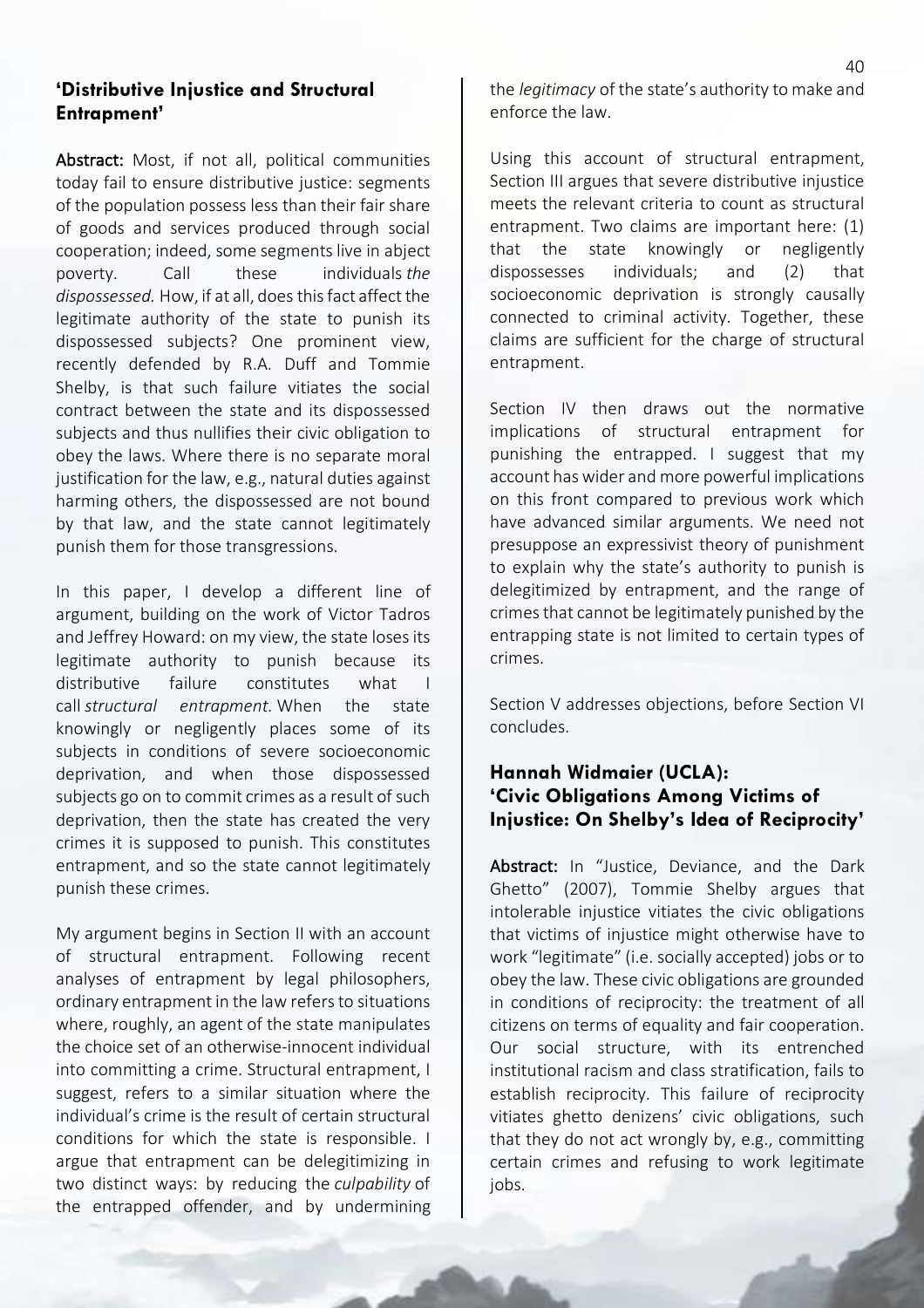But assuming Shelby is right that our social structure's failure to extend reciprocity to denizens of the ghetto vitiates their civic obligations to unjustly advantaged citizens, might they still have civic obligations to other severely disadvantaged citizens – e.g., to each other? It seems implausible, and perverse, for an unjustly disadvantaged citizen's civic entitlements (e.g. her entitlement not to be subjected to crime) to be undermined by the very social conditions that unjustly disadvantage her in the first place. To avoid that implication, I aim to develop a notion of reciprocity that explains how victims of injustice can retain entitlements to others' civic compliance, including each other's civic compliance – thus retaining civic obligations to each other – even when the injustice of their circumstances vitiates their civic obligations to unjustly advantaged citizens.

I compare two accounts of reciprocity. On the structural account, reciprocity fundamentally inheres (or doesn't) in the social structure. So, when the structure is intolerably unjust, it fails to embody the value of reciprocity that grounds civic obligations. In this case, civic obligations in general simply do not get off the ground. On the relational account, reciprocity is fundamentally a feature of relations between citizens. So, the relation between one citizen and another is reciprocal insofar as they act as though they both have equal moral responsibility to contribute to the public good and equal moral entitlement to benefit from the social cooperative scheme. The relational account has two advantages. It treats more seriously the normative aspiration that I take to inform the political value of reciprocity: namely, that citizens should relate to each other as equals, rather than as subordinators and subordinated. It is also more precise as a tool for moral criticism, making reciprocity sensitive to who fails whom in cases of injustice, and so whose civic obligations and entitlements are thereby changed and how.

On the relational account of reciprocity, unjustly disadvantaged citizens retain civic obligations to certain others. In particular, if an unjustly disadvantaged citizen attempts to interact with others on terms of equality and fair cooperation, then they retain a legitimate moral claim, grounded in reciprocity, to the same treatment by other citizens, including by other similarly disadvantaged citizens.

I conclude by considering an important kind of "second-order" injustice that my relational account of reciprocity illuminates: The demands of reciprocity disproportionately burden victims of injustice, since they must sacrifice more in order to meet the civic obligations that they do bear (e.g., their civic obligations to each other).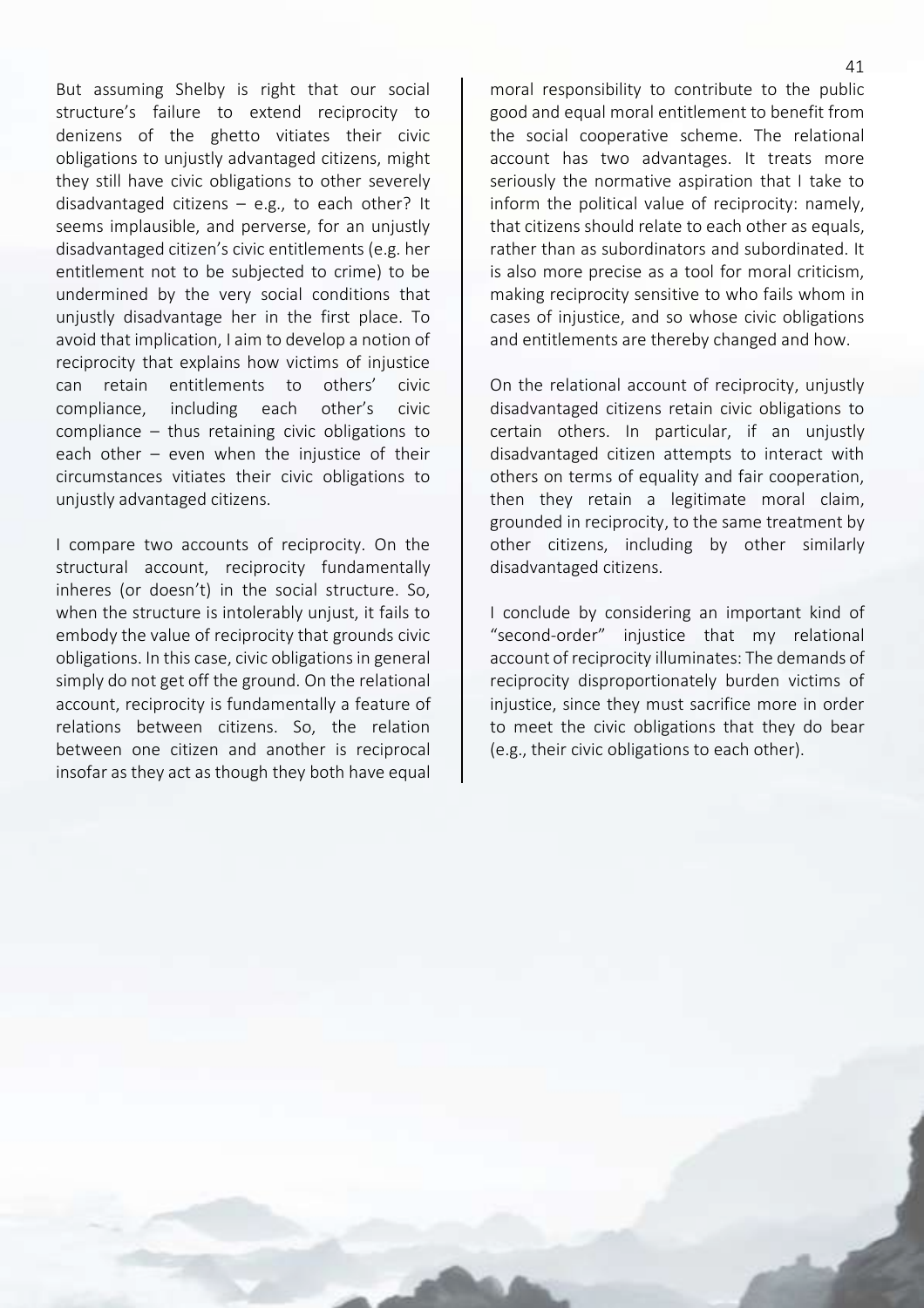#### <span id="page-42-0"></span>**Workshop: 'Economic Rationality and Practical Reasonableness'**

| June 10 <sup>th</sup> | Organiser: Peter Cserne (University of Aberdeen)                                                                                     |
|-----------------------|--------------------------------------------------------------------------------------------------------------------------------------|
| 11.00-11.35           | Giovanni Tuzet (Universita Bocconi): The fundamental scheme of Law & Economics<br>and the rationality assumption                     |
| 11.35-12.10           | Peter Cserne (University of Aberdeen): The problem of motivational assumptions in<br>economics and law                               |
| 12.10-12.45           | Diego M. Papayannis (Universitat de Girona): Reasonable care and exclusionary<br>reasons in tort law                                 |
| 12.45-13.20           | Felipe Figueroa Zimmermann (University of Warwick): Why can't we be friends?<br>Balancing epistemic values between Law and Economics |

Abstract: A self-standing and uniform notion of reasonableness in law can be challenged from several directions. Self-standingness is questioned as the law relies on motivational assumptions that are not grounded in law itself. relies on normative arguments and empirical findings, neither of which are specific to law. Political and legal philosophers from Plato to Rawls (the latter, for instance, when discussing the "circumstances of justice") have been explicit about the motivational assumptions of their theories. Social sciences such as economics explain the behavioural consequences of law and propose policies under simplifying motivational assumptions although an a-contextual motivational uniformity is challenged by empirical findings.

Uniformity is questioned as the law's assumptions vary functionally, according to the underlying problem that law regulates. Such assumptions also serve different practical and theoretical purposes. In particular, there are valid considerations for the law to adopt 'psychologically adequate' or 'counterfactual' models of agency, and rely on assumptions or fictions in narrower contexts. The law's assumptions of rationality raise questions not simply as a matter of hermeneutic interpretation but as a matter of institutional design. Given that individuals are guided by a wide range of motives and reasons, how should the diverse motives for (non)compliance be taken into account, without making the rules naïve, relying too heavily on private virtues or becoming vulnerable to free riders on the one hand; and without being overly pessimistic on the other hand, thus reducing law to a "pricing machine" where people do not obey the rules unless they are deterred by sanctions.

In this context, the workshop addresses the role of various notions of rationality and reasonableness in law, with special emphasis on the role of economics in supplying, clarifying or challenging these notions. Contributors address four aspects of this general theme, focusing on (1) the assumptions, features and scope of the fundamental scheme of Law and Economics, in particular on the behavioural challenges to the assumption that the law's addressees are rational in the sense of responding to incentives in a predictable way (Tuzet); (2) how law is linked to common sense ideas of agency and reasonableness that resist empirical tests, consequentialisation and optimisation (Cserne); (3) whether generic standards of tort law such as reasonable care are in conflict with specific standards and how both kinds of norms provide the best normative framework for private interactions (Papayannis); (4) finally, on reconstructing Legal Realism as an epistemic framework, integrating the disciplines of law and economics in a manner that is superior to both legal formalism and institutional economics (Figueroa-Zimmermann).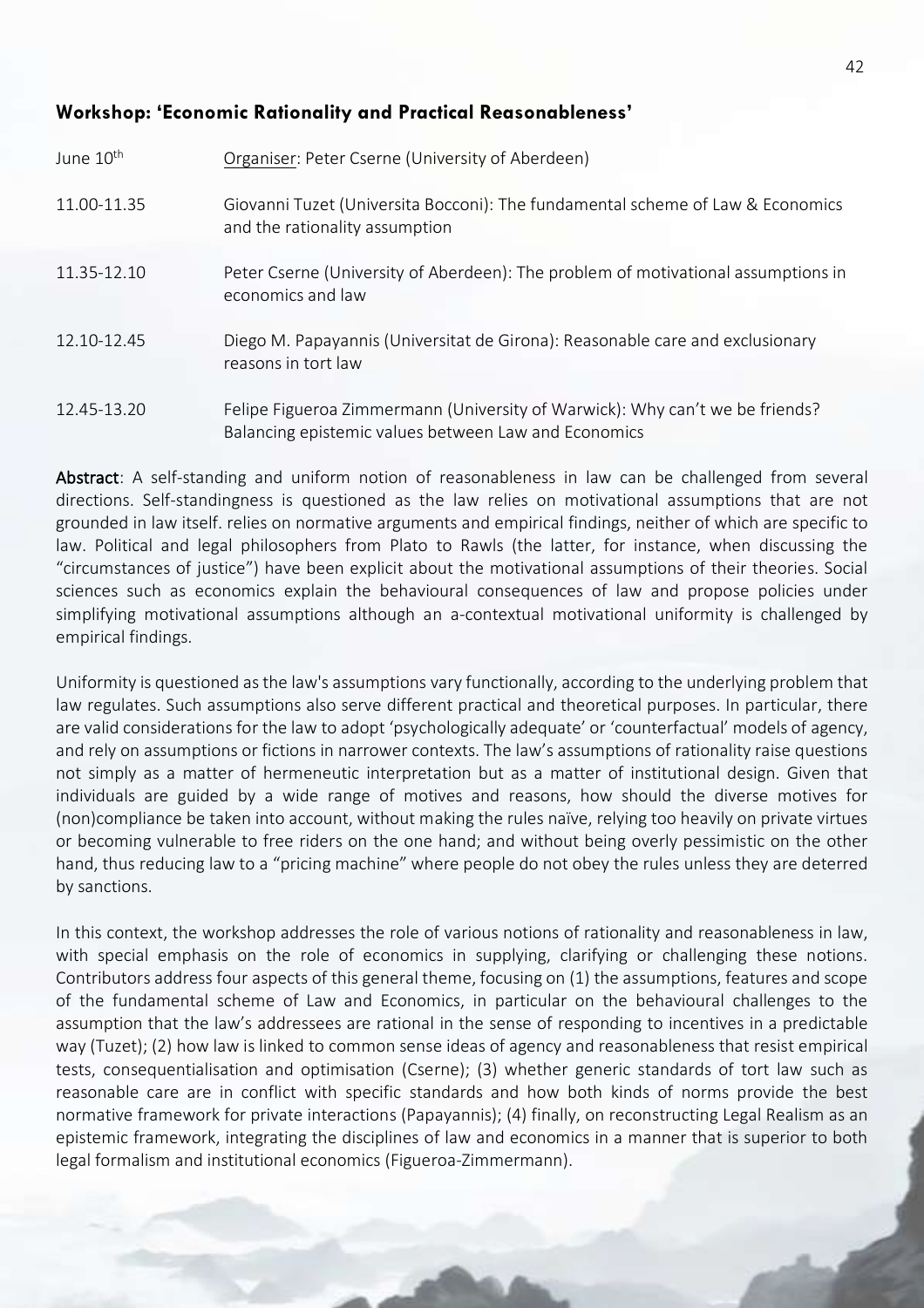#### <span id="page-43-0"></span>**Workshop: John Gardner's** *Torts and Other Wrongs*

| June 10 <sup>th</sup> | Organiser: Haris Psarras (University of Southampton) |
|-----------------------|------------------------------------------------------|
| 14.00-14.45           | Sari Kisilevsky (Queens College CUNY)                |
| 14.45-15.00           | T<br><b>Break</b>                                    |
| 15.00-15.45           | Avihay Dorfman (Tel Aviv University)                 |
| 15.45-16.30           | Claudio Michelon (University of Edinburgh)           |
| June 11 <sup>th</sup> |                                                      |
| 14.00-14.45           | Adam Slavny (University of Warwick)                  |
| 14.45-15.00           | <b>Break</b>                                         |
| 15.00-15.45           | Paul B. Miller (University of Notre Dame)            |
| 15.45-16.30           | Haris Psarras (University of Southampton)            |



Abstract: The posthumously published volume *Torts and Other Wrongs* (OUP, 2019) brings together John Gardner's most significant essays on the philosophy of tort and private law theory. The essays discuss the place of corrective justice and distributive justice in the law of torts, the moral underpinnings of fault and strict liability, the concretisation of practical reasons into standards of liability, and other topics. They also critically engage with neo-Kantian theories of private law and with approaches to tort inspired by public policy considerations and the economic analysis of law. In this symposium, leading scholars in legal philosophy and private law will cast fresh light on themes, arguments, and theoretical controversies from the book and from Gardner's broader theory of private law. The symposium is intended to be highly interactive and will dedicate a substantial amount of time to Q&A. Reading materials will be pre-circulated among registered participants.